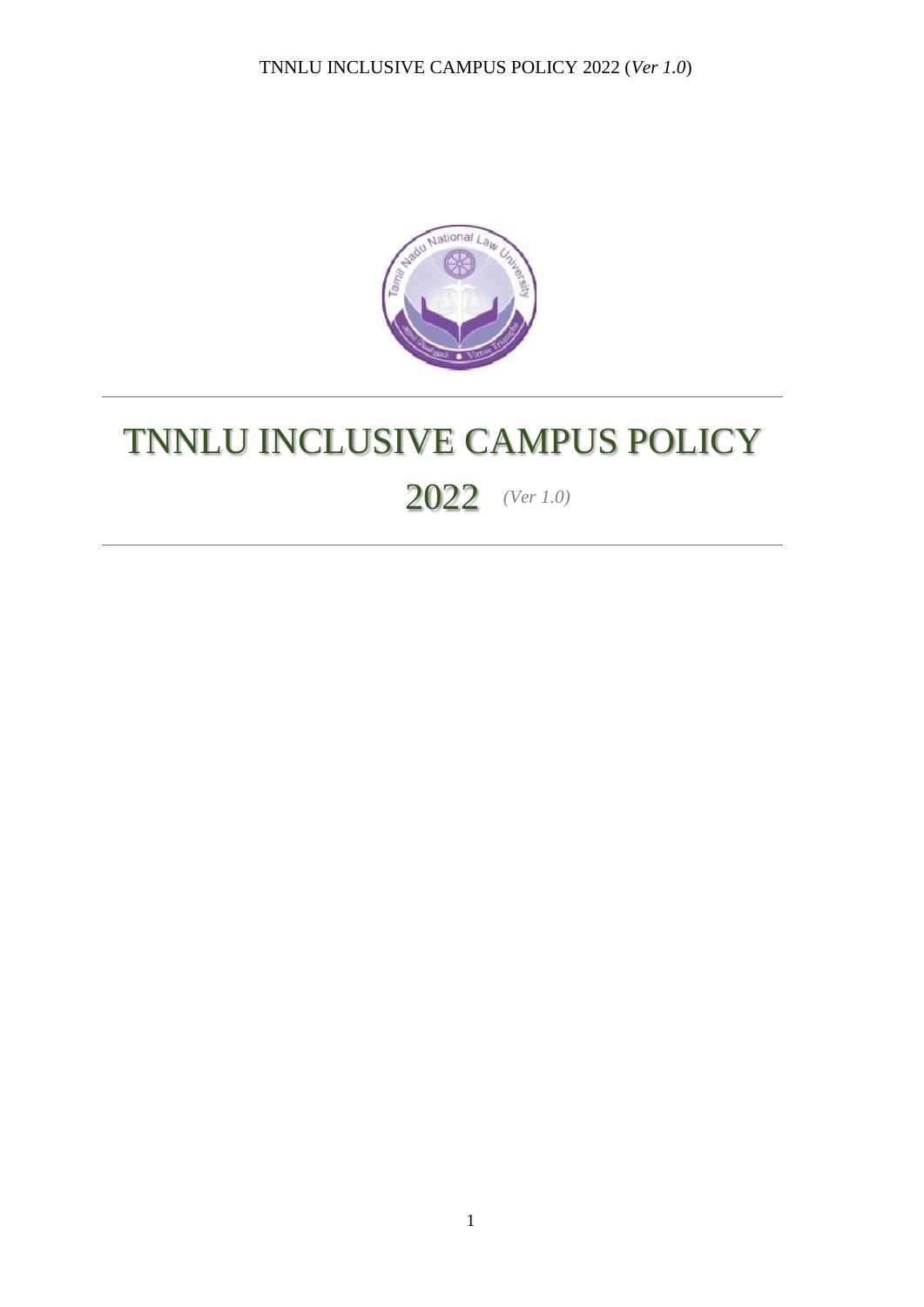## **TABLE OF CONTENTS**

| 6. Annexure (The Rights of Persons with Disabilities Act, 2016) 05 |  |
|--------------------------------------------------------------------|--|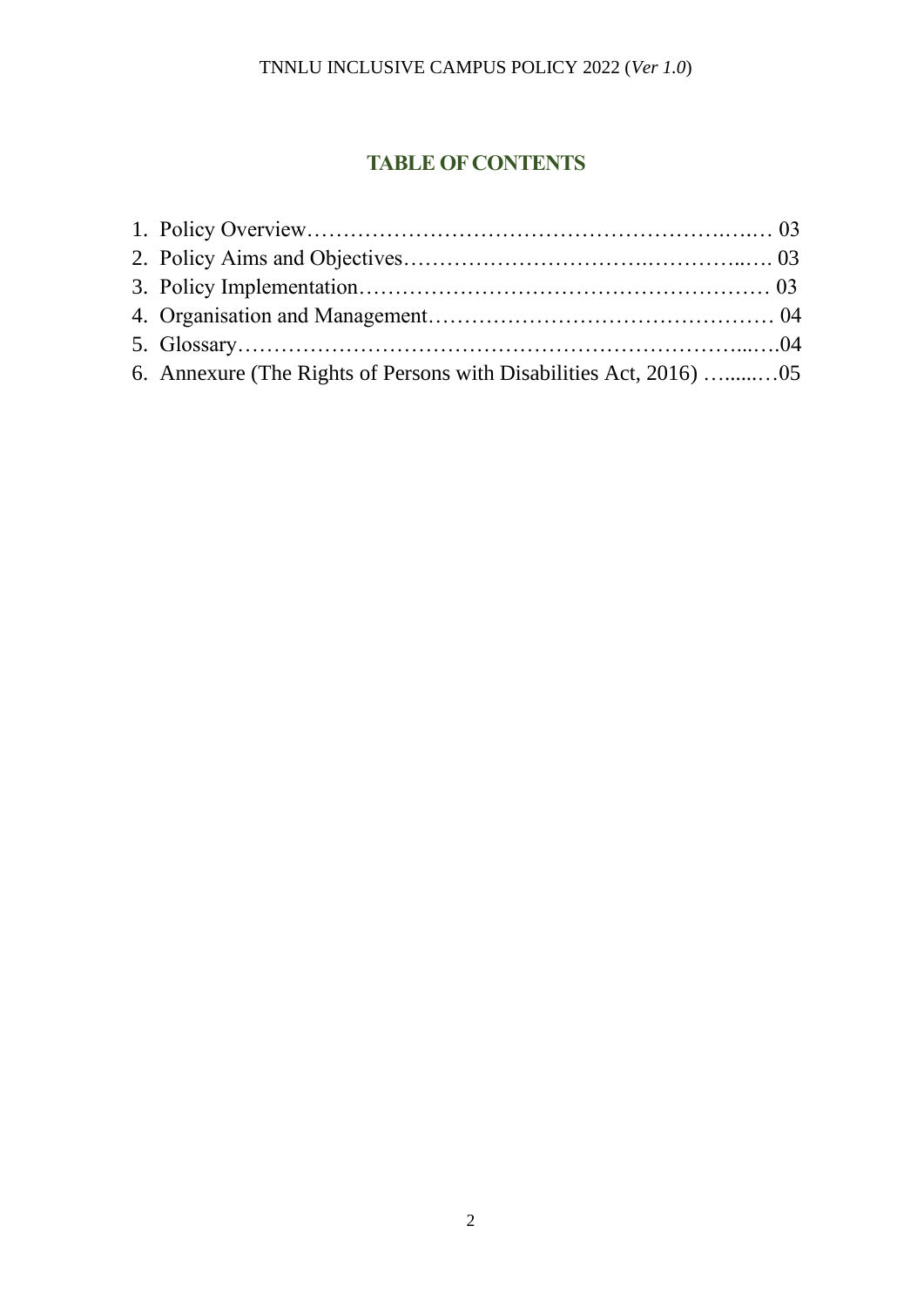## **TNNLU Inclusive Campus Policy, 2022**

## **Policy Overview:**

The Rights of Persons with Disabilities Act, 2016 provides for the empowerment of persons with disabilities and their non-discrimination. In accordance with the values under the Act and the United Nations Convention on the Rights of Persons with Disabilities, TNNLU is intent on providing a friendly and barrier-free environment for all persons with disabilities.

## **Policy Aims and Objectives:**

TNNLU aims to create an equitable, respectful and supportive environment for all persons with disabilities keeping in mind the following objectives:

- To prohibit all forms of discrimination on the basis of disability.
- To create an environment free of communicational, cultural, economic, environmental, institutional, political, social, attitudinal, or structural barriers for all persons with disabilities.
- To sensitize the TNNLU community to the needs and rights of persons with disabilities.
- To adapt teaching and learning methods that follow inclusive education.
- To periodically update the information and communication technologies that assist persons with disabilities.
- To implement the existing and future legislation and policies for persons with disabilities.

## **Policy Implementation:**

TNNLU has adopted the following initiatives with a view to implementing the policy objectives:

- **a. Friendly campus environment:** TNNLU has ramp access to all its buildings for easy entry and exit. The UG Block and TNNLU Library have a lift for easy access to classrooms and the library. There are also PwD washrooms for both men and women. TNNLU shall hereinafter ensure that all its structures will have a universal design.
- **b. Accommodation:** TNNLU provides persons with disabilities choice of hostel rooms and with reasonable accommodation for those who need caregivers to live with them.
- **c. Classroom Support:** All classrooms accommodate students with disabilities in the front. The faculty provide all the required support to students with disabilities. Due to varying aids for varying levels of hearing disability, the person themselves has the necessary aids for hearing. In addition to that, the student may need personal assistance from the faculty in terms of special classroom assistance like speaking slowly, looking directly at them (having eye contact), having and speaking instead of moving around too much, digital presentations, and speaking louder. From the institutional assistance, sensitisation programmes and training programmes in sign language can be conducted to understand the needs of the persons with disabilities.
- **d. Examination Support:** The Examination Department provides a scribe for writing examinations based on the requests of students with disabilities along with an additional 30 minutes to the exam duration.
- **e. Library Support:** The TNNLU Library provides assistive technology and facilities for persons with disabilities. The TNNLU Library website is designed to be accessible to all and soft copies of reading materials are uploaded. An Accessibility Lab is being developed with the latest technological devices like the Index Basic-D V5 Braille Embosser, Braille Paper Tractor Feed,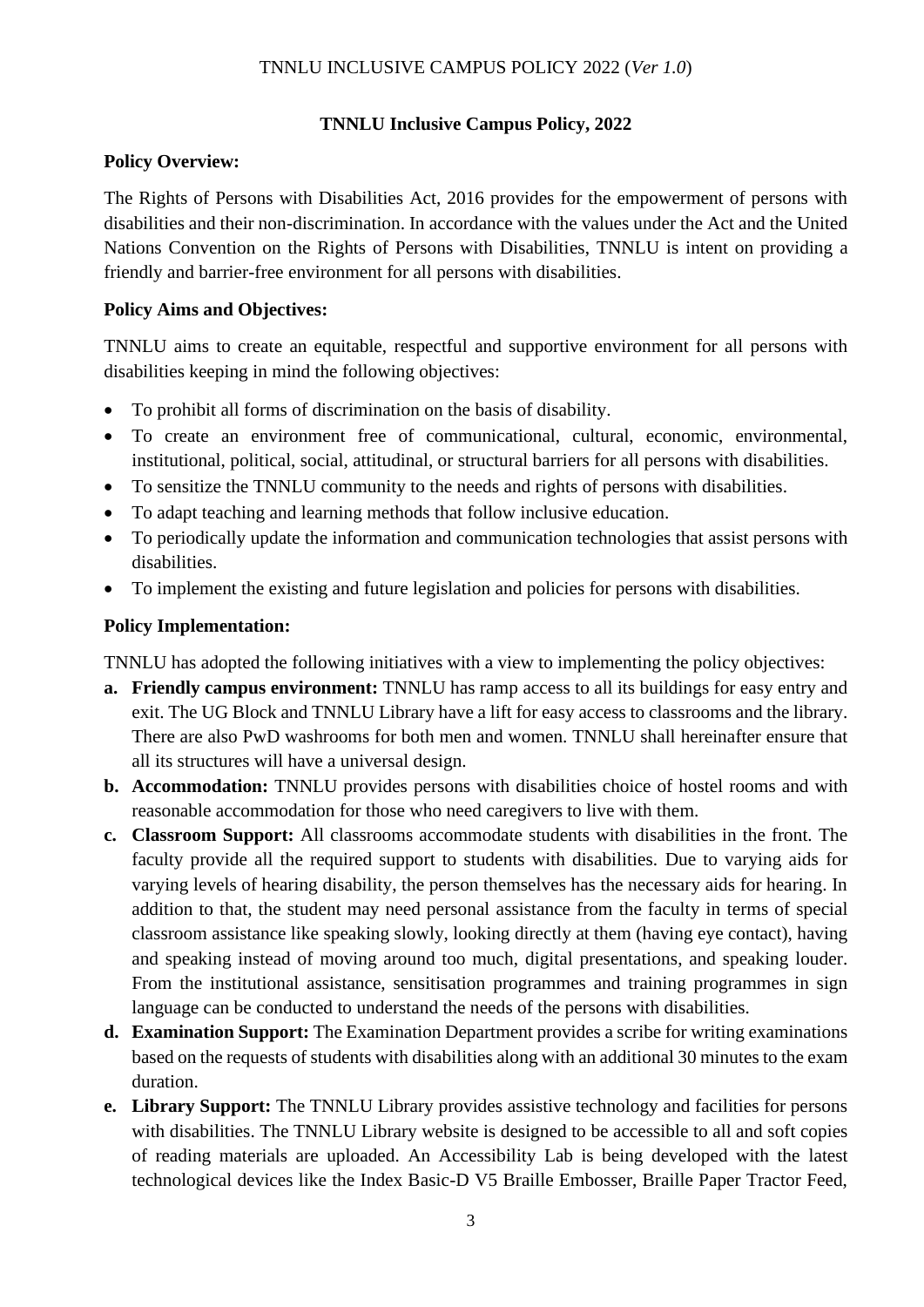Braille Translator, and Screen Reader. TNNLU library also uses SuperNova Screen Reader & Magnifier Software and Lex Instant Reader and Scanner, a camera-based reading system/scanner, to enable visually challenged students to access books and Journals or any other source. Human assistance is always available at the Circulation Desk/Help Desk.

## **Organisation and Management**

With a view to ensuring the implementation of this Policy, a separate committee titled Committee under the Inclusive Policy for persons with disabilities shall be constituted with the following members:

- i. Ms Golda Sahoo (Assistant Professor of Law),
- ii. Mr. Nideesh Kumar (Assistant Professor of Law),
- iii. Dr. Hemalatha Bhat (Assistant Professor of Sociology).

## **Glossary:**

- 1. "Care-giver" means any person including parents and other family Members who with or without payment provide care, support or assistance to a person with disability.
- 2. "Communication" includes means and formats of communication, languages, display of text, Braille, tactile communication, signs, large print, accessible multimedia, written, audio, video, visual displays, sign language, plain-language, human-reader, augmentative and alternative modes and accessible information and communication technology.
- 3. "Discrimination" in relation to disability, means any distinction, exclusion, restriction on the basis of disability which has the purpose or effect of impairing or nullifying the recognition, enjoyment or exercise on an equal basis with others of all human rights and fundamental freedoms in the political, economic, social, cultural, civil or any other field and includes all forms of discrimination and denial of reasonable accommodation.
- 4. "Inclusive education" means a system of education wherein students with and without disability learn together and the system of teaching and learning is suitably adapted to meet the learning needs of students with different types of disabilities.
- 5. "Information and communication technology" includes all services and innovations relating to information and communication, including telecom service, web based services, electronic and print services, digital and virtual services.
- 6. "Person with disability" means a person with long term physical, mental, intellectual or sensory impairment which, in interaction with barriers, hinders her/his full and effective participation in society equally with others.
- 7. "Reasonable accommodation" means necessary and appropriate modification and adjustments, without imposing a disproportionate or undue burden in a particular case, to ensure to persons with disabilities the enjoyment or exercise of rights equally with others.
- 8. "Universal design" means the design of products, environment, programmes and services to be usable by all people to the greatest extent possible, without the need for adaptation or specialised design and shall apply to assistive devices including advanced technologies for particular group of persons with disabilities.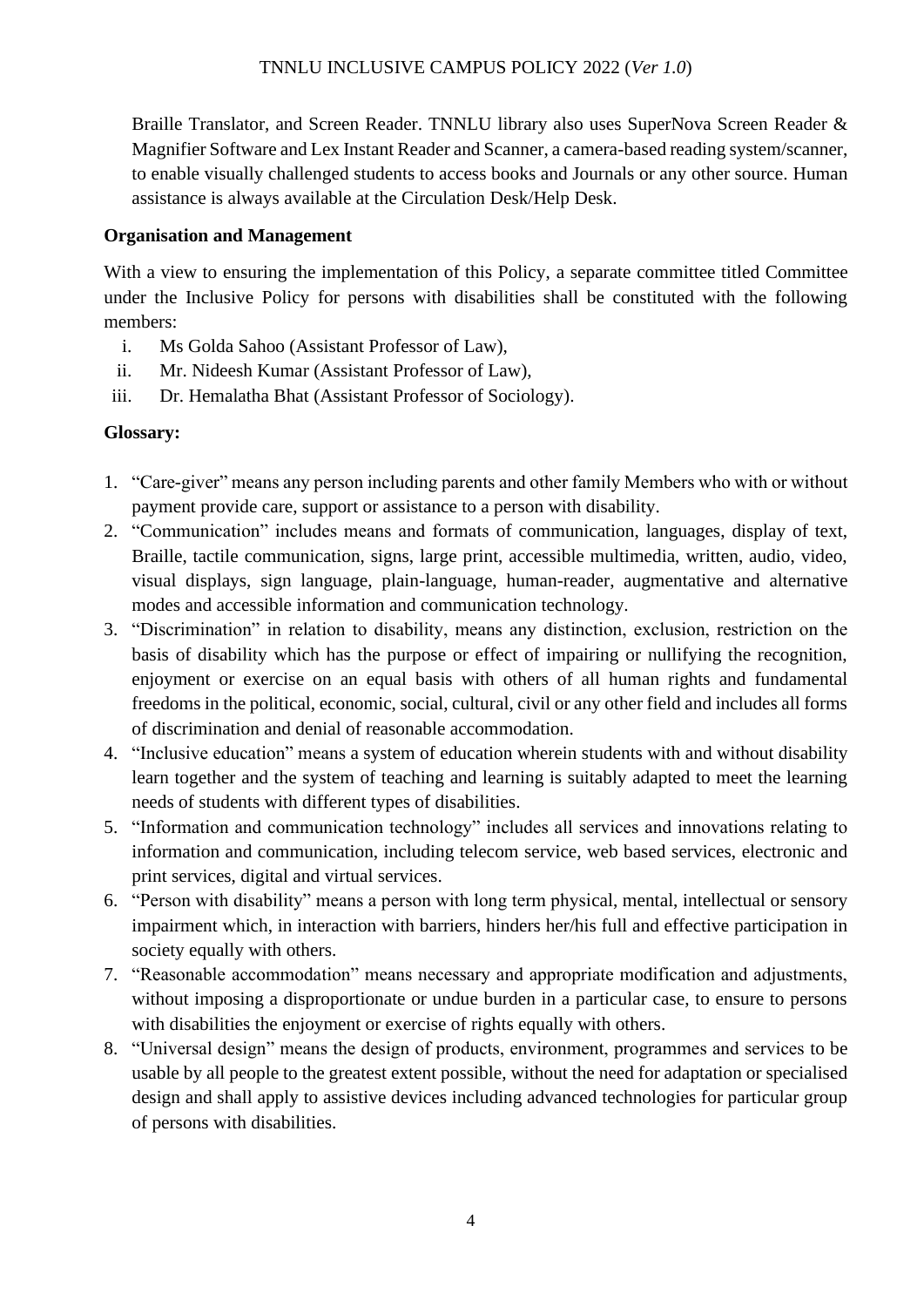# ANNEXURE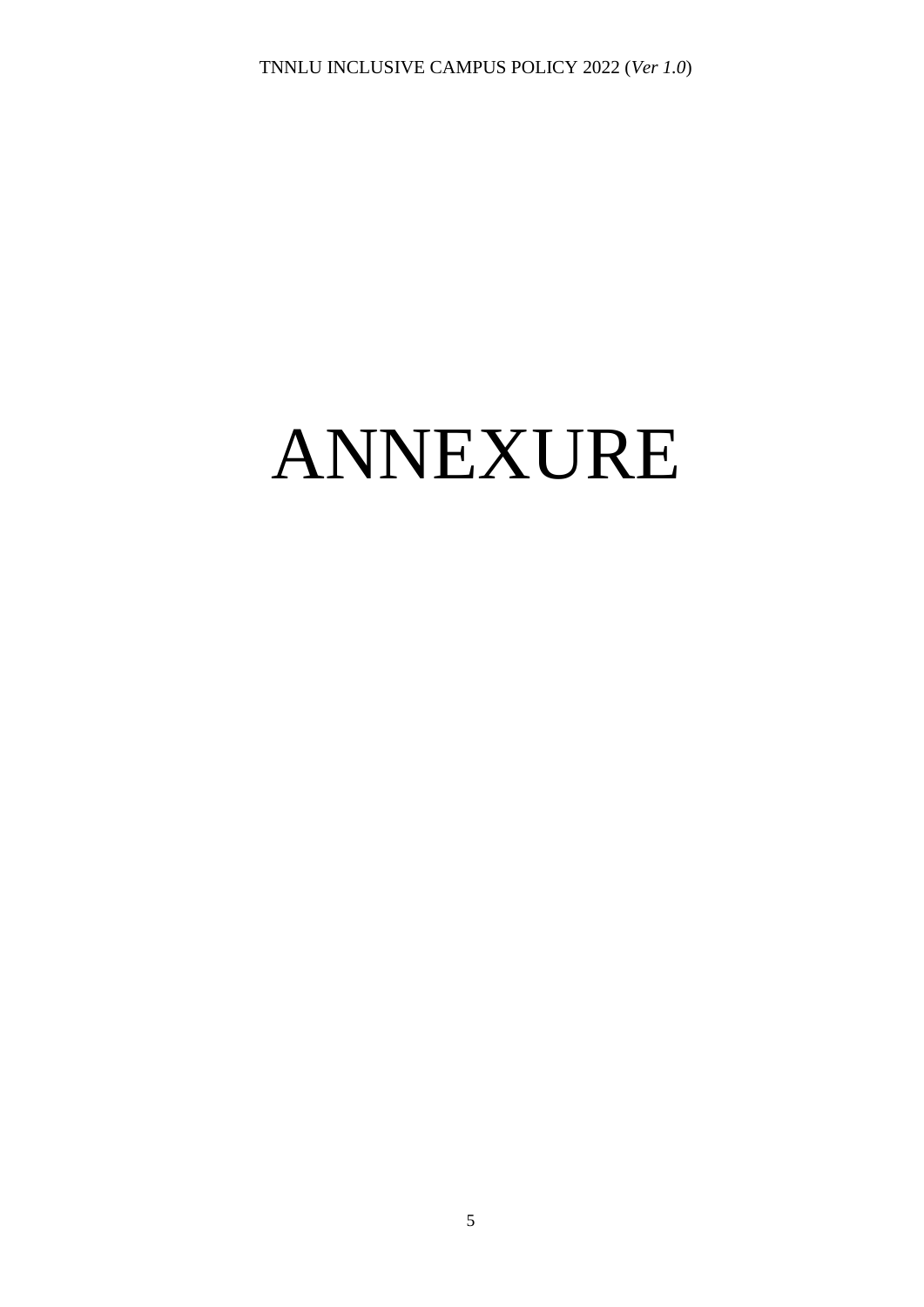## THE RIGHTS OF PERSONS WITH DISABILITIES ACT, 2016

#### ARRANGEMENT OF SECTIONS

#### CHAPTER I **PRELIMINARY**

#### **SECTIONS**

- 1. Short title and commencement.
- 2. Definitions.

#### CHAPTER II

#### RIGHTS AND ENTITLEMENTS

- 3. Equality and non-discrimination.
- 4. Women and children with disabilities.
- 5. Community life.
- 6. Protection from cruelty and inhuman treatment.
- 7. Protection from abuse, violence and exploitation.
- 8. Protection and safety.
- 9. Home and family.
- 10. Reproductive rights.
- 11. Accessibility in voting.
- 12. Access to justice.
- 13. Legal capacity.
- 14. Provision for guardianship.
- 15. Designation of authorities to support.

#### CHAPTER III

EDUCATION

- 16. Duty of educational institutions.
- 17. Specific measures to promote and facilitate inclusive education.
- 18. Adult education.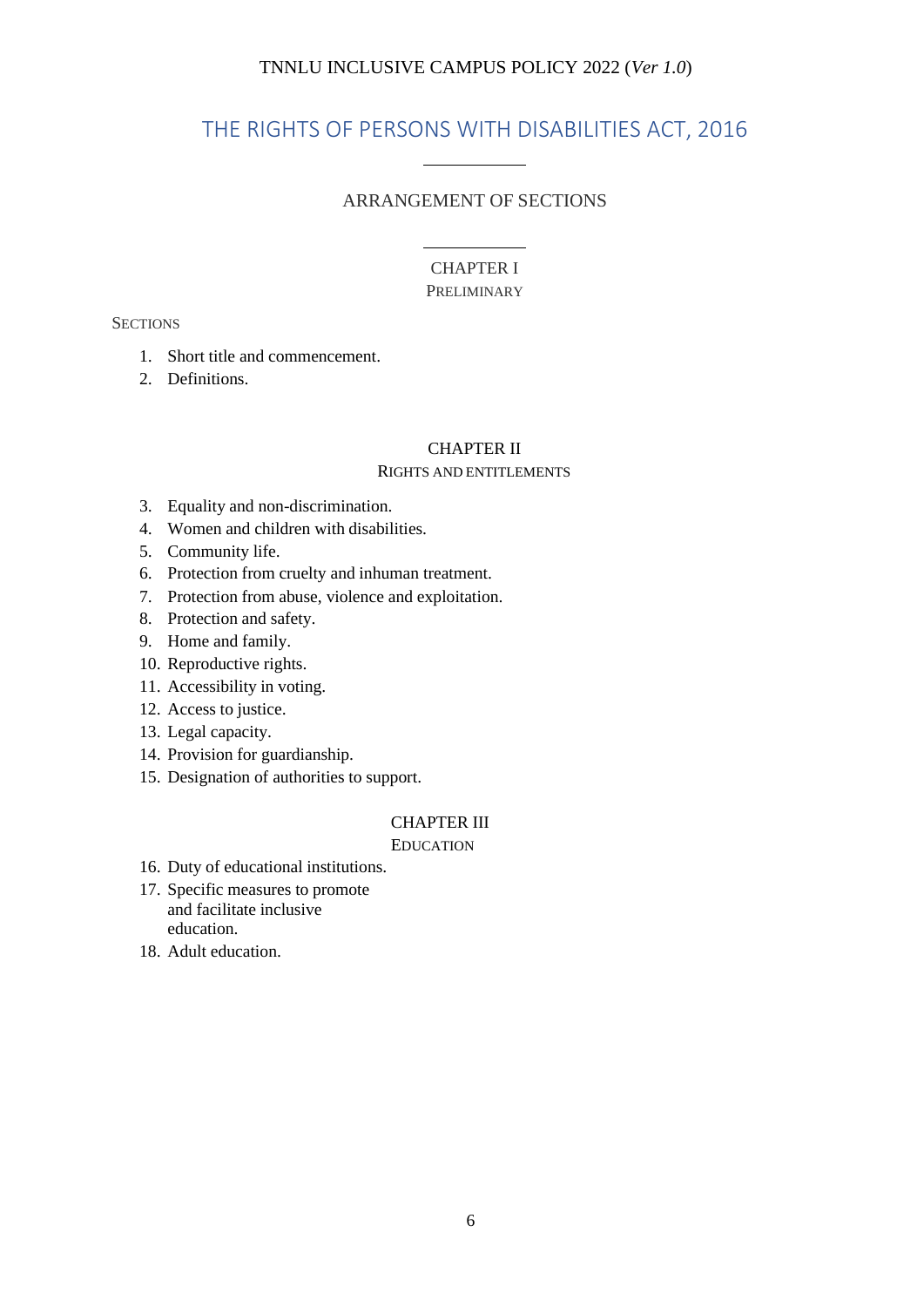#### CHAPTER IV

#### SKILL DEVELOPMENT AND EMPLOYMENT

- 19. Vocational training and self-employment.
- 20. Non-discrimination in employment.
- 21. Equal opportunity policy.
- 22. Maintenance of records.
- 23. Appointment of Grievance Redressal Officer.

#### CHAPTER V

#### SOCIAL SECURITY, HEALTH, REHABILITATION AND RECREATION

- 24. Social security.
- 25. Healthcare.

26. Insurance schemes.

**SECTIONS** 

- 27. Rehabilitation.
- 28. Research and development.
- 29. Culture and recreation.
- 30. Sporting activities.

#### CHAPTER VI

#### SPECIAL PROVISIONS FOR PERSONS WITH BENCHMARK DISABILITIES

- 31. Free education for children with benchmark disabilities.
- 32. Reservation in higher educational institutions.
- 33. Identification of posts for reservation.
- 34. Reservation.
- 35. Incentives to employers in private sector.
- 36. Special employment exchange.
- 37. Special schemes and development programmes.

#### CHAPTER VII

#### SPECIAL PROVISIONS FOR PERSONS WITH DISABILITIES WITH HIGH SUPPORT NEEDS

38. Special provisions for persons with disabilities with high support.

#### CHAPTER VIII

#### DUTIES AND RESPONSIBILITIES OF APPROPRIATE GOVERNMENTS

- 39. Awareness campaigns.
- 40. Accessibility.
- 41. Access to transport.
- 42. Access to information and communication technology.
- 43. Consumer goods.
- 44. Mandatory observance of accessibility norms.
- 45. Time limit for making existing infrastructure and premises accessible and action for that purpose.
- 46. Time limit for accessibility by service providers.
- 47. Human resource development.
- 48. Social audit.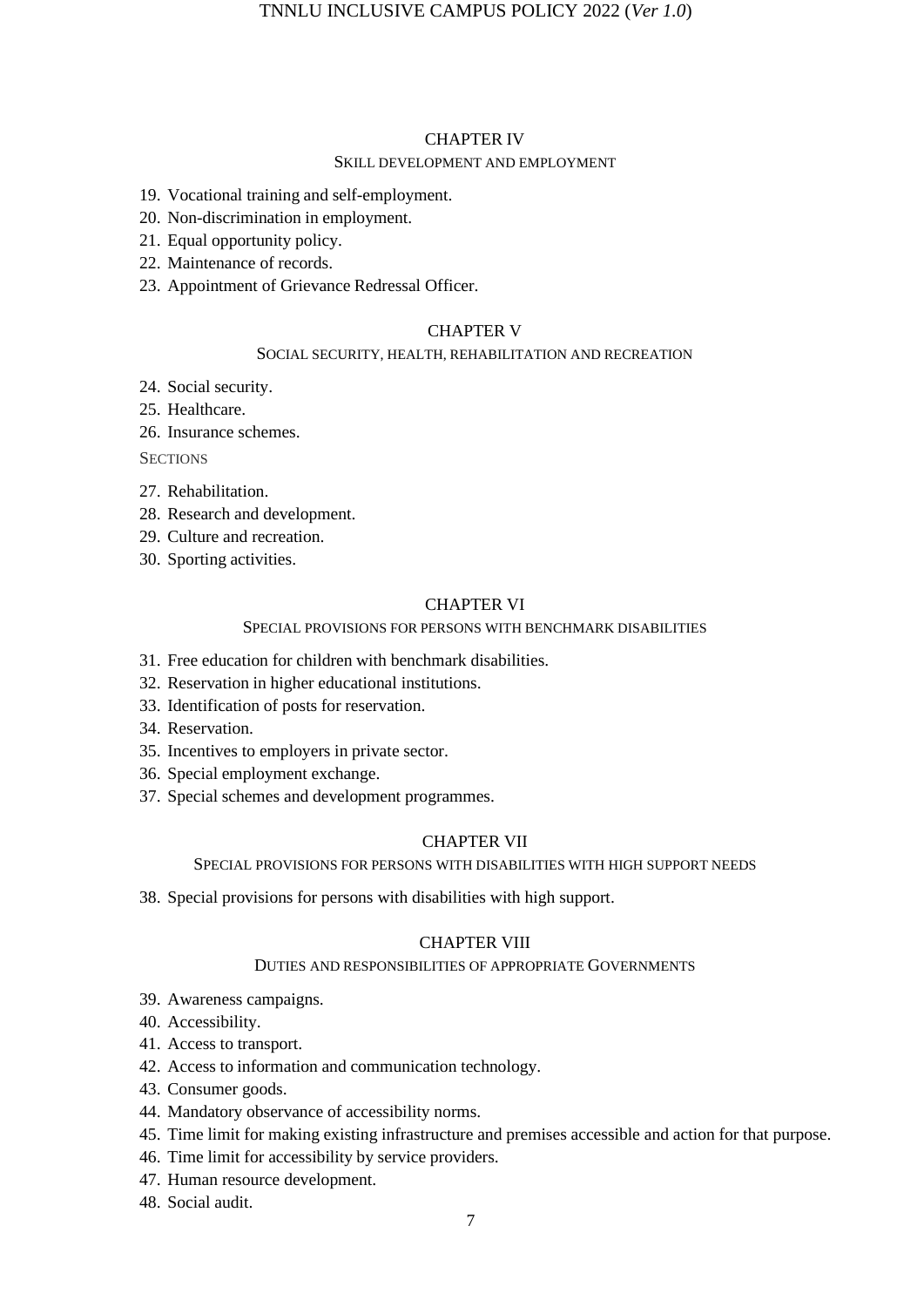#### CHAPTER IX

#### REGISTRATION OF INSTITUTIONS FOR PERSONS WITH DISABILITIES AND GRANTS TO SUCH **INSTITUTIONS**

- 49. Competent authority.
- 50. Registration.
- 51. Application and grant of certificate of registration.
- 52. Revocation of registration.
- 53. Appeal.
- 54. Act not to apply to institutions established or maintained by Central or State Government.
- 55. Assistance to registered institutions.

#### CHAPTER X

#### CERTIFICATION OF SPECIFIED DISABILITIES

56. Guidelines for assessment of specified disabilities.

#### **SECTIONS**

- 57. Designation of certifying authorities.
- 58. Procedure for certification.
- 59. Appeal against a decision of certifying authority.

#### CHAPTER XI

#### CENTRAL AND STATE ADVISORY BOARDS ON DISABILITY AND DISTRICT LEVEL COMMITTEE

- 60. Constitution of Central Advisory Board on Disability.
- 61. Terms and conditions of service of members.
- 62. Disqualifications.
- 63. Vacation of seats by Members.
- 64. Meetings of the Central Advisory Board on disability.
- 65. Functions of Central Advisory Board on disability.
- 66. State Advisory Board on disability.
- 67. Terms and conditions of service of Members.
- 68. Disqualification.
- 69. Vacation of seats.
- 70. Meetings of State Advisory Board on disability.
- 71. Functions of State Advisory Board on disability.
- 72. District-level Committee on disability.
- 73. Vacancies not to invalidate proceedings.

#### CHAPTER XII

#### CHIEF COMMISSIONER AND STATE COMMISSIONER FOR PERSONS WITH DISABILITIES

- 74. Appointment of Chief Commissioner and Commissioners.
- 75. Functions of Chief Commissioner.
- 76. Action of appropriate authorities on recommendation of Chief Commissioner.
- 77. Powers of Chief Commissioner.
- 78. Annual and special reports by Chief Commissioner.
- 79. Appointment of State Commissioner in States.
- 80. Functions of State Commissioner.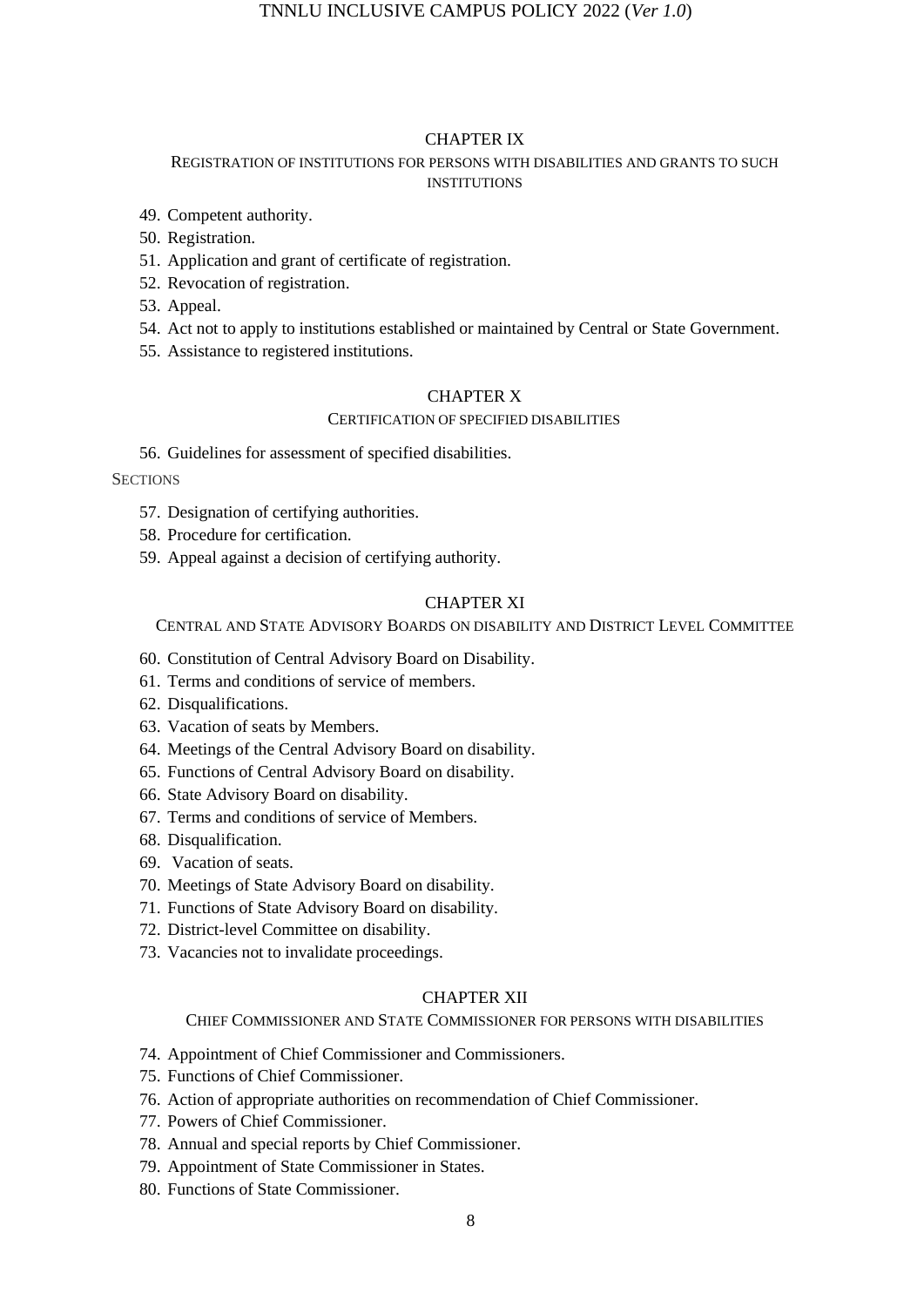- 81. Action by appropriate authorities on recommendation of State Commissioner.
- 82. Powers of State Commissioner.
- 83. Annual and special reports by State Commissioner.

#### CHAPTER XIII

#### SPECIAL COURT

84. Special Court.

85. Special Public Prosecutor.

#### CHAPTER XIV

#### NATIONAL FUND FOR PERSONS WITH DISABILITIES

86. National Fund for persons with disabilities.

87. Accounts and audit.

#### CHAPTER XV

#### STATE FUND FOR PERSONS WITH DISABILITIES

88. State Fund for persons with disabilities.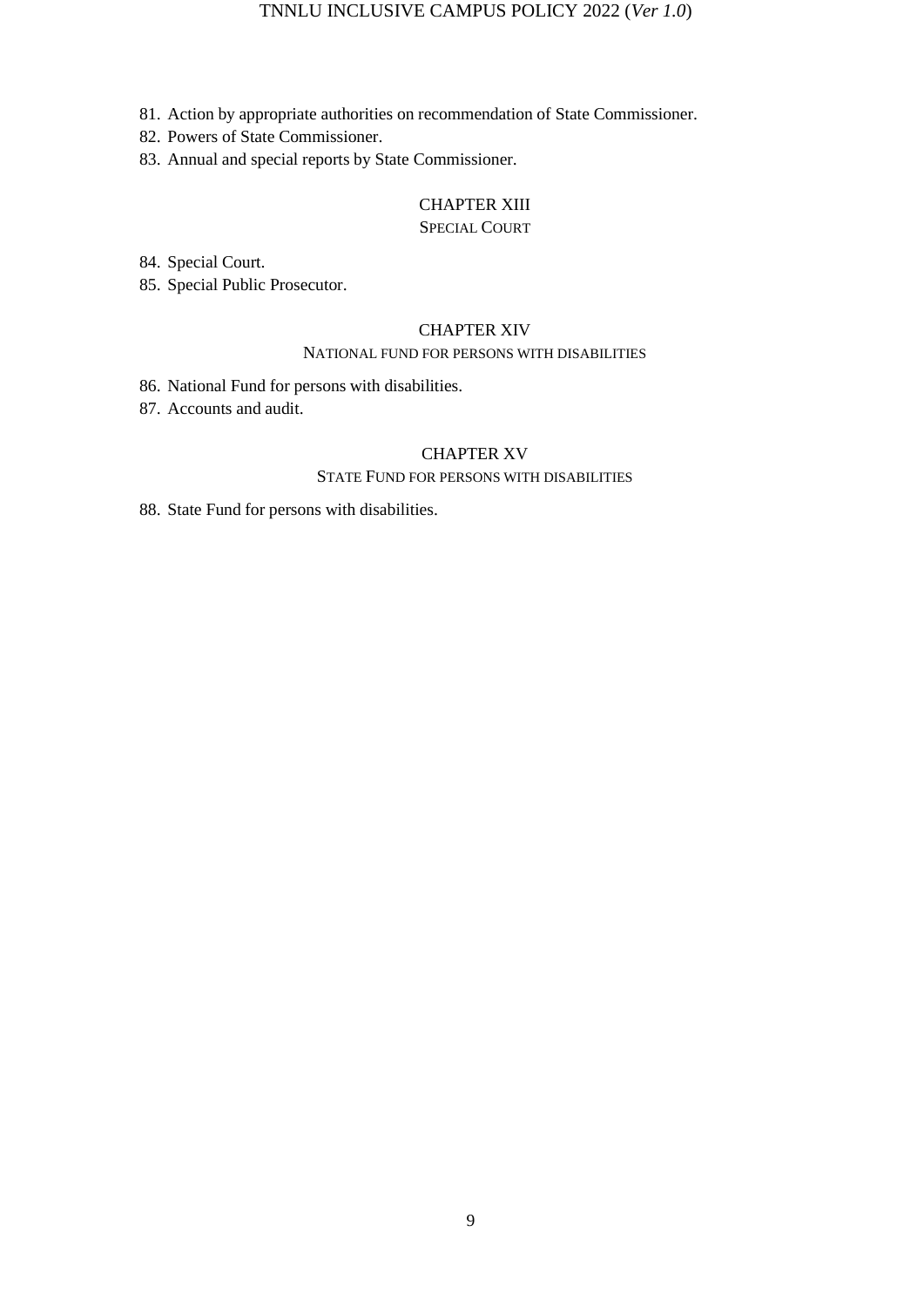#### CHAPTER XVI OFFENCES AND PENALTIES

#### **SECTIONS**

- 89. Punishment for contravention of provisions of Act or rules or regulations made thereunder.
- 90. Offences by companies.
- 91. Punishment for fraudulently availing any benefit meant for persons with benchmark disabilities.
- 92. Punishment for offences of atrocities.
- 93. Punishment for failure to furnish information.
- 94. Previous sanction of appropriate Government.
- 95. Alternative punishments.

#### CHAPTER XVII

#### **MISCELLANEOUS**

- 96. Application of other laws not barred.
- 97. Protection of action taken in good faith.
- 98. Power to remove difficulties.
- 99. Power to amend Schedule.
- 100. Power of Central Government to make rules.
- 101. Power of State Government to make rules.
- 102. Repeal and savings. THE SCHEDULE.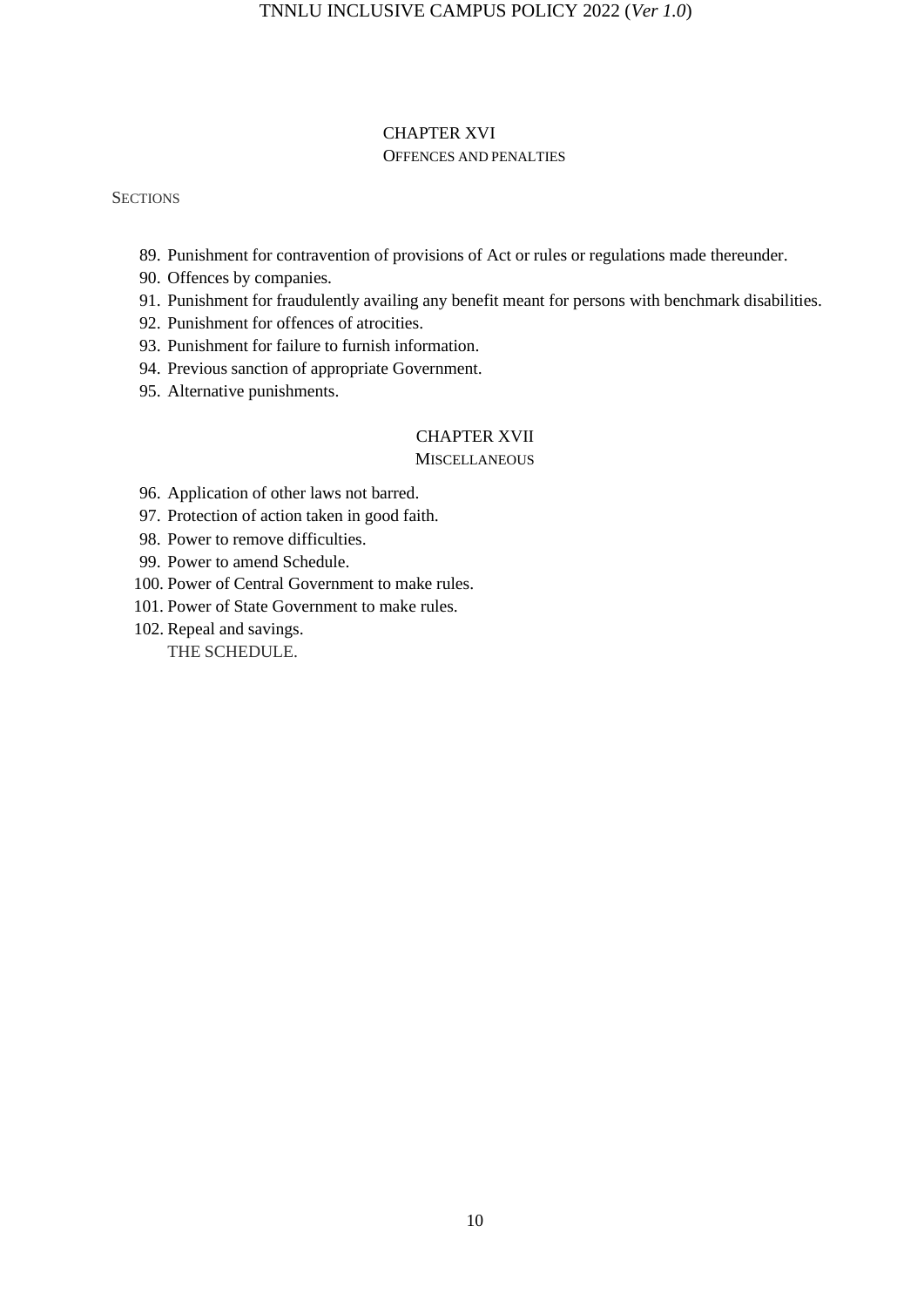## THE RIGHTS OF PERSONS WITH DISABILITIES ACT, 2016 ACT NO. 49 OF 2016

#### [27*th December*, 2016]

## An Act to give effect to the United Nations Convention on the Rights of Persons withDisabilities and for matters connected therewith or incidental thereto.

WHEREAS the United Nations General Assembly adopted its Convention on the Rights of Persons with Disabilities on the 13th day of December, 2006.

AND WHEREAS the aforesaid Convention lays down the following principles for empowerment of persons with disabilities,—

(a) respect for inherent dignity, individual autonomy including the freedom to make one's own choices, and independence of persons;

(b) non-discrimination;

(c) full and effective participation and inclusion in society;

(d) respect for difference and acceptance of persons with disabilities as part of human diversity and humanity;

(e) equality of opportunity;

(f) accessibility;

(g) equality between men and women;

(h) respect for the evolving capacities of children with disabilities and respect for the right of children with disabilities to preserve their identities;

AND WHEREAS India is a signatory to the said Convention;

AND WHEREAS India ratified the said Convention on the 1st day of October, 2007;

AND WHEREAS it is considered necessary to implement the Convention aforesaid.

BE it enacted by Parliament in the Sixty-seventh Year of the Republic of India as follows: —

#### CHAPTER I

#### PRELIMINARY

**1. Short title and commencement.** —(*1*) This Act may be called the Rights of Persons with Disabilities Act, 2016.

(*2*) It shall come into force on such <sup>1</sup>date as the Central Government may, by notification in the Official Gazette, appoint.

**2. Definitions.** —In this Act, unless the context otherwise requires,—

(a) "appellate authority" means an authority notified under sub-section (*3*) of section 14 orsubsection (*1*) of section 53 or designated under sub-section (*1*) of section 59, as the case may be;

(b) "appropriate Government" means,—

(i) in relation to the Central Government or any establishment wholly or substantially financed by that Government, or a Cantonment Board constituted under the Cantonments Act, 2006 (41 of 2006), the Central Government;

(ii) in relation to a State Government or any establishment, wholly or substantially financed by that Government, or any local authority, other than a Cantonment Board, the State Government.

<sup>1.&</sup>lt;sup>1</sup> 19<sup>th</sup> April, 2017 *vide* notification no. S.O. 1215 (E) dated 19<sup>th</sup> April, 2017 see Gazette of India, Extraordinary, Part II, Section<sub>3</sub> (ii).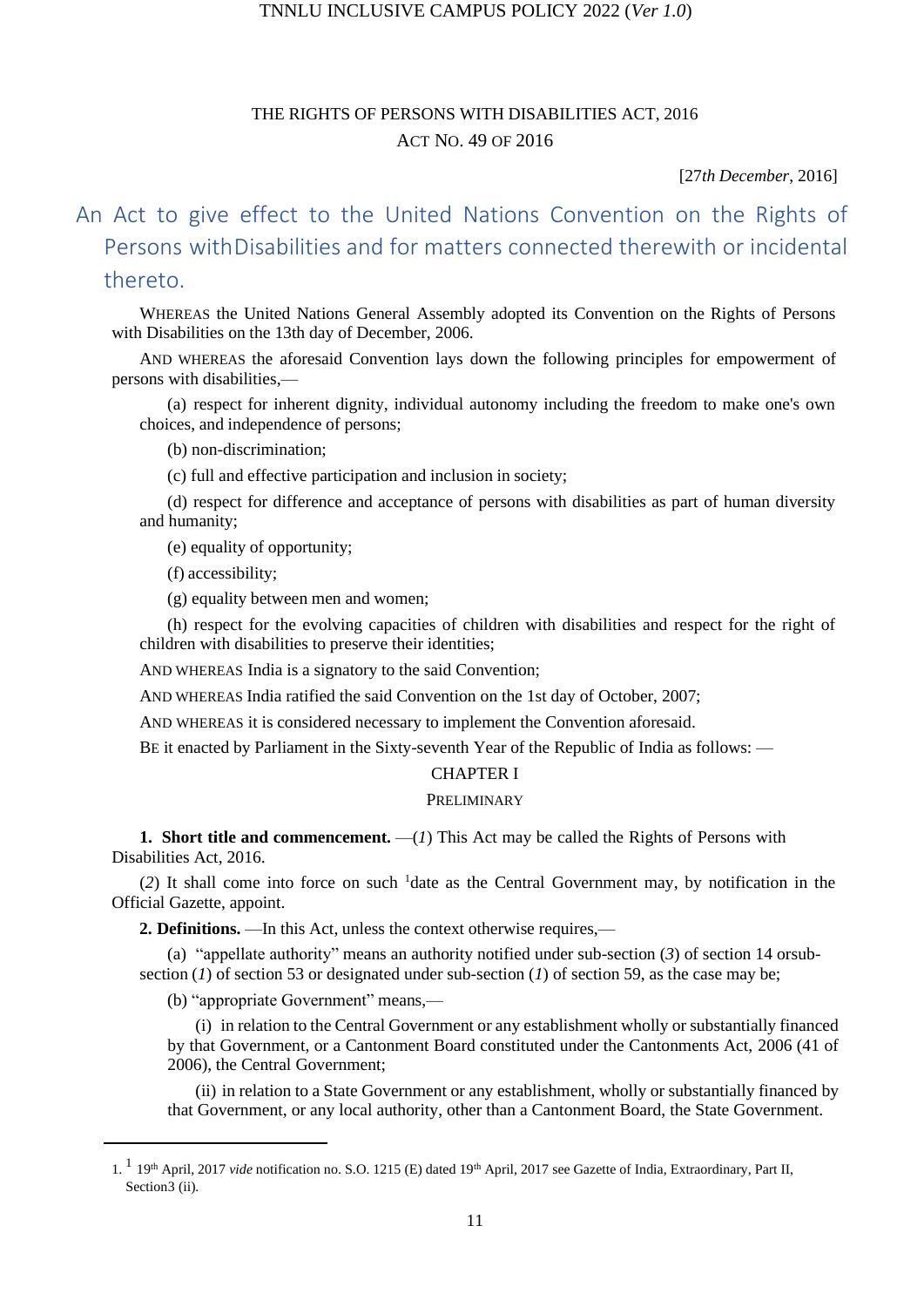(c) "barrier" means any factor including communicational, cultural, economic, environmental, institutional, political, social, attitudinal or structural factors which hampers the full and effective participation of persons with disabilities in society;

(d) "care-giver" means any person including parents and other family Members who with or without payment provides care, support or assistance to a person with disability;

(e) "certifying authority" means an authority designated under sub-section (*1*) of section 57;

(f) "communication" includes means and formats of communication, languages, display of text, Braille, tactile communication, signs, large print, accessible multimedia, written, audio, video, visual displays, sign language, plain-language, human-reader, augmentative and alternative modes and accessible information and communication technology;

(g) "competent authority" means an authority appointed under section 49;

(h) "discrimination" in relation to disability, means any distinction, exclusion, restriction on the basis of disability which is the purpose or effect of impairing or nullifying the recognition, enjoyment or exercise on an equal basis with others of all human rights and fundamental freedoms in the political, economic, social, cultural, civil or any other field and includes all forms of discrimination and denial of reasonable accommodation;

(i) "establishment" includes a Government establishment and private establishment;

(j) "Fund" means the National Fund constituted under section 86;

(k) "Government establishment" means a corporation established by or under a Central Act or State Act or an authority or a body owned or controlled or aided by the Government or a local authority or a Government company as defined in section 2 of the Companies Act, 2013 (18 of 2013) and includes a Department of the Government;

(l) "high support" means an intensive support, physical, psychological and otherwise, which may be required by a person with benchmark disability for daily activities, to take independent and informed decision to access facilities and participating in all areas of life including education, employment, family and community life and treatment and therapy;

(m) "inclusive education" means a system of education wherein students with and without disability learn together and the system of teaching and learning is suitably adapted to meet the learning needs of different types of students with disabilities;

(n) "information and communication technology" includes all services and innovations relating to information and communication, including telecom services, web based services, electronic and print services, digital and virtual services;

(o) "institution" means an institution for the reception, care, protection, education, training, rehabilitation and any other activities for persons with disabilities;

(p) "local authority" means a Municipality or a Panchayat, as defined in clause (*e*) and clause (*f*) of article 243P of the Constitution; a Cantonment Board constituted under the Cantonments Act, 2006(41 of 2006); and any other authority established under an Act of Parliament or a State Legislature to administer the civic affairs;

(q) "notification" means a notification published in the Official Gazette and the expression "notify" or "notified" shall be construed accordingly;

(r) "person with benchmark disability" means a person with not less than forty per cent. of a specified disability where specified disability has not been defined in measurable terms and includes a person with disability where specified disability has been defined in measurable terms, as certified by the certifying authority;

(s) "person with disability" means a person with long term physical, mental, intellectual or sensory impairment which, in interaction with barriers, hinders his full and effective participation in society equally with others;

(t) "person with disability having high support needs" means a person with benchmark disability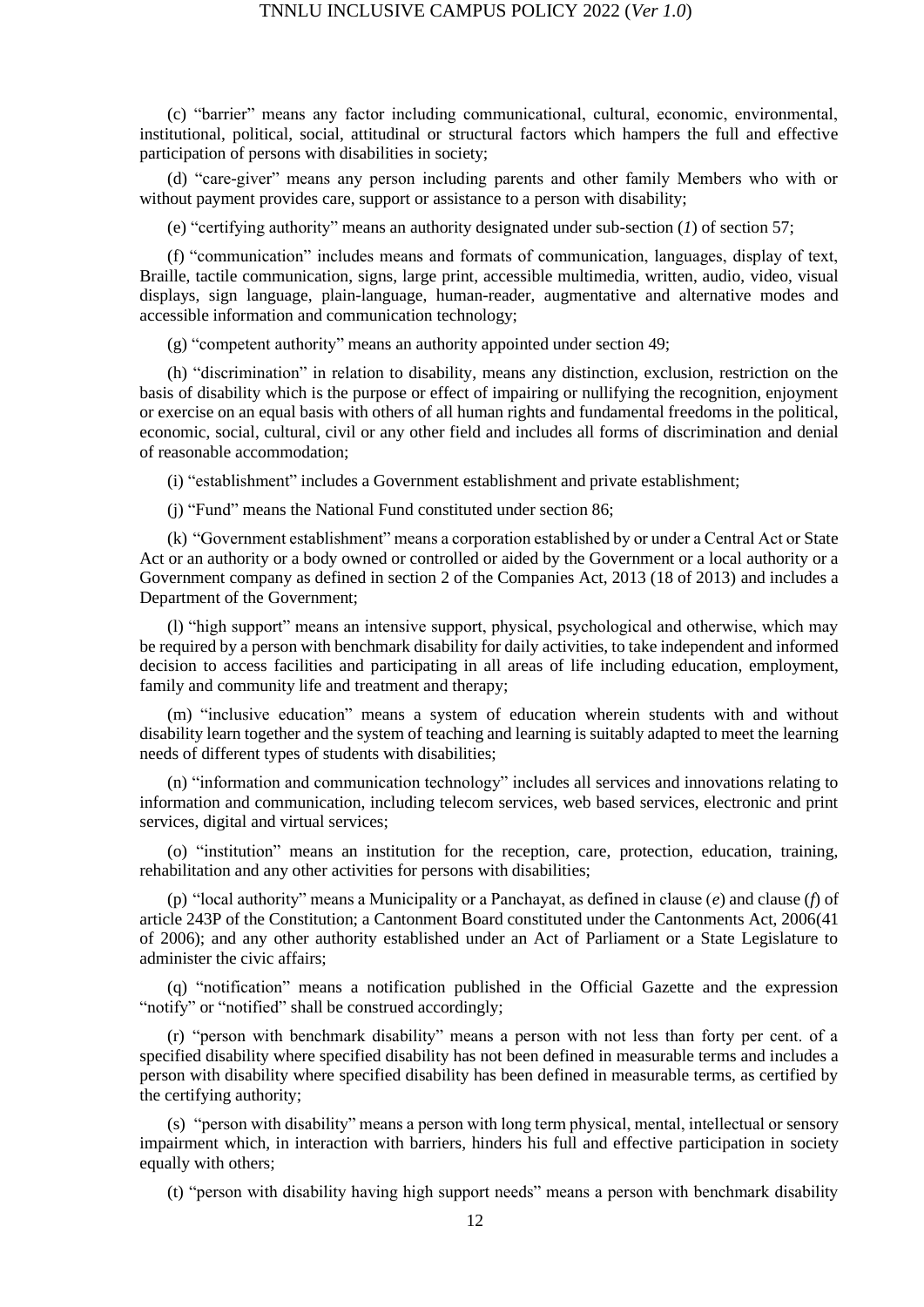certified under clause (*a*) of sub-section (*2*) of section 58 who needs high support;

(u) "prescribed" means prescribed by rules made under this Act;

(v) "private establishment" means a company, firm, cooperative or other society, associations, trust, agency, institution, organisation, union, factory or such other establishment as the appropriate Government may, by notification, specify;

(w) "public building" means a Government or private building, used or accessed by the public at large, including a building used for educational or vocational purposes, workplace, commercial activities, public utilities, religious, cultural, leisure or recreational activities, medical or healthservices, law enforcement agencies, reformatories or judicial foras, railway stations or platforms, roadways bus stands or terminus, airports or waterways;

(x) "public facilities and services" includes all forms of delivery of services to the public at large, including housing, educational and vocational trainings, employment and career advancement, shopping or marketing, religious, cultural, leisure or recreational, medical, health and rehabilitation, banking, finance and insurance, communication, postal and information, access to justice, public utilities, transportation;

(y) "reasonable accommodation" means necessary and appropriate modification and adjustments, without imposing a disproportionate or undue burden in a particular case, to ensure to persons with disabilities the enjoyment or exercise of rights equally with others;

(z) "registered organisation" means an association of persons with disabilities or a disabled person organisation, association of parents of persons with disabilities, association of persons with disabilities and family members, or a voluntary or non-governmental or charitable organisation or trust, society, or non-profit company working for the welfare of the persons with disabilities, duly registered under an Act of Parliament or a State Legislature;

(*za*) "rehabilitation" refers to a process aimed at enabling persons with disabilities to attain and maintain optimal, physical, sensory, intellectual, psychological environmental or social functionlevels;

(*zb*) "Special Employment Exchange" means any office or place established and maintained by the Government for the collection and furnishing of information, either by keeping of registers or otherwise, regarding—

(i) persons who seek to engage employees from amongst the persons with disabilities;

(ii) persons with benchmark disability who seek employment;

(iii) vacancies to which persons with benchmark disabilities seeking employment may be appointed;

(*zc*) "specified disability" means the disabilities as specified in the Schedule;

(*zd*) "transportation systems" includes road transport, rail transport, air transport, water transport, para transit systems for the last mile connectivity, road and street infrastructure, etc;

(*ze*) "universal design" means the design of products, environments, programmes and services to be usable by all people to the greatest extent possible, without the need for adaptation or specialised design and shall apply to assistive devices including advanced technologies for particular group of persons with disabilities.

#### CHAPTER II

#### RIGHTS AND ENTITLEMENTS

**3. Equality and non-discrimination.**—(*1*) The appropriate Government shall ensure that the persons with disabilities enjoy the right to equality, life with dignity and respect for his or her integrity equally with others.

(2) The appropriate Government shall take steps to utilise the capacity of persons with disabilities by providing appropriate environment.

(3) No person with disability shall be discriminated on the ground of disability, unless it is shown that the impugned act or omission is a proportionate means of achieving a legitimate aim.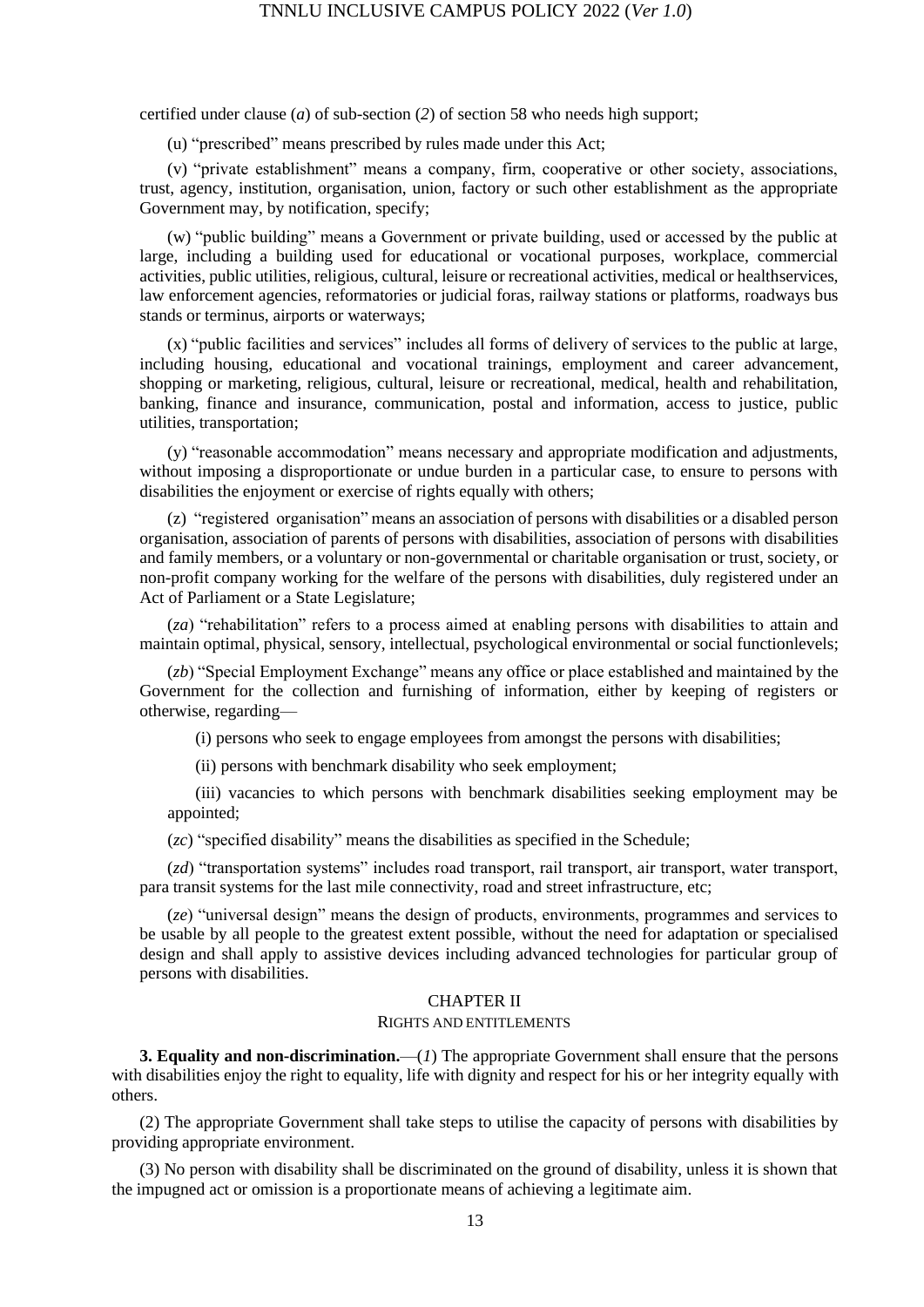(4) No person shall be deprived of his or her personal liberty only on the ground of disability.

(5) The appropriate Government shall take necessary steps to ensure reasonable accommodation for persons with disabilities.

**4. Women and children with disabilities.**—(*1*) The appropriate Government and the local authorities shall take measures to ensure that the women and children with disabilities enjoy their rights equally with others.

(*2*) The appropriate Government and local authorities shall ensure that all children with disabilities shall have right on an equal basis to freely express their views on all matters affecting them and provide them appropriate support keeping in view their age and disability.".

**5. Community life.**—(*1*) The persons with disabilities shall have the right to live in the community.

(2) The appropriate Government shall endeavour that the persons with disabilities are,—

(a) not obliged to live in any particular living arrangement; and

(b) given access to a range of in-house, residential and other community support services,including personal assistance necessary to support living with due regard to age and gender.

**6. Protection from cruelty and inhuman treatment.**—(*1*) The appropriate Government shall take measures to protect persons with disabilities from being subjected to torture, cruel, inhuman or degrading treatment.

(2) No person with disability shall be a subject of any research without,—

(i) his or her free and informed consent obtained through accessible modes, means and formats of communication; and

(ii) prior permission of a Committee for Research on Disability constituted in the prescribed manner for the purpose by the appropriate Government in which not less than half of the Members shall themselves be either persons with disabilities or Members of the registered organisation as defined under clause (*z*) of section 2.

**7. Protection from abuse, violence and exploitation.**—(*1*) The appropriate Government shall take measures to protect persons with disabilities from all forms of abuse, violence and exploitation and to prevent the same, shall—

(a) take cognizance of incidents of abuse, violence and exploitation and provide legal remedies available against such incidents;

(b) take steps for avoiding such incidents and prescribe the procedure for its reporting;

(c) take steps to rescue, protect and rehabilitate victims of such incidents; and

(d) create awareness and make available information among the public.

(2) Any person or registered organisation who or which has reason to believe that an act of abuse, violence or exploitation has been, or is being, or is likely to be committed against any person with disability, may give information about it to the Executive Magistrate within the local limits of whose jurisdiction such incidents occur.

(3) The Executive Magistrate on receipt of such information, shall take immediate steps to stop or prevent its occurrence, as the case may be, or pass such order as he deems fit for the protection of such person with disability including an order—

(a) to rescue the victim of such act, authorising the police or any organisation working for persons with disabilities to provide for the safe custody or rehabilitation of such person, or both, as the case may be;

(b) for providing protective custody to the person with disability, if such person so desires;

(c) to provide maintenance to such person with disability.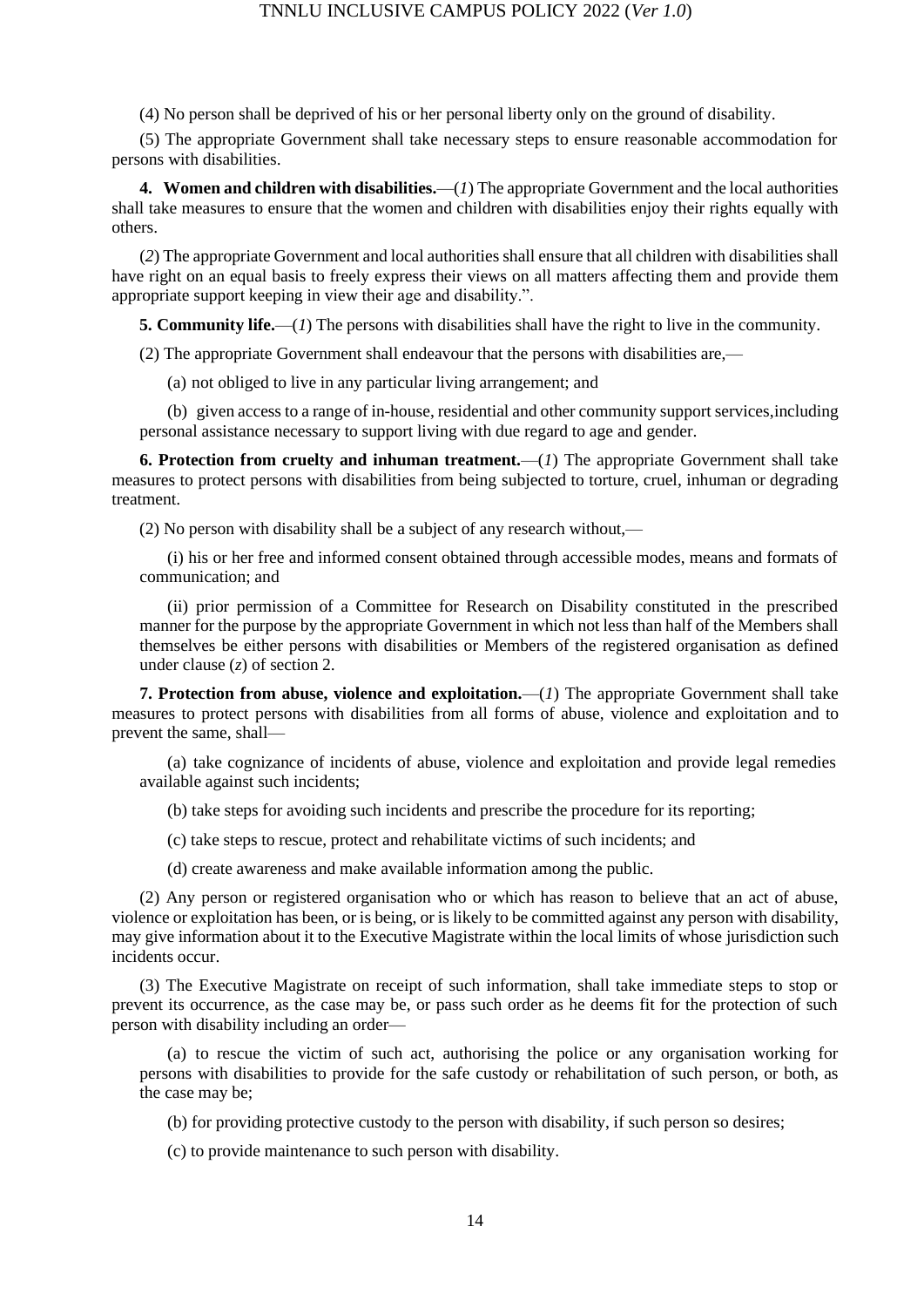(4) Any police officer who receives a complaint or otherwise comes to know of abuse, violence or exploitation towards any person with disability shall inform the aggrieved person of—

(a) his or her right to apply for protection under sub-section (*2*) and the particulars of the Executive Magistrate having jurisdiction to provide assistance;

(b) the particulars of the nearest organisation or institution working for the rehabilitation of persons with disabilities;

(c) the right to free legal aid; and

(d) the right to file a complaint under the provisions of this Act or any other law dealing with such offence:

Provided that nothing in this section shall be construed in any manner as to relieve the police officer from his duty to proceed in accordance with law upon receipt of information as to the commission of a cognizable offence.

(5) If the Executive Magistrate finds that the alleged act or behaviour constitutes an offence under the Indian Penal Code (45 of 1860), or under any other law for the time being in force, he may forward the complaint to that effect to the Judicial or Metropolitan Magistrate, as the case may be, having jurisdiction in the matter.

**8. Protection and safety.**—(*1*) The persons with disabilities shall have equal protection and safety in situations of risk, armed conflict, humanitarian emergencies and natural disasters.

(2) The National Disaster Management Authority and the State Disaster Management Authority shall take appropriate measures to ensure inclusion of persons with disabilities in its disaster management activities as defined under clause (*e*) of section 2 of the Disaster Management Act, 2005 (53 of 2005) for the safety and protection of persons with disabilities.

(3) The District Disaster Management Authority constituted under section 25 of the Disaster Management Act, 2005 (53 of 2005) shall maintain record of details of persons with disabilities in the district and take suitable measures to inform such persons of any situations of risk so as to enhance disaster preparedness.

(4) The authorities engaged in reconstruction activities subsequent to any situation of risk, armed conflict or natural disasters shall undertake such activities, in consultation with the concerned State Commissioner, in accordance with the accessibility requirements of persons with disabilities.

**9. Home and family.**—(*1*) No child with disability shall be separated from his or her parents on the ground of disability except on an order of competent court, if required, in the best interest of the child.

(*2*) Where the parents are unable to take care of a child with disability, the competent court shall place such child with his or her near relations, and failing that within the community in a family setting or in exceptional cases in shelter home run by the appropriate Government or non-governmental organisation, as may be required.

**10. Reproductive rights.**—(*1*) The appropriate Government shall ensure that persons with disabilities have access to appropriate information regarding reproductive and family planning.

(*2*) No person with disability shall be subject to any medical procedure which leads to infertility without his or her free and informed consent.

**11. Accessibility in voting.**—The Election Commission of India and the State Election Commissions shall ensure that all polling stations are accessible to persons with disabilities and all materials related to the electoral process are easily understandable by and accessible to them.

**12. Access to justice.**—(*1*) The appropriate Government shall ensure that persons with disabilities are able to exercise the right to access any court, tribunal, authority, commission or any other body having judicial or quasi-judicial or investigative powers without discrimination on the basis of disability.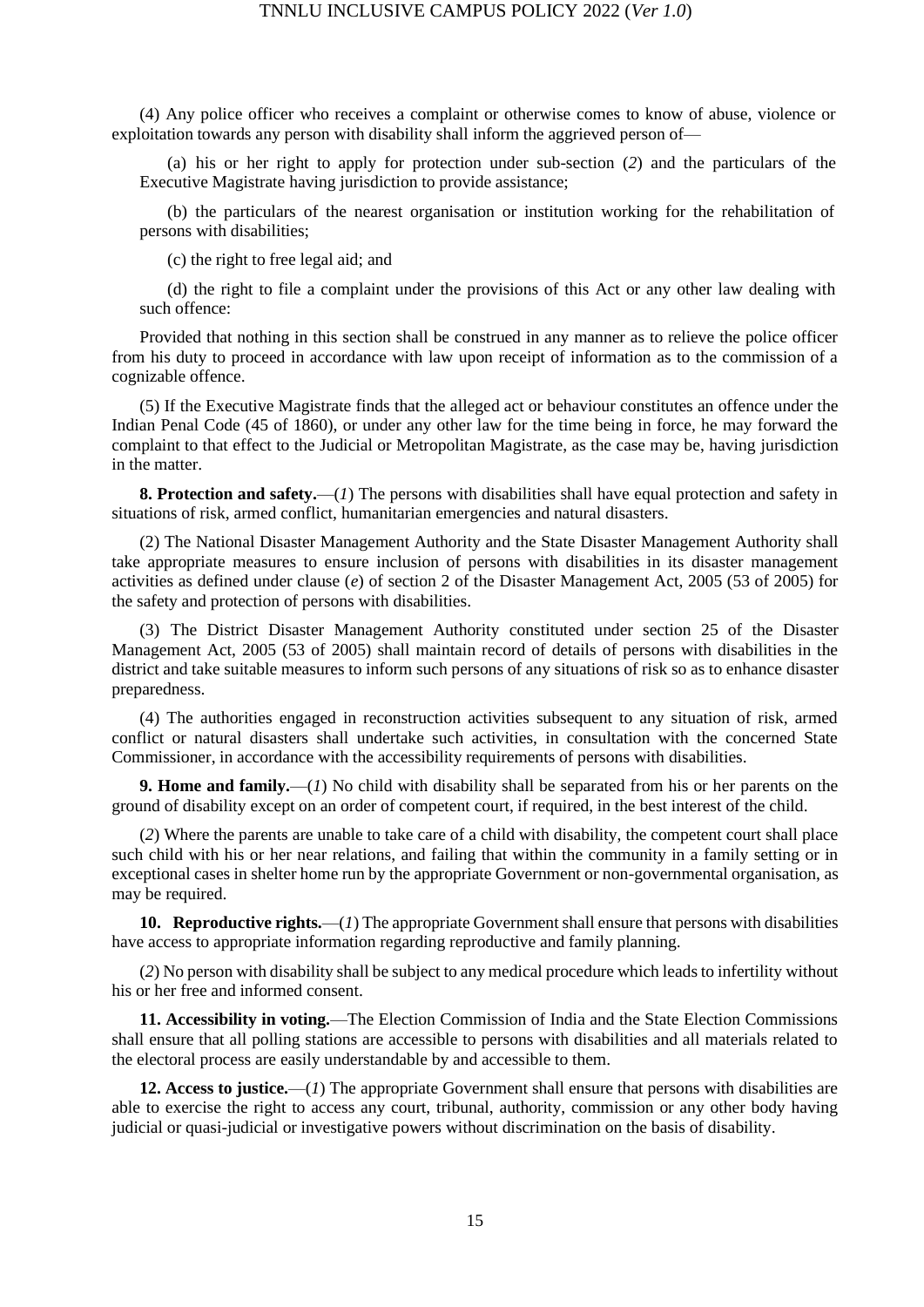(2) The appropriate Government shall take steps to put in place suitable support measures for persons with disabilities specially those living outside family and those disabled requiring high support for exercising legal rights.

(3) The National Legal Services Authority and the State Legal Services Authorities constituted under the Legal Services Authorities Act, 1987 (39 of 1987) shall make provisions including reasonable accommodation to ensure that persons with disabilities have access to any scheme, programme, facility or service offered by them equally with others.

(4) The appropriate Government shall take steps to—

(a) ensure that all their public documents are in accessible formats;

(b) ensure that the filing departments, registry or any other office of records are supplied with necessary equipment to enable filing, storing and referring to the documents and evidence in accessible formats; and

(c) make available all necessary facilities and equipment to facilitate recording of testimonies, arguments or opinion given by persons with disabilities in their preferred language and means of communication.

**13. Legal capacity.**—(*1*) The appropriate Government shall ensure that the persons with disabilities have right, equally with others, to own or inherit property, movable or immovable, control their financial affairs and have access to bank loans, mortgages and other forms of financial credit.

(2) The appropriate Government shall ensure that the persons with disabilities enjoy legal capacity on an equal basis with others in all aspects of life and have the right to equal recognition everywhere as any other person before the law.

(3) When a conflict of interest arises between a person providing support and a person with disability in a particular financial, property or other economic transaction, then such supporting person shall abstain from providing support to the person with disability in that transaction:

Provided that there shall not be a presumption of conflict of interest just on the basis that the supporting person is related to the person with disability by blood, affinity or adoption.

(4) A person with disability may alter, modify or dismantle any support arrangement and seek the support of another:

Provided that such alteration, modification or dismantling shall be prospective in nature and shall not nullify any third party transaction entered into by the person with disability with the aforesaid support arrangement.

(5) Any person providing support to the person with disability shall not exercise undue influence and shall respect his or her autonomy, dignity and privacy.

**14. Provision for guardianship.**—(*1*) Notwithstanding anything contained in any other law for the time being in force, on and from the date of commencement of this Act, where a district court or any designated authority, as notified by the State Government, finds that a person with disability, who had been provided adequate and appropriate support but is unable to take legally binding decisions, may be provided further support of a limited guardian to take legally binding decisions on his behalf in consultation with such person, in such manner, as may be prescribed by the State Government:

Provided that the District Court or the designated authority, as the case may be, may grant total support to the person with disability requiring such support or where the limited guardianship is to be granted repeatedly, in which case, the decision regarding the support to be provided shall be reviewed by the Court or the designated authority, as the case may be, to determine the nature and manner of supportto be provided.

*Explanation*.—For the purposes of this sub-section, "limited guardianship" means a system of joint decision which operates on mutual understanding and trust between the guardian and the person with disability, which shall be limited to a specific period and for specific decision and situation and shall operate in accordance to the will of the person with disability.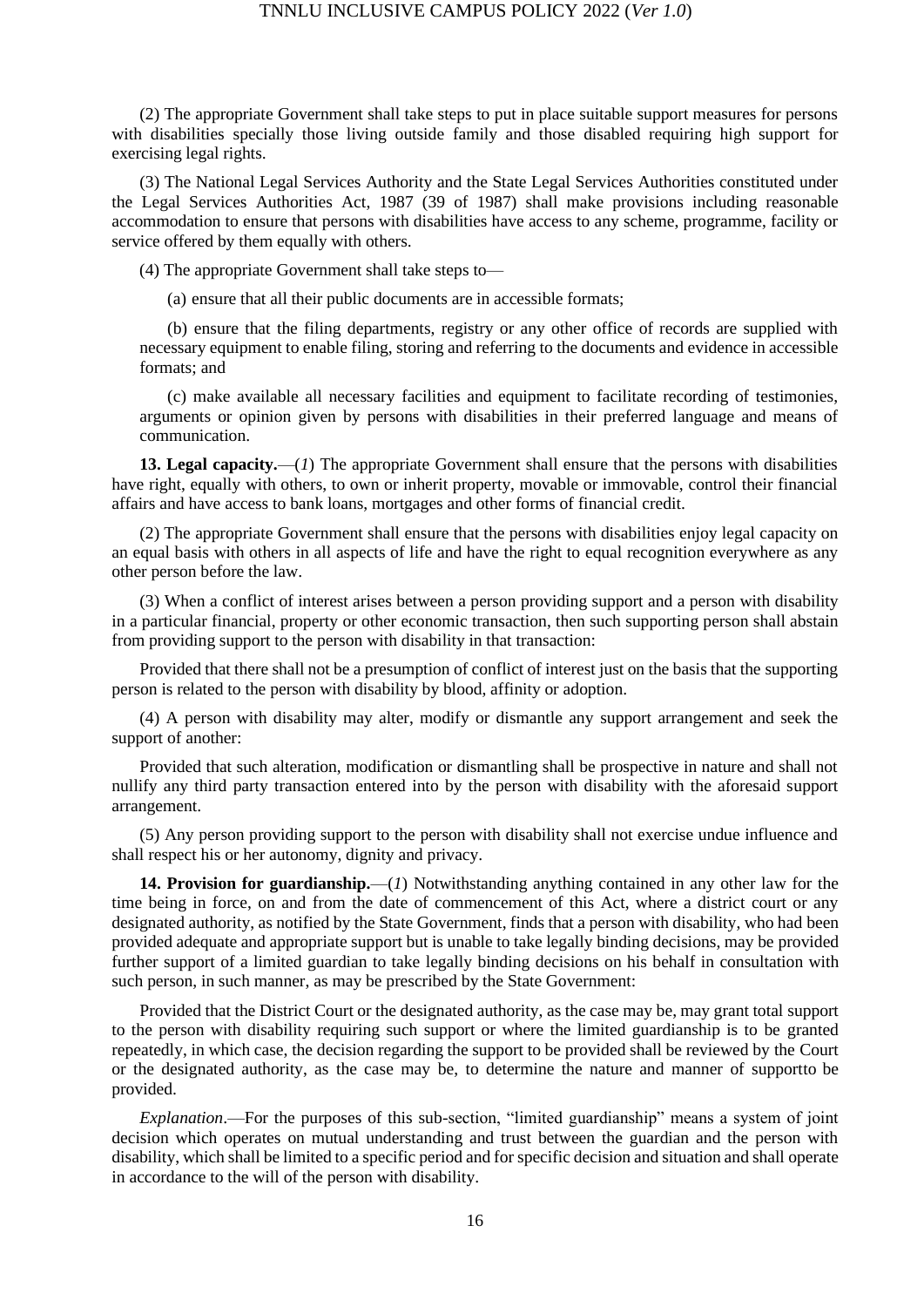(2) On and from the date of commencement of this Act, every guardian appointed under anyprovision of any other law for the time being in force, for a person with disability shall be deemed to function as a limited guardian.

(3) Any person with disability aggrieved by the decision of the designated authority appointing a legal guardian may prefer an appeal to such appellate authority, as may be notified by the State Government for the purpose.

**15. Designation of authorities to support.**—(*1*) The appropriate Government shall designate one or more authorities to mobilise the community and create social awareness to support persons with disabilities in exercise of their legal capacity.

(*2*) The authority designated under sub-section (*1*) shall take measures for setting up suitable support arrangements to exercise legal capacity by persons with disabilities living in institutions and those with high support needs and any other measures as may be required.

#### CHAPTER III

#### EDUCATION

**16. Duty of educational institutions.**—The appropriate Government and the local authorities shall endeavour that all educational institutions funded or recognised by them provide inclusive education to the children with disabilities and towards that end shall—

(i) admit them without discrimination and provide education and opportunities for sports and recreation activities equally with others;

(ii) make building, campus and various facilities accessible;

(iii) provide reasonable accommodation according to the individual's requirements;

(iv) provide necessary support individualised or otherwise in environments that maximise academic and social development consistent with the goal of full inclusion;

(v) ensure that the education to persons who are blind or deaf or both is imparted in the most appropriate languages and modes and means of communication;

(vi) detect specific learning disabilities in children at the earliest and take suitable pedagogical and other measures to overcome them;

(vii) monitor participation, progress in terms of attainment levels and completion of education in respect of every student with disability;

(viii) provide transportation facilities to the children with disabilities and also the attendant of the children with disabilities having high support needs.

**17. Specific measures to promote and facilitate inclusive education.**—The appropriate Government and the local authorities shall take the following measures for the purpose of section 16, namely:—

(a) to conduct survey of school going children in every five years for identifying children with disabilities, ascertaining their special needs and the extent to which these are being met:

Provided that the first survey shall be conducted within a period of two years from the date of commencement of this Act;

(b) to establish adequate number of teacher training institutions;

(c) to train and employ teachers, including teachers with disability who are qualified in sign language and Braille and also teachers who are trained in teaching children with intellectual disability;

(d) to train professionals and staff to support inclusive education at all levels of school education;

(e) to establish adequate number of resource centres to support educational institutions at all levels of school education;

(f) to promote the use of appropriate augmentative and alternative modes including means and formats of communication, Braille and sign language to supplement the use of one's own speech to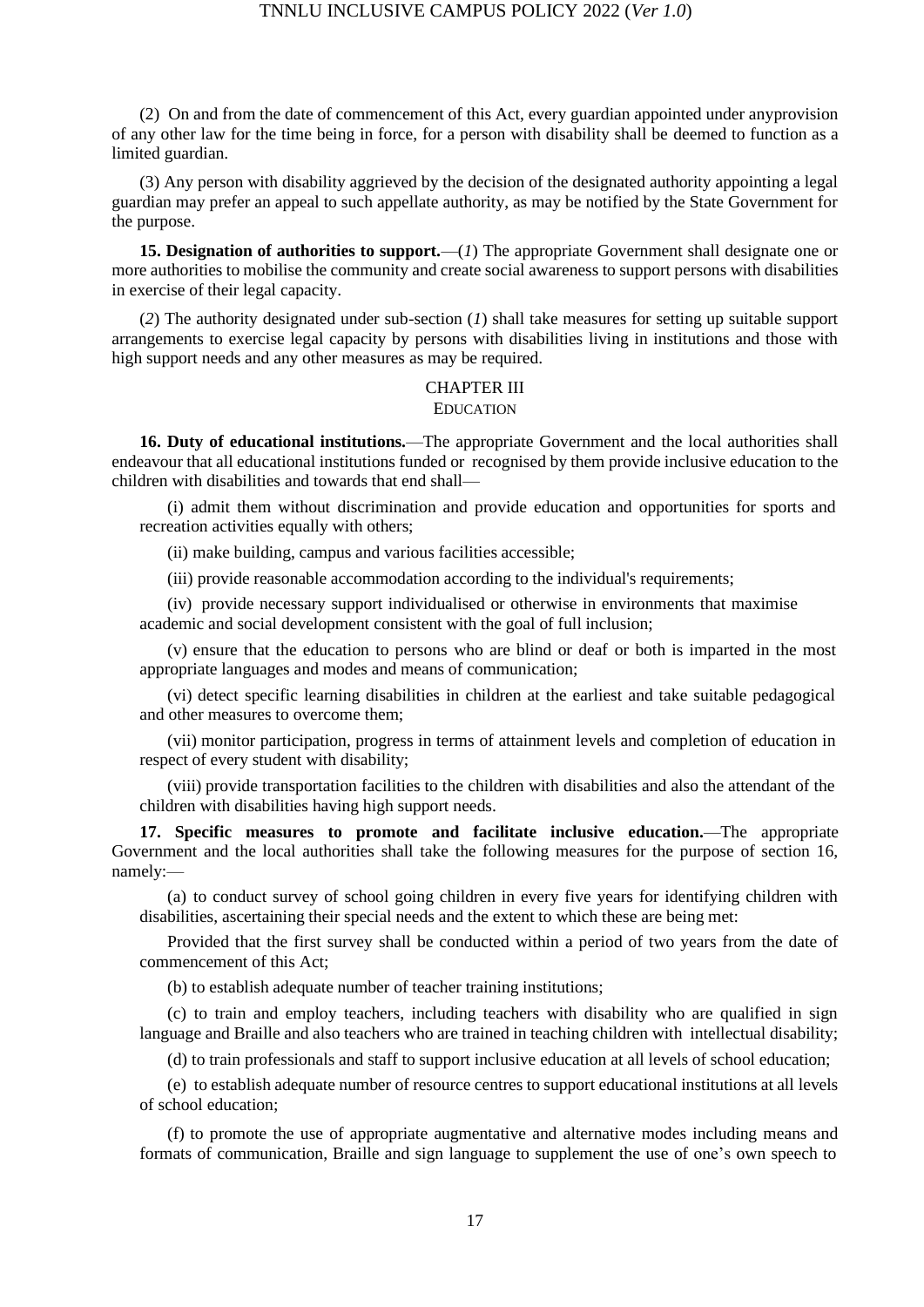fulfil the daily communication needs of persons with speech, communication or language disabilities and enables them to participate and contribute to their community and society;

(g) to provide books, other learning materials and appropriate assistive devices to students with benchmark disabilities free of cost up to the age of eighteen years;

(h) to provide scholarships in appropriate cases to students with benchmark disability;

(i) to make suitable modifications in the curriculum and examination system to meet the needs of students with disabilities such as extra time for completion of examination paper, facility of scribe or amanuensis, exemption from second and third language courses;

(j) to promote research to improve learning; and

(k) any other measures, as may be required.

**18. Adult education.**—The appropriate Government and the local authorities shall take measures to promote, protect and ensure participation of persons with disabilities in adult education and continuing education programmes equally with others.

#### CHAPTER IV

#### SKILL DEVELOPMENT AND EMPLOYMENT

**19. Vocational training and self-employment.**—(*1*) The appropriate Government shall formulate schemes and programmes including provision of loans at concessional rates to facilitate and support employment of persons with disabilities especially for their vocational training and self-employment.

(2) The schemes and programmes referred to in sub-section (*1*) shall provide for—

(a) inclusion of person with disability in all mainstream formal and non-formal vocational and skill training schemes and programmes;

(b) to ensure that a person with disability has adequate support and facilities to avail specific training;

(c) exclusive skill training programmes for persons with disabilities with active links with the market, for those with developmental, intellectual, multiple disabilities and autism;

(d) loans at concessional rates including that of microcredit;

(e) marketing the products made by persons with disabilities; and

(f) maintenance of disaggregated data on the progress made in the skill training and selfemployment, including persons with disabilities.

**20. Non-discrimination in employment.**—(*1*) No Government establishment shall discriminate against any person with disability in any matter relating to employment:

Provided that the appropriate Government may, having regard to the type of work carried on in any establishment, by notification and subject to such conditions, if any, exempt any establishment from the provisions of this section.

(2) Every Government establishment shall provide reasonable accommodation and appropriate barrier free and conducive environment to employees with disability.

(3) No promotion shall be denied to a person merely on the ground of disability.

(4) No Government establishment shall dispense with or reduce in rank, an employee who acquires a disability during his or her service:

Provided that, if an employee after acquiring disability is not suitable for the post he was holding, shall be shifted to some other post with the same pay scale and service benefits:

Provided further that if it is not possible to adjust the employee against any post, he may be kept on a supernumerary post until a suitable post is available or he attains the age of superannuation, whichever is earlier.

(5) The appropriate Government may frame policies for posting and transfer of employees with disabilities.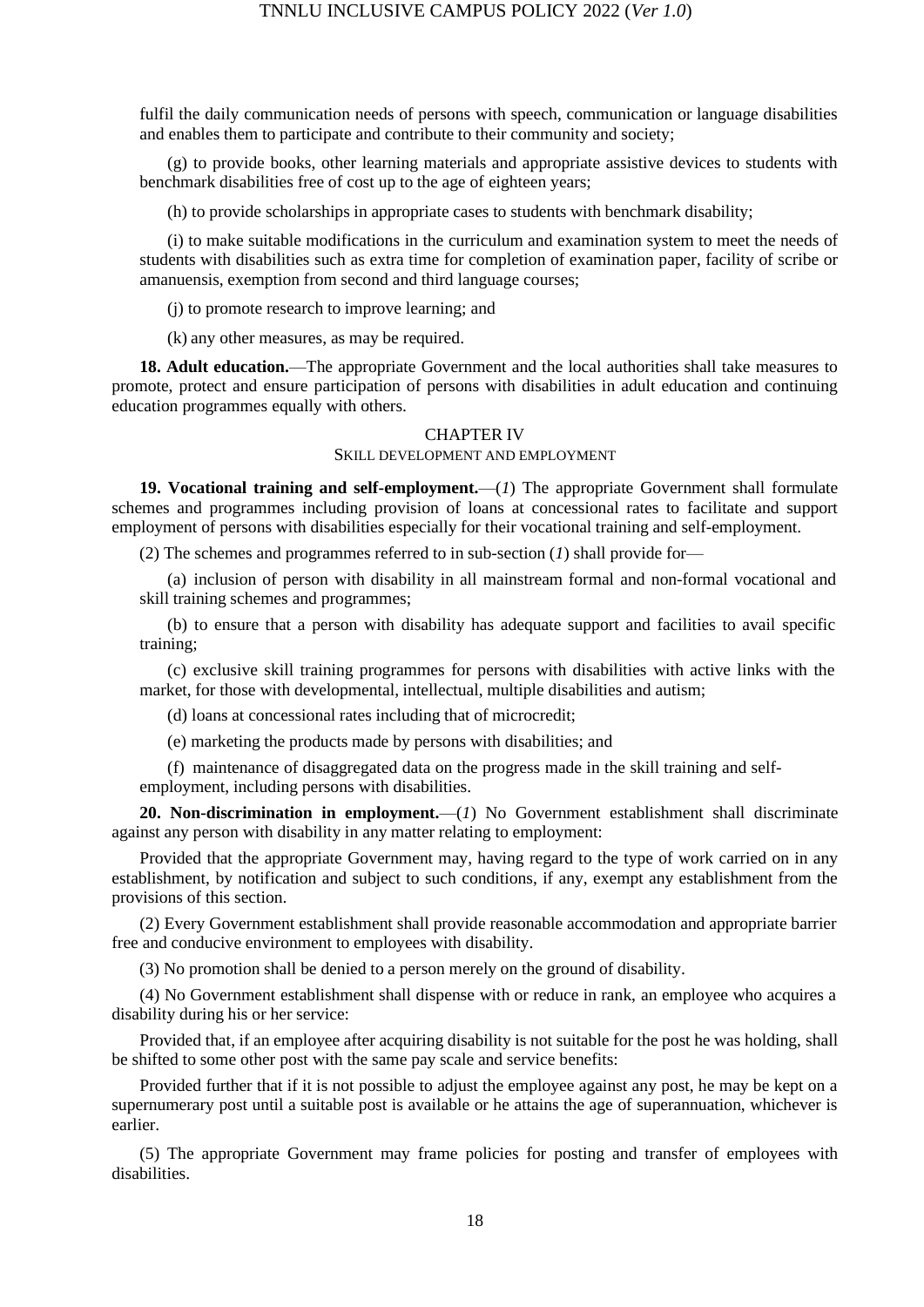**21. Equal opportunity policy.**—(*1*) Every establishment shall notify equal opportunity policy detailing measures proposed to be taken by it in pursuance of the provisions of this Chapter in the manner as may be prescribed by the Central Government.

(*2*) Every establishment shall register a copy of the said policy with the Chief Commissioner or the State Commissioner, as the case may be.

**22. Maintenance of records.**—(*1*) Every establishment shall maintain records of the persons with disabilities in relation to the matter of employment, facilities provided and other necessary information in compliance with the provisions of this Chapter in such form and manner as may be prescribed by the Central Government.

(2) Every employment exchange shall maintain records of persons with disabilities seeking employment.

(3) The records maintained under sub-section (*1*) shall be open to inspection at all reasonable hours by such persons as may be authorised in their behalf by the appropriate Government.

**23. Appointment of Grievance Redressal Officer.**—(*1*) Every Government establishment shall appoint a Grievance Redressal Officer for the purpose of section 19 and shall inform the Chief Commissioner or the State Commissioner, as the case may be, about the appointment of such officer.

(2) Any person aggrieved with the non-compliance of the provisions of section 20, may file a complaint with the Grievance Redressal Officer, who shall investigate it and shall take up the matter with the establishment for corrective action.

(3) The Grievance Redressal Officer shall maintain a register of complaints in the manner as may be prescribed by the Central Government, and every complaint shall be inquired within two weeks of its registration.

(4) If the aggrieved person is not satisfied with the action taken on his or her complaint, he or she may approach the District-Level Committee on disability.

#### CHAPTER V

#### SOCIAL SECURITY, HEALTH, REHABILITATION AND RECREATION

**24. Social security.**—(*1*) The appropriate Government shall within the limit of its economic capacity and development formulate necessary schemes and programmes to safeguard and promote the right of persons with disabilities for adequate standard of living to enable them to live independently or in the community:

Provided that the quantum of assistance to the persons with disabilities under such schemes and programmes shall be at least twenty-five per cent. higher than the similar schemes applicable to others.

(2) The appropriate Government while devising these schemes and programmes shall give due consideration to the diversity of disability, gender, age, and socio-economic status.

(3) The schemes under sub-section (*1*) shall provide for,—

(a) community centres with good living conditions in terms of safety, sanitation, health care and counselling;

(b) facilities for persons including children with disabilities who have no family or have been abandoned, or are without shelter or livelihood;

(c) support during natural or man-made disasters and in areas of conflict;

(d) support to women with disability for livelihood and for upbringing of their children;

(e) access to safe drinking water and appropriate and accessible sanitation facilities especially in urban slums and rural areas;

(f) provisions of aids and appliances, medicine and diagnostic services and corrective surgery free of cost to persons with disabilities with such income ceiling as may be notified;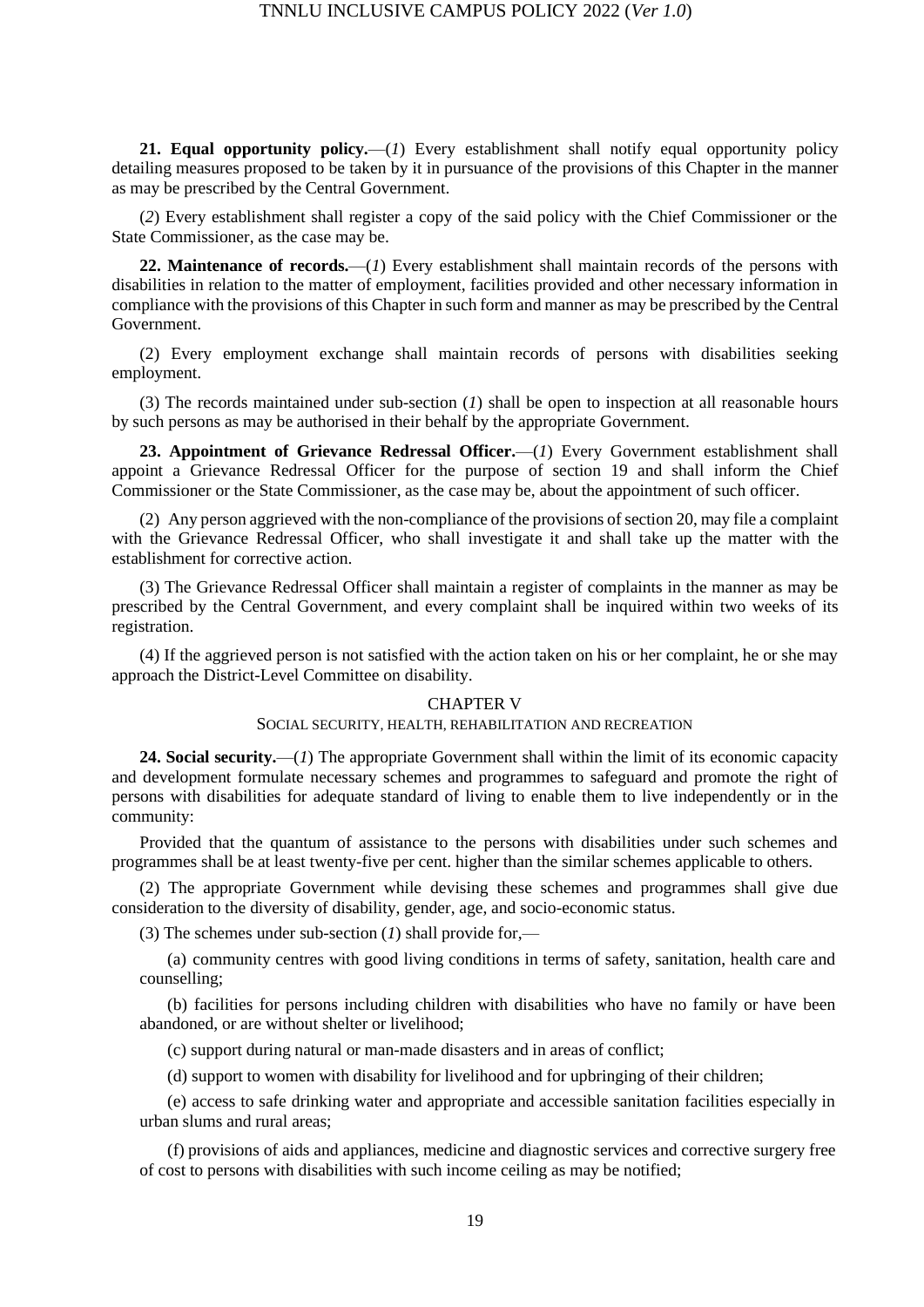(g) disability pension to persons with disabilities subject to such income ceiling as may be notified;

(h) unemployment allowance to persons with disabilities registered with Special Employment Exchange for more than two years and who could not be placed in any gainful occupation;

(i) care-giver allowance to persons with disabilities with high support needs;

(j) comprehensive insurance scheme for persons with disability, not covered under the Employees State Insurance Schemes, or any other statutory or Government-sponsored insurance schemes;

(k) any other matter which the appropriate Government may think fit.

**25. Healthcare.**—(*1*) The appropriate Government and the local authorities shall take necessary measures for the persons with disabilities to provide**,**—

(a) free healthcare in the vicinity specially in rural area subject to such family income as may be notified;

(b) barrier-free access in all parts of Government and private hospitals and other healthcare institutions and centres;

(c) priority in attendance and treatment.

(2) The appropriate Government and the local authorities shall take measures and make schemes or programmes to promote healthcare and prevent the occurrence of disabilities and for the said purpose shall—

(a) undertake or cause to be undertaken surveys, investigations and research concerning the cause of occurrence of disabilities;

(b) promote various methods for preventing disabilities;

(c) screen all the children at least once in a year for the purpose of identifying "at-risk" cases;

(d) provide facilities for training to the staff at the primary health centres;

(e) sponsor or cause to be sponsored awareness campaigns and disseminate or cause to be disseminated information for general hygiene, health and sanitation;

(f) take measures for pre-natal, perinatal and post-natal care of mother and child;

(g) educate the public through the pre-schools, schools, primary health centres, village level workers and *anganwadi* workers;

(h) create awareness amongst the masses through television, radio and other mass media on the causes of disabilities and the preventive measures to be adopted;

(i) healthcare during the time of natural disasters and other situations of risk;

(j) essential medical facilities for life saving emergency treatment and procedures; and

(k) sexual and reproductive healthcare especially for women with disability.

**26. Insurance schemes.**—The appropriate Government shall, by notification, make insurance schemes for their employees with disabilities.

**27. Rehabilitation.**—(*1*) The appropriate Government and the local authorities shall within their economic capacity and development, undertake or cause to be undertaken services and programmes of rehabilitation, particularly in the areas of health, education and employment for all persons with disabilities.

(2) For the purposes of sub-section (*1*), the appropriate Government and the local authorities may grant financial assistance to non-Governmental Organisations.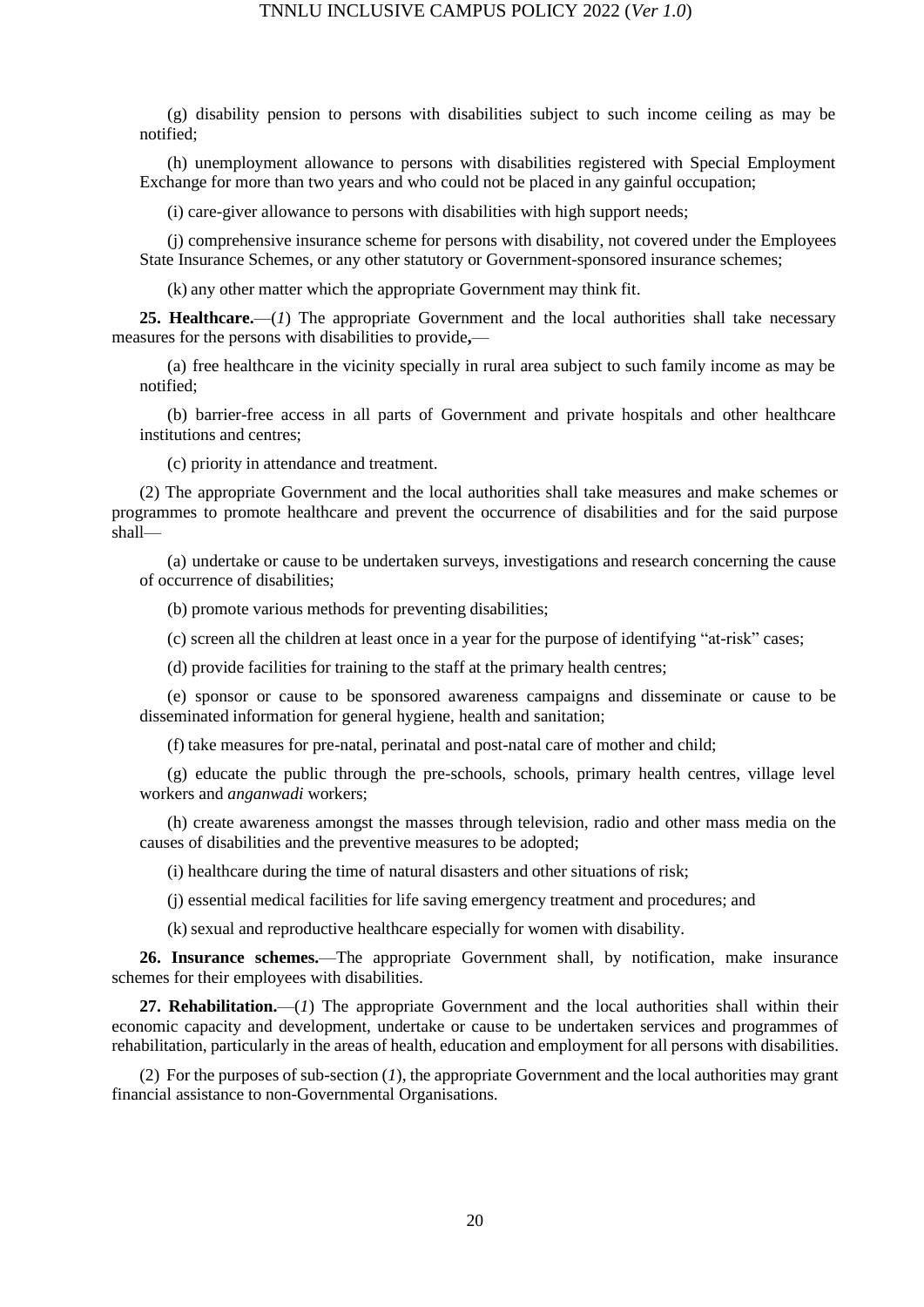(3) The appropriate Government and the local authorities, while formulating rehabilitation policies shall consult the non-Governmental Organisations working for the cause of persons with disabilities.

**28. Research and development.**—The appropriate Government shall initiate or cause to be initiated research and development through individuals and institutions on issues which shall enhance habilitation and rehabilitation and on such other issues which are necessary for the empowerment of persons with disabilities.

**29. Culture and recreation.**—The appropriate Government and the local authorities shall take measures to promote and protect the rights of all persons with disabilities to have a cultural life and to participate in recreational activities equally with others which include,—

(a) facilities, support and sponsorships to artists and writers with disability to pursue their interests and talents;

(b) establishment of a disability history museum which chronicles and interprets the historical experiences of persons with disabilities;

(c) making art accessible to persons with disabilities;

(d) promoting recreation centres, and other associational activities;

(e) facilitating participation in scouting, dancing, art classes, outdoor camps and adventure activities;

(f) redesigning courses in cultural and arts subjects to enable participation and access for persons with disabilities;

(g) developing technology, assistive devices and equipments to facilitate access and inclusion for persons with disabilities in recreational activities; and

(h) ensuring that persons with hearing impairment can have access to television programmes with sign language interpretation or sub-titles.

**30. Sporting activities.**—(*1*) The appropriate Government shall take measures to ensure effective participation in sporting activities of the persons with disabilities.

(2) The sports authorities shall accord due recognition to the right of persons with disabilities to participate in sports and shall make due provisions for the inclusion of persons with disabilities in their schemes and programmes for the promotion and development of sporting talents.

(3) Without prejudice to the provisions contained in sub-sections (*1*) and (*2*), the appropriate Government and the sports authorities shall take measures to,—

(a) restructure courses and programmes to ensure access, inclusion and participation of persons with disabilities in all sporting activities;

(b) redesign and support infrastructure facilities of all sporting activities for persons with disabilities;

(c) develop technology to enhance potential, talent, capacity and ability in sporting activities of all persons with disabilities;

(d) provide multi-sensory essentials and features in all sporting activities to ensure effective participation of all persons with disabilities;

(e) allocate funds for development of state of art sport facilities for training of persons with disabilities;

(f) promote and organise disability specific sporting events for persons with disabilities and also facilitate awards to the winners and other participants of such sporting events.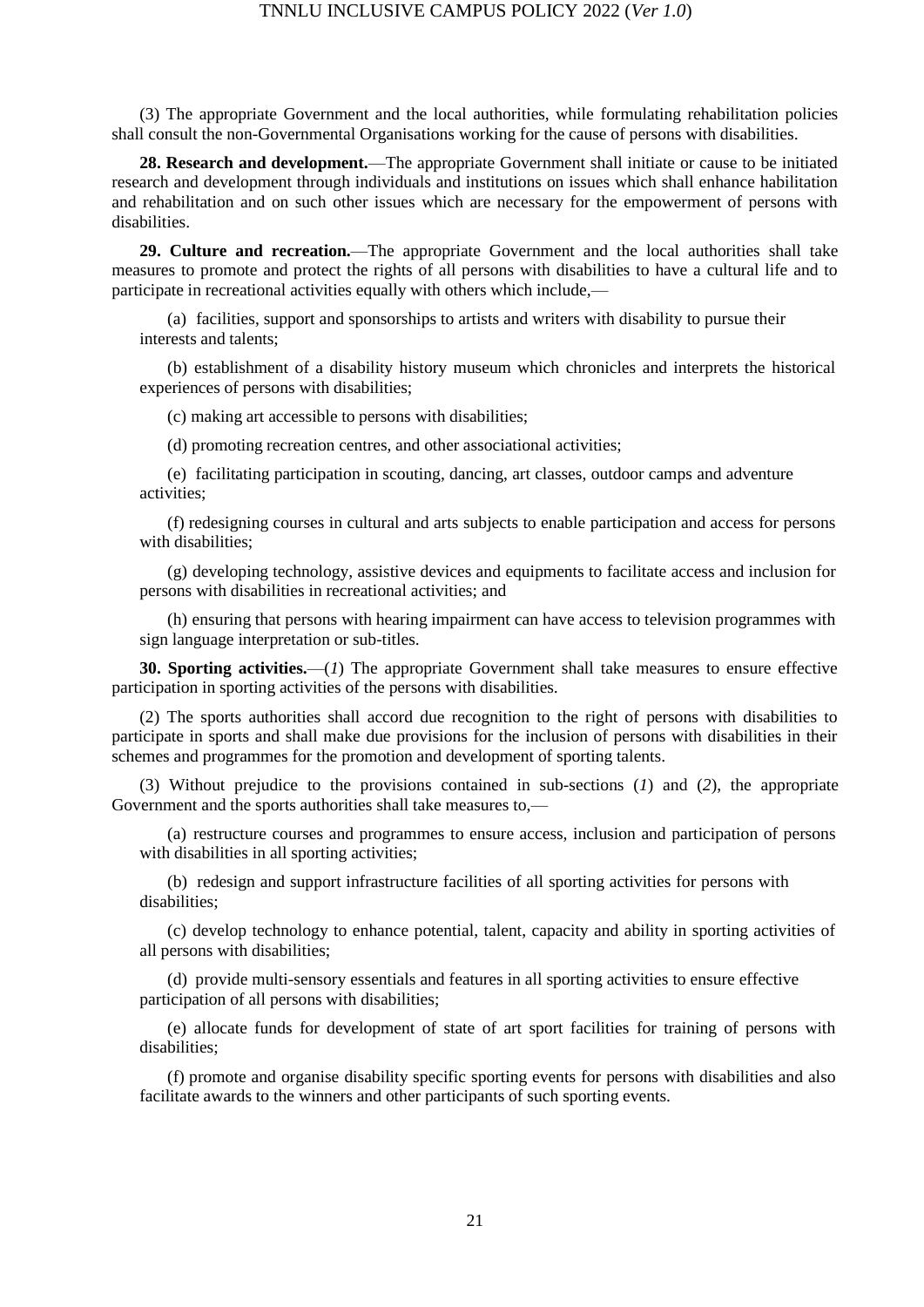#### CHAPTER VI

#### SPECIAL PROVISIONS FOR PERSONS WITH BENCHMARK DISABILITES

**31. Free education for children with benchmark disabilities.**—(*1*) Notwithstanding anything contained in the Rights of Children to Free and Compulsory Education Act, 2009 (35 of 2009), every child with benchmark disability between the age of six to eighteen years shall have the right to free education in a neighbourhood school, or in a special school, of his choice.

(*2*) The appropriate Government and local authorities shall ensure that every child with benchmark disability has access to free education in an appropriate environment till he attains the age of eighteen years.

**32. Reservation in higher educational institutions.**—(*1*) All Government institutions of higher education and other higher education institutions receiving aid from the Government shall reserve not less than five per cent. seats for persons with benchmark disabilities.

(*2*) The persons with benchmark disabilities shall be given an upper age relaxation of five years for admission in institutions of higher education.

**33. Identification of posts for reservation.**—The appropriate Government shall—

(i) identify posts in the establishments which can be held by respective category of persons with benchmark disabilities in respect of the vacancies reserved in accordance with the provisions of section 34;

(ii) constitute an expert committee with representation of persons with benchmark disabilities for identification of such posts; and

(iii) undertake periodic review of the identified posts at an interval not exceeding three years.

**34. Reservation.**—(*1*) Every appropriate Government shall appoint in every Government establishment, not less than four per cent. of the total number of vacancies in the cadre strength in each group of posts meant to be filled with persons with benchmark disabilities of which, one per cent. each shall be reserved for persons with benchmark disabilities under clauses (*a*), (*b*) and (*c*) and one per cent. for persons with benchmark disabilities under clauses (*d*) and (*e*), namely:—

(a) blindness and low vision;

(b) deaf and hard of hearing;

(c) locomotor disability including cerebral palsy, leprosy cured, dwarfism, acid attack victims and muscular dystrophy;

(d) autism, intellectual disability, specific learning disability and mental illness;

(e) multiple disabilities from amongst persons under clauses (*a*) to (*d*) including deaf-blindness in the posts identified for each disabilities:

Provided that the reservation in promotion shall be in accordance with such instructions as are issued by the appropriate Government from time to time:

Provided further that the appropriate Government, in consultation with the Chief Commissioner or the State Commissioner, as the case may be, may, having regard to the type of work carried out in any Government establishment, by notification and subject to such conditions, if any, as may be specified in such notifications exempt any Government establishment from the provisions of this section.

(2) Where in any recruitment year any vacancy cannot be filled up due to non-availability of a suitable person with benchmark disability or for any other sufficient reasons, such vacancy shall be carried forward in the succeeding recruitment year and if in the succeeding recruitment year also suitable person with benchmark disability is not available, it may first be filled by interchange among the five categories and only when there is no person with disability available for the post in that year, the employer shall fill up the vacancy by appointment of a person, other than a person with disability:

Provided that if the nature of vacancies in an establishment is such that a given category of person cannot be employed, the vacancies may be interchanged among the five categories with the prior approval of the appropriate Government.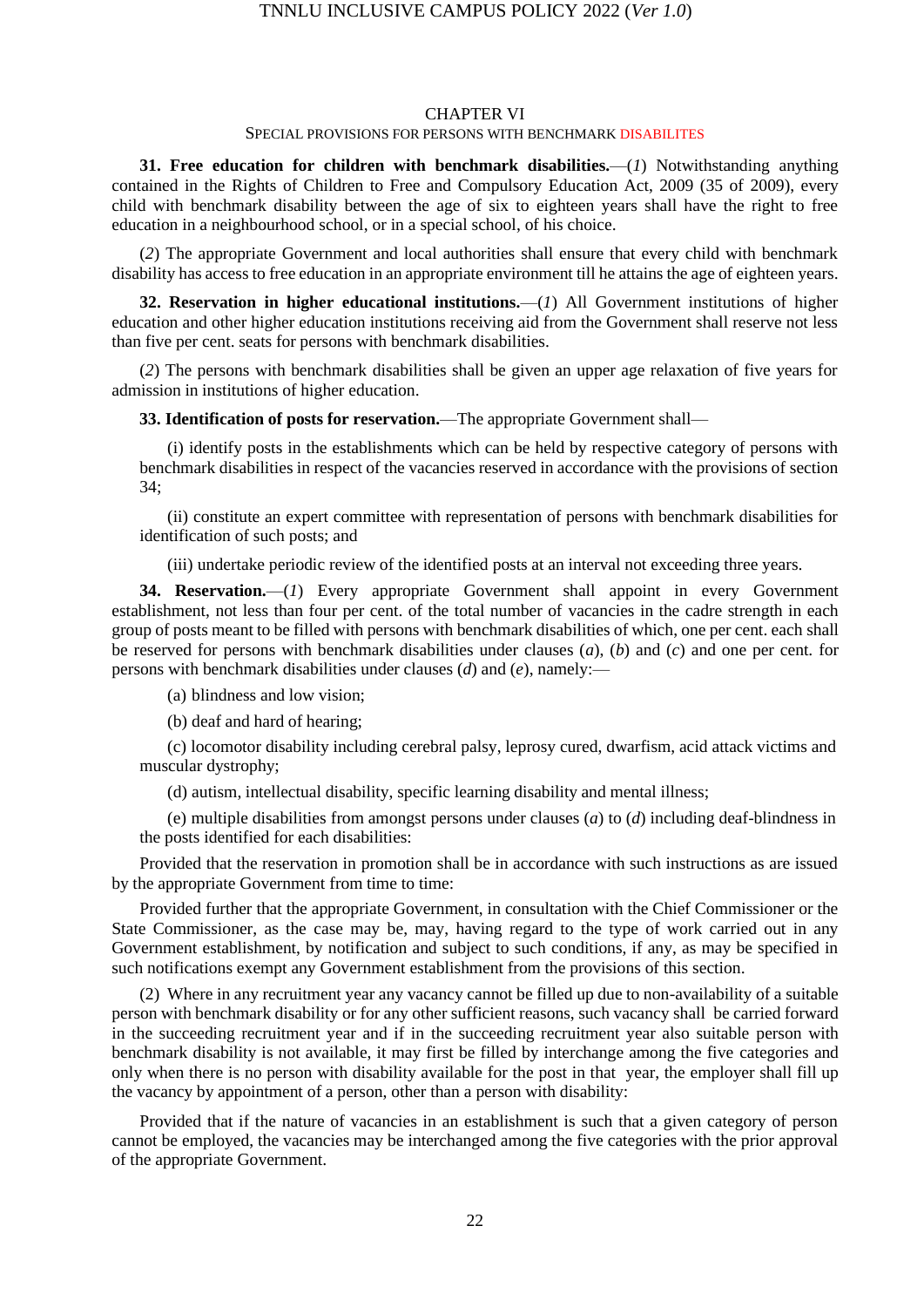(3) The appropriate Government may, by notification, provide for such relaxation of upper age limit for employment of persons with benchmark disability, as it thinks fit.

**35. Incentives to employers in private sector.**—The appropriate Government and the local authorities shall, within the limit of their economic capacity and development, provide incentives to employer in private sector to ensure that at least five per cent. of their work force is composed of persons with benchmark disability.

**36. Special employment exchange.**—The appropriate Government may, by notification, require that from such date, the employer in every establishment shall furnish such information or return as may be prescribed by the Central Government in relation to vacancies appointed for persons with benchmark disability that have occurred or are about to occur in that establishment to such special employment exchange as may be notified by the Central Government and the establishment shall thereupon comply with such requisition.

**37. Special schemes and development programmes.**—The appropriate Government and the local authorities shall, by notification, make schemes in favour of persons with benchmark disabilities, to provide,—

(a) five per cent. reservation in allotment of agricultural land and housing in all relevant schemes and development programmes, with appropriate priority to women with benchmark disabilities;

(b) five per cent. reservation in all poverty alleviation and various developmental schemes with priority to women with benchmark disabilities;

(c) five per cent. reservation in allotment of land on concessional rate, where such land is to be used for the purpose of promoting housing, shelter, setting up of occupation, business, enterprise, recreation centres and production centres.

#### CHAPTER VII

#### SPECIAL PROVISIONS FOR PERSONS WITH DISABILITIES WITH HIGH SUPPORT NEEDS

**38. Special provisions for persons with disabilities with high support.**—(*1*) Any person with benchmark disability, who considers himself to be in need of high support, or any person or organisation on his or her behalf, may apply to an authority, to be notified by the appropriate Government, requesting to provide high support.

(2) On receipt of an application under sub-section (*1*), the authority shall refer it to an Assessment Board consisting of such Members as may be prescribed by the Central Government.

(3) The Assessment Board shall assess the case referred to it under sub-section (*1*) in such manner as may be prescribed by the Central Government, and shall send a report to the authority certifying the need of high support and its nature.

(4) On receipt of a report under sub-section (*3*), the authority shall take steps to provide support in accordance with the report and subject to relevant schemes and orders of the appropriate Government in this behalf.

#### CHAPTER VIII

#### DUTIES AND RESPONSIBILITIES OF APPROPRIATE GOVERNMENTS

**39. Awareness campaigns.**—(*1*) The appropriate Government, in consultation with the Chief Commissioner or the State Commissioner, as the case may be, shall conduct, encourage, support or promote awareness campaigns and sensitisation programmes to ensure that the rights of the persons with disabilities provided under this Act are protected.

(2) The programmes and campaigns specified under sub-section (*1*) shall also,—

(a) promote values of inclusion, tolerance, empathy and respect for diversity;

(b) advance recognition of the skills, merits and abilities of persons with disabilities and of their contributions to the workforce, labour market and professional fee;

(c) foster respect for the decisions made by persons with disabilities on all matters related to family life, relationships, bearing and raising children;

(d) provide orientation and sensitisation at the school, college, University and professional training level on the human condition of disability and the rights of persons with disabilities;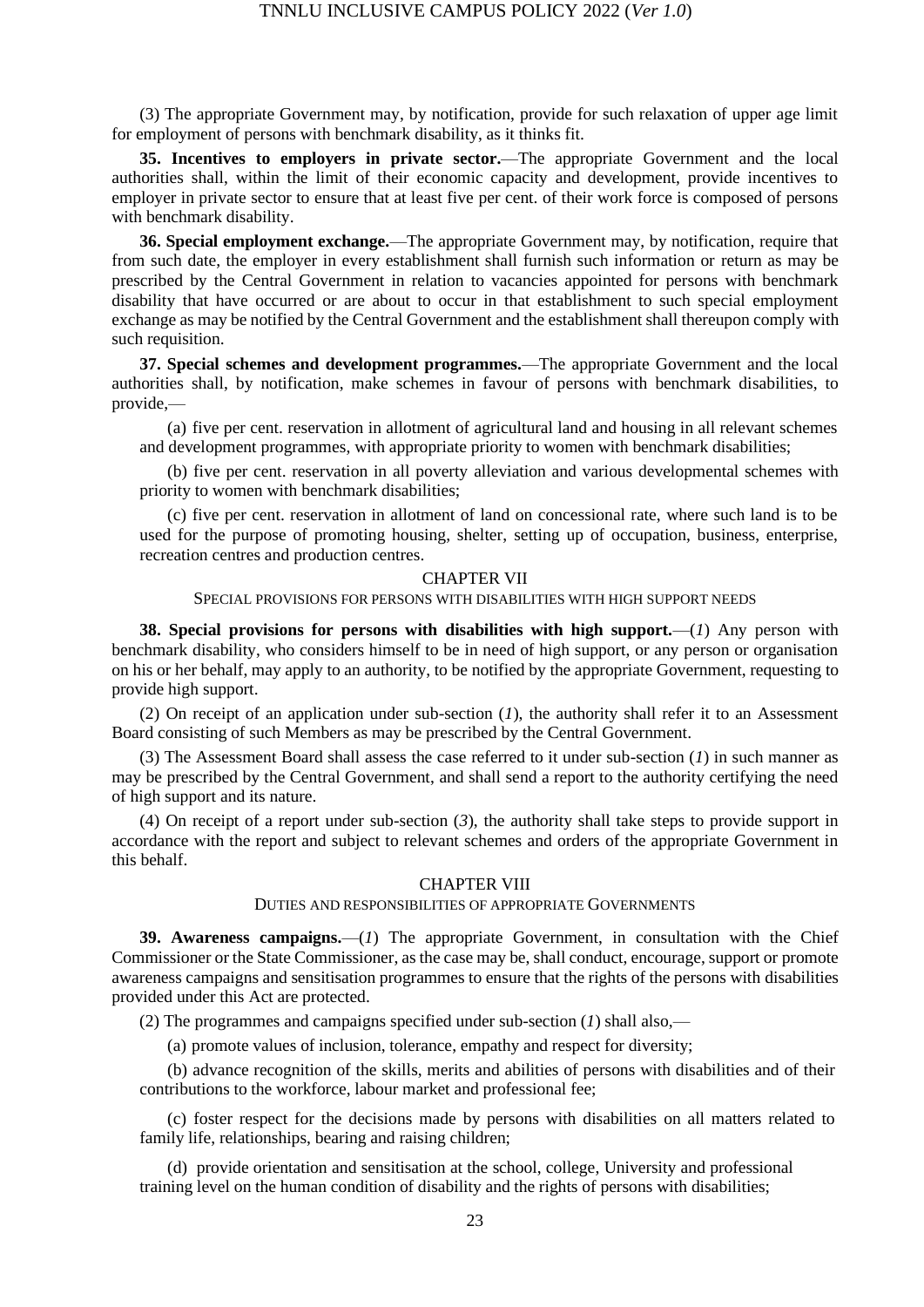(e) provide orientation and sensitisation on disabling conditions and rights of persons with disabilities to employers, administrators and co-workers;

(f) ensure that the rights of persons with disabilities are included in the curriculum in Universities, colleges and schools.

**40. Accessibility.**—The Central Government shall, in consultation with the Chief Commissioner, formulate rules for persons with disabilities laying down the standards of accessibility for the physical environment, transportation, information and communications, including appropriate technologies and systems, and other facilities and services provided to the public in urban and rural areas.

**41. Access to transport.**—(*1*) The appropriate Government shall take suitable measures to provide,—

(a) facilities for persons with disabilities at bus stops, railway stations and airports conforming to the accessibility standards relating to parking spaces, toilets, ticketing counters and ticketing machines;

(b) access to all modes of transport that conform the design standards, including retrofitting old modes of transport, wherever technically feasible and safe for persons with disabilities, economically viable and without entailing major structural changes in design;

(c) accessible roads to address mobility necessary for persons with disabilities.

(2) The appropriate Government shall develop schemes programmes to promote the personal mobility of persons with disabilities at affordable cost to provide for,—

(a) incentives and concessions;

(b) retrofitting of vehicles; and

(c) personal mobility assistance.

**42. Access to information and communication technology.**—The appropriate Government shall take measures to ensure that,—

(i) all contents available in audio, print and electronic media are in accessible format;

(ii) persons with disabilities have access to electronic media by providing audio description, sign language interpretation and close captioning;

(iii) electronic goods and equipment which are meant for every day use are available in universal design.

**43. Consumer goods.**—The appropriate Government shall take measures to promote development, production and distribution of universally designed consumer products and accessories for general use for persons with disabilities.

**44. Mandatory observance of accessibility norms.**—(*1*) No establishment shall be granted permission to build any structure if the building plan does not adhere to the rules formulated by the Central Government under section 40.

(*2*) No establishment shall be issued a certificate of completion or allowed to take occupation of a building unless it has adhered to the rules formulated by the Central Government.

**45. Time limit for making existing infrastructure and premises accessible and action for that purpose.**—(*1*) All existing public buildings shall be made accessible in accordance with the rules formulated by the Central Government within a period not exceeding five years from the date of notification of such rules:

Provided that the Central Government may grant extension of time to the States on a case to case basis for adherence to this provision depending on their state of preparedness and other related parameters.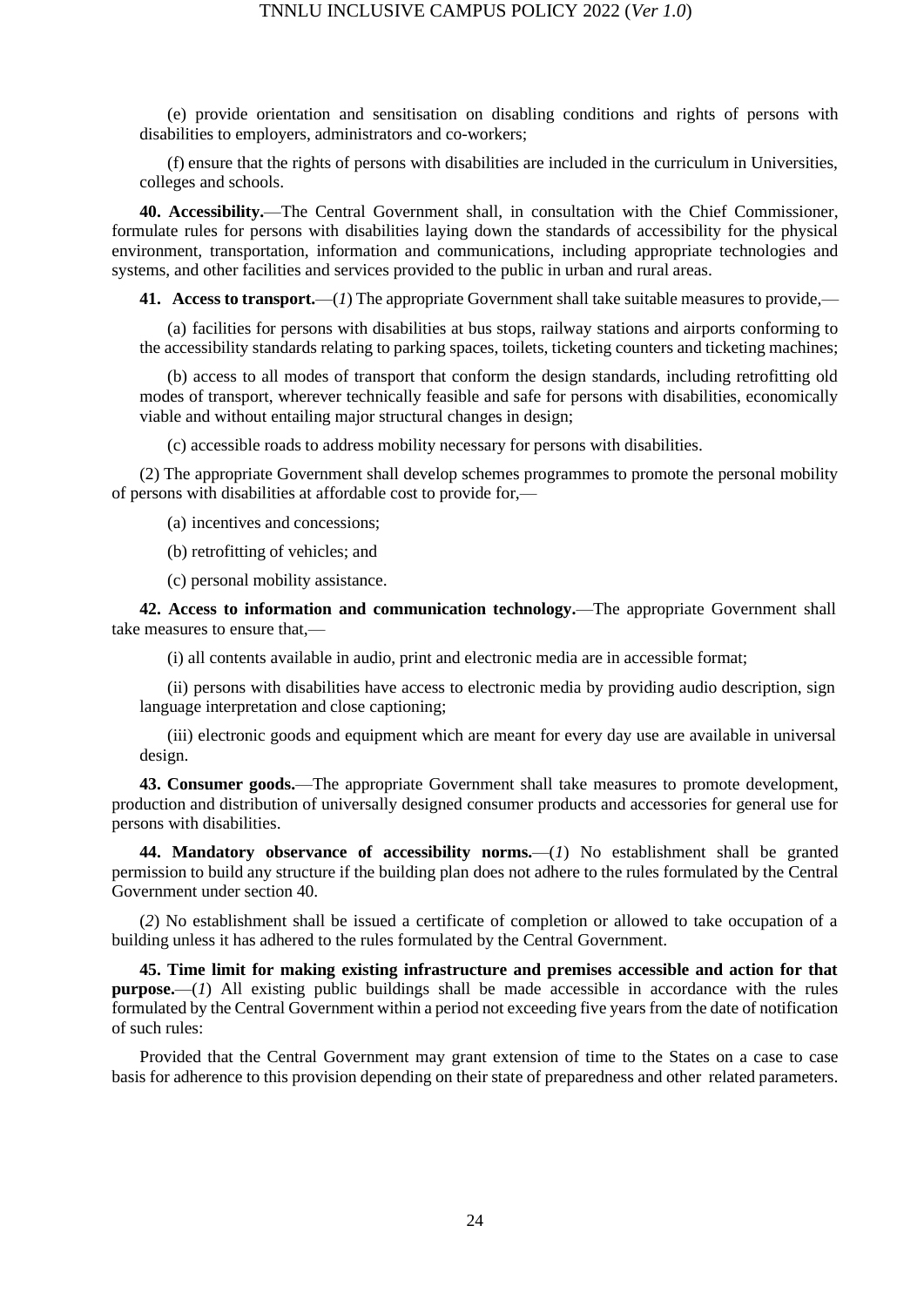(*2*) The appropriate Government and the local authorities shall formulate and publish an action plan based on prioritisation, for providing accessibility in all their buildings and spaces providing essential services such as all primary health centres, civil hospitals, schools, railway stations and bus stops.

**46. Time limit for accessibility by service providers.**—The service providers whether Government or private shall provide services in accordance with the rules on accessibility formulated by the Central Government under section 40 within a period of two years from the date of notification of such rules:

Provided that the Central Government in consultation with the Chief Commissioner may grantextension of time for providing certain category of services in accordance with the said rules.

**47. Human resource development.**—(*1*) Without prejudice to any function and power of Rehabilitation Council of India constituted under the Rehabilitation Council of India Act, 1992(34 of 1992), the appropriate Government shall endeavour to develop human resource for the purposes of this Act and to that end shall,—

(a) mandate training on disability rights in all courses for the training of Panchayati Raj Members, legislators, administrators, police officials, judges and lawyers;

(b) induct disability as a component for all education courses for schools, colleges and University teachers, doctors, nurses, para-medical personnel, social welfare officers, rural development officers, asha workers, *anganwadi* workers, engineers, architects, other professionals and community workers;

(c) initiate capacity building programmes including training in independent living and community relationships for families, members of community and other stakeholders and care providers on care giving and support;

(d) ensure independence training for persons with disabilities to build community relationships on mutual contribution and respect;

(e) conduct training programmes for sports teachers with focus on sports, games, adventure activities;

(f) any other capacity development measures as may be required.

(2) All Universities shall promote teaching and research in disability studies including establishment of study centres for such studies.

(3) In order to fulfil the obligation stated in sub-section (*1*), the appropriate Government shall in every five years undertake a need based analysis and formulate plans for the recruitment, induction, sensitisation, orientation and training of suitable personnel to undertake the various responsibilities under this Act.

**48. Social audit.**—The appropriate Government shall undertake social audit of all general schemes and programmes involving the persons with disabilities to ensure that the scheme and programmes do not have an adverse impact upon the persons with disabilities and need the requirements and concerns of persons with disabilities.

#### CHAPTER IX

#### REGISTRATION OF INSTITUTIONS FOR PERSONS WITH DISABILITIES AND GRANTS TO SUCH INSTITUTIONS

**49. Competent authority.**—The State Government shall appoint an authority as it deems fit to be a competent authority for the purposes of this Chapter.

**50. Registration.**—Save as otherwise provided under this Act, no person shall establish or maintain any institution for persons with disabilities except in accordance with a certificate of registration issued in this behalf by the competent authority:

Provided that an institution for care of mentally ill persons, which holds a valid licence under section 8 of the Mental Health Act, 1987 (14 of 1987) or any other Act for the time being in force, shall not be required to be registered under this Act.

**51. Application and grant of certificate of registration.**—(*1*) Every application for a certificate of registration shall be made to the competent authority in such form and in such manner as may be prescribed by the State Government.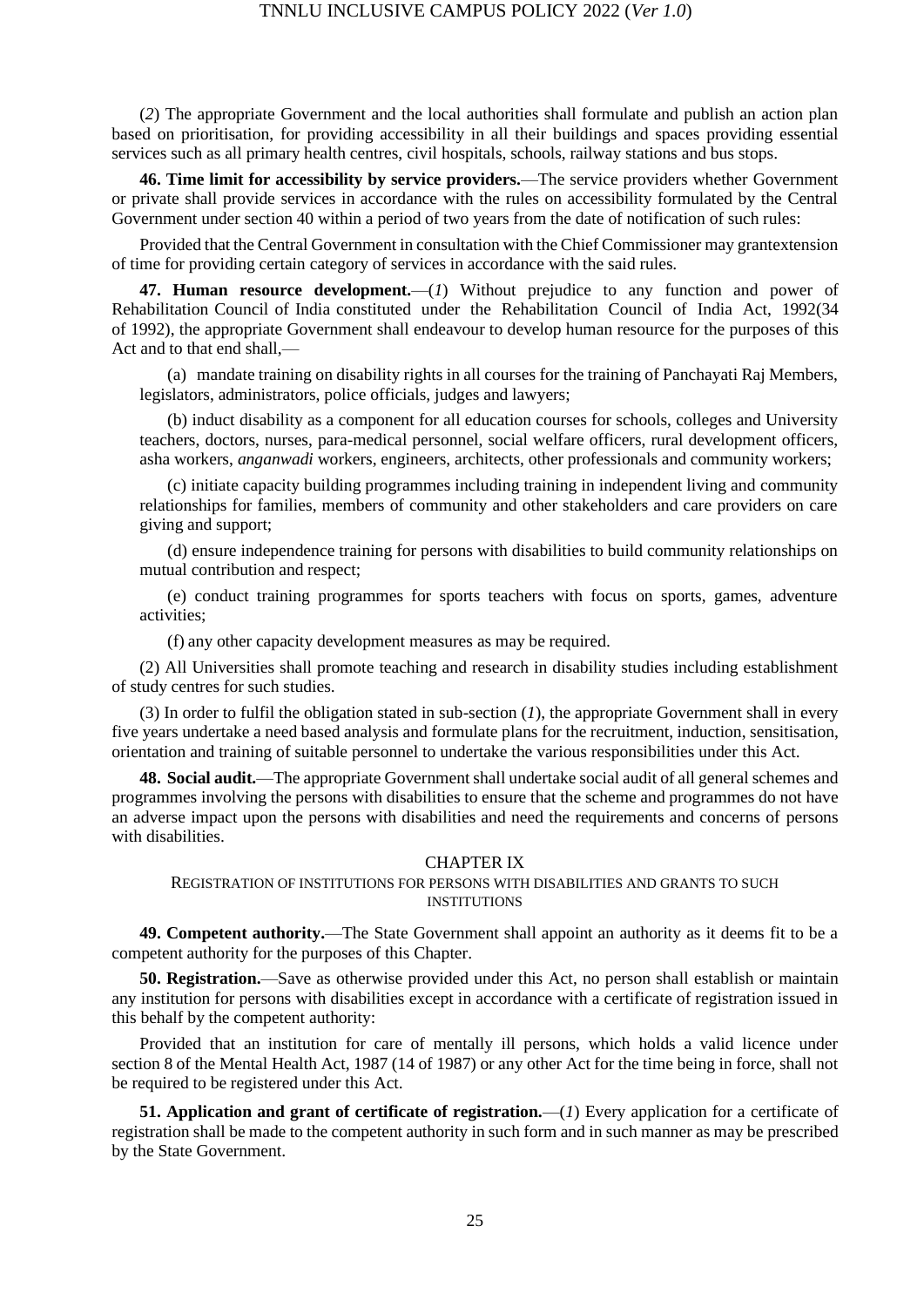(2) On receipt of an application under sub-section (*1*), the competent authority shall make such enquiries as it may deem fit and on being satisfied that the applicant has complied with the requirements of this Act and the rules made thereunder, it shall grant a certificate of registration to the applicant within a period of ninety days of receipt of application and if not satisfied, the competent authority shall, by order, refuse to grant the certificate applied for:

Provided that before making any order refusing to grant a certificate, the competent authority shall give the applicant a reasonable opportunity of being heard and every order of refusal to grant a certificate shall be communicated to the applicant in writing.

(3) No certificate of registration shall be granted under sub-section (*2*) unless the institution with respect to which an application has been made is in a position to provide such facilities and meet such standards as may be prescribed by the State Government.

(4) The certificate of registration granted under sub-section (*2*),—

(a) shall, unless revoked under section 52 remain in force for such period as may be prescribed by the State Government;

(b) may be renewed from time to time for a like period; and

(c) shall be in such form and shall be subject to such conditions as may be prescribed by the State Government.

(5) An application for renewal of a certificate of registration shall be made not less than sixty days before the expiry of the period of validity.

(6) A copy of the certificate of registration shall be displayed by the institution in a conspicuous place.

(7) Every application made under sub-section (*1*) or sub-section (*5*) shall be disposed of by the competent authority within such period as may be prescribed by the State Government.

**52. Revocation of registration.**—(*1*) The competent authority may, if it has reason to believe that the holder of a certificate of registration granted under sub-section (2) of section 51 has,—

(a) made a statement in relation to any application for the issue or renewal of the certificate which is incorrect or false in material particulars; or

(b) committed or has caused to be committed any breach of rules or any conditions subject to which the certificate was granted,

it may, after making such inquiry, as it deems fit, by order, revoke the certificate:

Provided that no such order shall be made until an opportunity is given to the holder of the certificate to show cause as to why the certificate of registration shall not be revoked.

(2) Where a certificate of registration in respect of an institution has been revoked undersubsection (*1*), such institution shall cease to function from the date of such revocation:

Provided that where an appeal lies under section 53 against the order of revocation, such institution shall cease to function,—

(a) where no appeal has been preferred immediately on the expiry of the period prescribed for the filing of such appeal; or

(b) where such appeal has been preferred, but the order of revocation has been upheld, from the date of the order of appeal.

(3) On the revocation of a certificate of registration in respect of an institution, the competent authority may direct that any person with disability who is an inmate of such institution on the date of such revocation, shall be—

(a) restored to the custody of his or her parent, spouse or lawful guardian, as the case may be; or

(b) transferred to any other institution specified by the competent authority.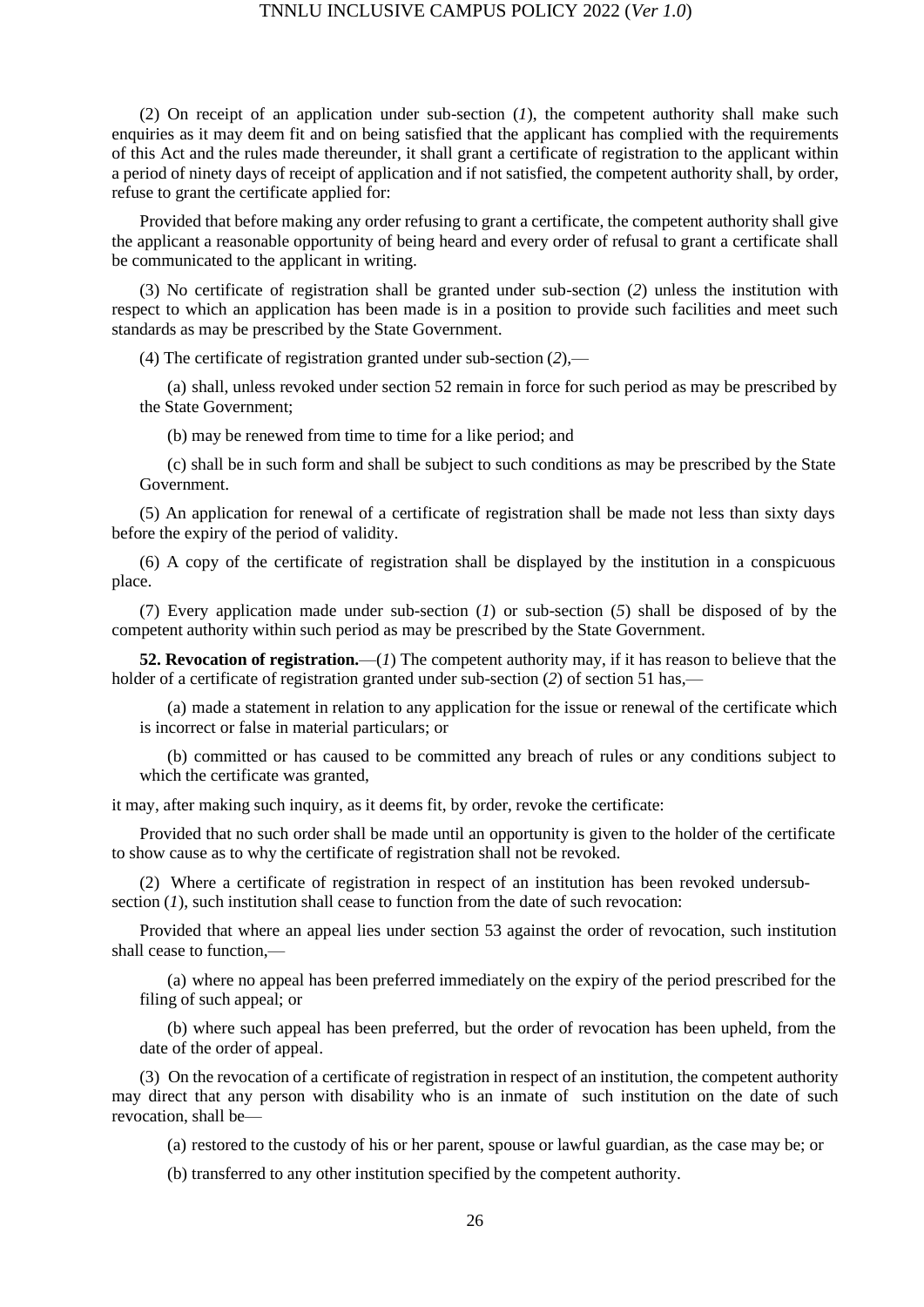(4) Every institution which holds a certificate of registration which is revoked under this section shall, immediately after such revocation, surrender such certificate to the competent authority.

**53. Appeal.**—(*1*) Any person aggrieved by the order of the competent authority refusing to grant a certificate of registration or revoking a certificate of registration may, within such period as may be prescribed by the State Government, prefer an appeal to such appellate authority, as may be notified by the State Government against such refusal or revocation.

(*2*) The order of the appellate authority on such appeal shall be final.

**54. Act not to apply to institutions established or maintained by Central or StateGovernment.**— Nothing contained in this Chapter shall apply to an institution for persons with disabilities established or maintained by the Central Government or a State Government.

**55. Assistance to registered institutions.**—The appropriate Government may within the limits of their economic capacity and development, grant financial assistance to registered institutions to provide services and to implement the schemes and programmes in pursuance of the provisions of this Act.

#### CHAPTER X

#### CERTIFICATION OF SPECIFIED DISABILITIES

**56. Guidelines for assessment of specified disabilities.**—The Central Government shall notify guidelines for the purpose of assessing the extent of specified disability in a person.

**57. Designation of certifying authorities.**—(*1*) The appropriate Government shall designate persons, having requisite qualifications and experience, as certifying authorities, who shall be competent to issue the certificate of disability.

(*2*) The appropriate Government shall also notify the jurisdiction within which and the terms and conditions subject to which, the certifying authority shall perform its certification functions.

**58. Procedure for certification.**—(*1*) Any person with specified disability, may apply, in such manner as may be prescribed by the Central Government, to a certifying authority having jurisdiction, for issuing of a certificate of disability.

(2) On receipt of an application under sub-section (*1*), the certifying authority shall assess thedisability of the concerned person in accordance with relevant guidelines notified under section 56, and shall, after such assessment, as the case may be,—

(a) issue a certificate of disability to such person, in such form as may be prescribed by the Central Government;

(b) inform him in writing that he has no specified disability.

(3) The certificate of disability issued under this section shall be valid across the country.

**59. Appeal against a decision of certifying authority.**—(*1*) Any person aggrieved with decision of the certifying authority, may appeal against such decision, within such time and in such manner as may be prescribed by the State Government, to such appellate authority as the State Government may designate for the purpose.

(*2*) On receipt of an appeal, the appellate authority shall decide the appeal in such manner as may be prescribed by the State Government.

#### CHAPTER XI

CENTRAL AND STATE ADVISORY BOARDS ON DISABILITY AND DISTRICT LEVEL COMMITTEE

**60. Constitution of Central Advisory Board on Disability.**—(*1*) The Central Government shall, by notification, constitute a body to be known as the Central Advisory Board on Disability to exercise the powers conferred on, and to perform the functions assigned to it, under this Act.

(2) The Central Advisory Board shall consist of,—

(a) the Minister in charge of Department of Disability Affairs in the Central Government, Chairperson, *ex officio*;

(b) the Minister of State in charge dealing with Department of Disability Affairs in the Ministry in the Central Government, Vice Chairperson, *ex officio*;

(c) three Members of Parliament, of whom two shall be elected by Lok Sabha and one by the Rajya Sabha, Members, *ex officio*;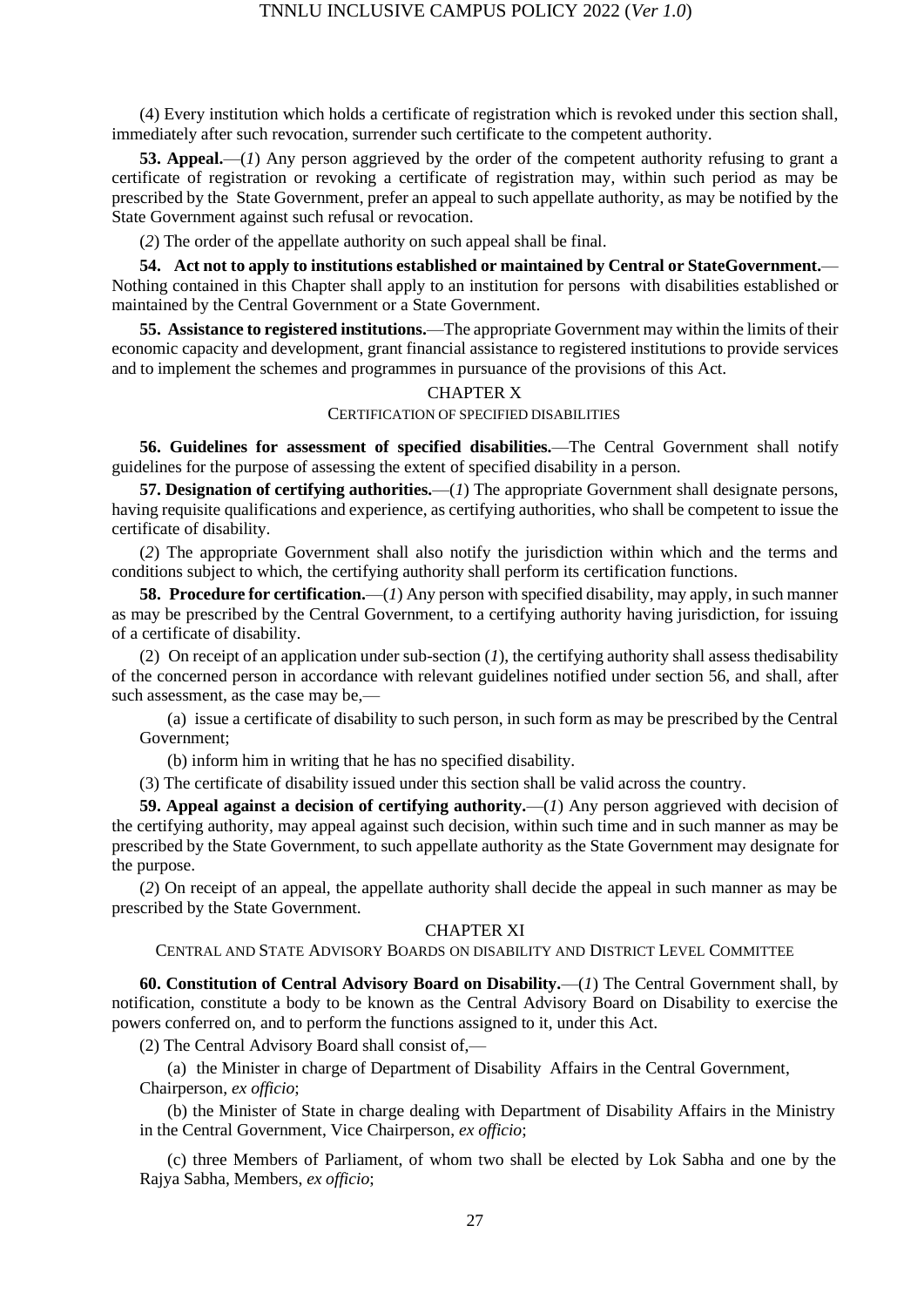(d) the Ministers in charge of Disability Affairs of all States and Administrators or Lieutenant Governors of the Union territories, Members, *ex officio*;

(e) Secretaries to the Government of India in charge of the Ministries or Departments of Disability Affairs, Social Justice and Empowerment, School Education and Literacy, and Higher Education, Women and Child Development, Expenditure, Personnel and Training, Administrative Reforms and Public Grievances, Health and Family Welfare, Rural Development, Panchayati Raj, Industrial Policy and Promotion, Urban Development, Housing and Urban Poverty Alleviation, Science and Technology, Communications and Information Technology, Legal Affairs, Public Enterprises, Youth Affairs and Sports, Road Transport and Highways and Civil Aviation, Members,*ex officio*;

(f) Secretary, National Institute of Transforming India (NITI) Aayog, Member, *ex officio*;

(g) Chairperson, Rehabilitation Council of India, Member, *ex officio*;

(h) Chairperson, National Trust for the Welfare of Persons with Autism, Cerebral Palsy, Mental Retardation and Multiple Disabilities, Member, *ex officio*;

(i) Chairman-cum-Managing Director, National Handicapped Finance Development Corporation, Member, *ex officio*;

(j) Chairman-cum-Managing Director, Artificial Limbs Manufacturing Corporation, Member, *ex officio*;

(k) Chairman, Railway Board, Member, *ex officio*;

(l) Director-General, Employment and Training, Ministry of Labour and Employment, Member, *ex officio*;

(m) Director, National Council for Educational Research and Training, Member, *ex officio*;

(n) Chairperson, National Council of Teacher Education, Member, *ex officio*;

(o) Chairperson, University Grants Commission, Member, *ex officio*;

(p) Chairperson, Medical Council of India, Member, *ex officio*;

(q) Directors of the following Institutes:—

(i) National Institute for the Visually Handicapped, Dehradun;

(ii) National Institute for the Mentally Handicapped, Secunderabad;

(iii) Pandit Deen Dayal Upadhyay Institute for the Physically Handicapped, New Delhi;

(iv) Ali Yavar Jung National Institute for the Hearing Handicapped, Mumbai;

(v) National Institute for the Orthopaedically Handicapped, Kolkata;

(vi) National Institute of Rehabilitation Training and Research, Cuttack;

(vii) National Institute for Empowerment of Persons with Multiple Disabilities, Chennai;

(viii) National Institute for Mental Health and Sciences, Bangalore;

(ix) Indian Sign Language Research and Training Centre, New Delhi, Members, *ex officio*;

(r) Members to be nominated by the Central Government,—

(i) five Members who are experts in the field of disability and rehabilitation;

(ii) ten Members, as far as practicable, being persons with disabilities, to representnon-Governmental Organisations concerned with disabilities or disabled persons organisations:

Provided that out of the ten Members nominated, at least, five Members shall be women and at least one person each shall be from the Scheduled Castes and the Scheduled Tribes;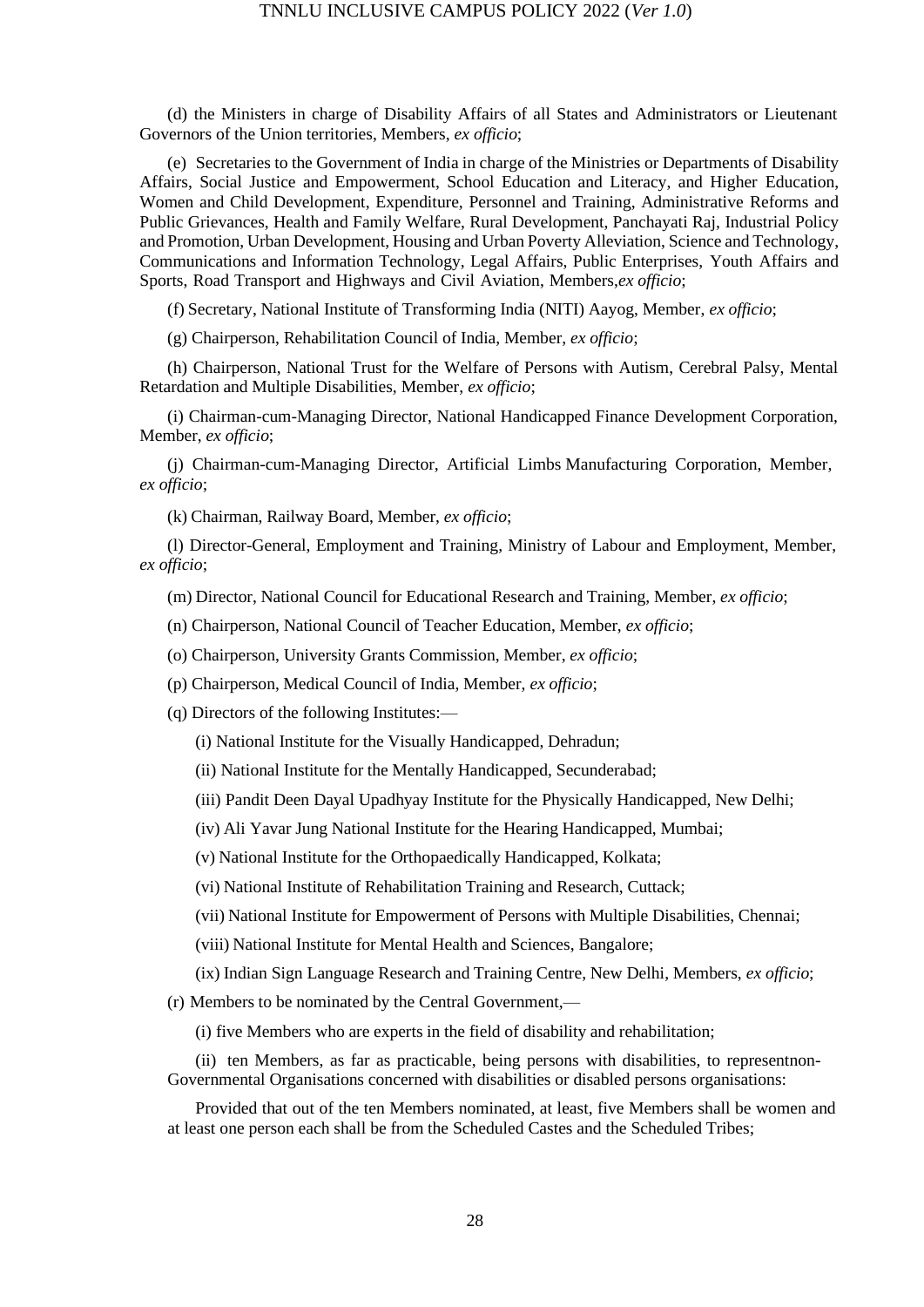(iii) up to three representatives of national level chambers of commerce and industry;

(s) Joint Secretary to the Government of India dealing with the subject of disability policy, Member-Secretary, *ex officio*.

**61. Terms and conditions of Service of members.**—(*1*) Save as otherwise provided under this Act, a Member of the Central Advisory Board nominated under clause (*r*) of sub-section (*2*) of section 60 shall hold office for a term of three years from the date of his nomination:

Provided that such a Member shall, notwithstanding the expiration of his term, continue to hold office until his successor enters upon his office.

(2) The Central Government may, if it thinks fit, remove any Member nominated under clause (*r*) of sub-section (*2*) of section 60, before the expiry of his term of office after giving him a reasonable opportunity of showing cause against the same.

(3) A Member nominated under clause (*r*) of sub-section (*2*) of section 60 may at any time resign his office by writing under his hand addressed to the Central Government and the seat of the said Member shall thereupon becomes vacant.

(4) A casual vacancy in the Central Advisory Board shall be filled by a fresh nomination and the person nominated to fill the vacancy shall hold office only for the remainder of the term for which the Member in whose place he was so nominated.

(5) A Member nominated under sub-clause (*i*) or sub-clause (*iii*) of clause (*r*) of sub-section (*2*) of section 60 shall be eligible for renomination.

(6) The Members nominated under sub-clause (*i*) and sub-clause (*ii*) of clause (*r*) of sub-section (*2*) of section 60 shall receive such allowances as may be prescribed by the Central Government.

**62. Disqualifications.**—(*1*) No person shall be a Member of the Central Advisory Board, who—

(a) is, or at any time has been, adjudged insolvent or has suspended payment of his debts or has compounded with his creditors, or

(b) is of unsound mind and stands so declared by a competent court, or

(c) is, or has been, convicted of an offence which, in the opinion of the Central Government, involves moral turpitude, or

(d) is, or at any time has been, convicted of an offence under this Act, or

(e) has so abused his position in the opinion of the Central Government as a Member so as to render his continuance in the office is prejudicial interests of the general public.

(2) No order of removal shall be made by the Central Government under this section unless the Member concerned has been given a reasonable opportunity of showing cause against the same.

(3) Notwithstanding anything contained in sub-section (*1*) or sub-section (*5*) of section 61, a Member who has been removed under this section shall not be eligible for renomination as a Member.

**63. Vacation of seats by Members.**—If a Member of the Central Advisory Board becomes subject to any of the disqualifications specified in section 62, his seat shall become vacant.

**64. Meetings of the Central Advisory Board on disability.**—The Central Advisory Board shall meet at least once in every six months and shall observe such rules of procedure in regard to the transaction of business at its meetings as may be prescribed.

**65. Functions of Central Advisory Board on disability.**—(*1*) Subject to the provisions of this Act, the Central Advisory Board on disability shall be the national-level consultative and advisory body on disability matters, and shall facilitate the continuous evolution of a comprehensive policy for the empowerment of persons with disabilities and the full enjoyment of rights.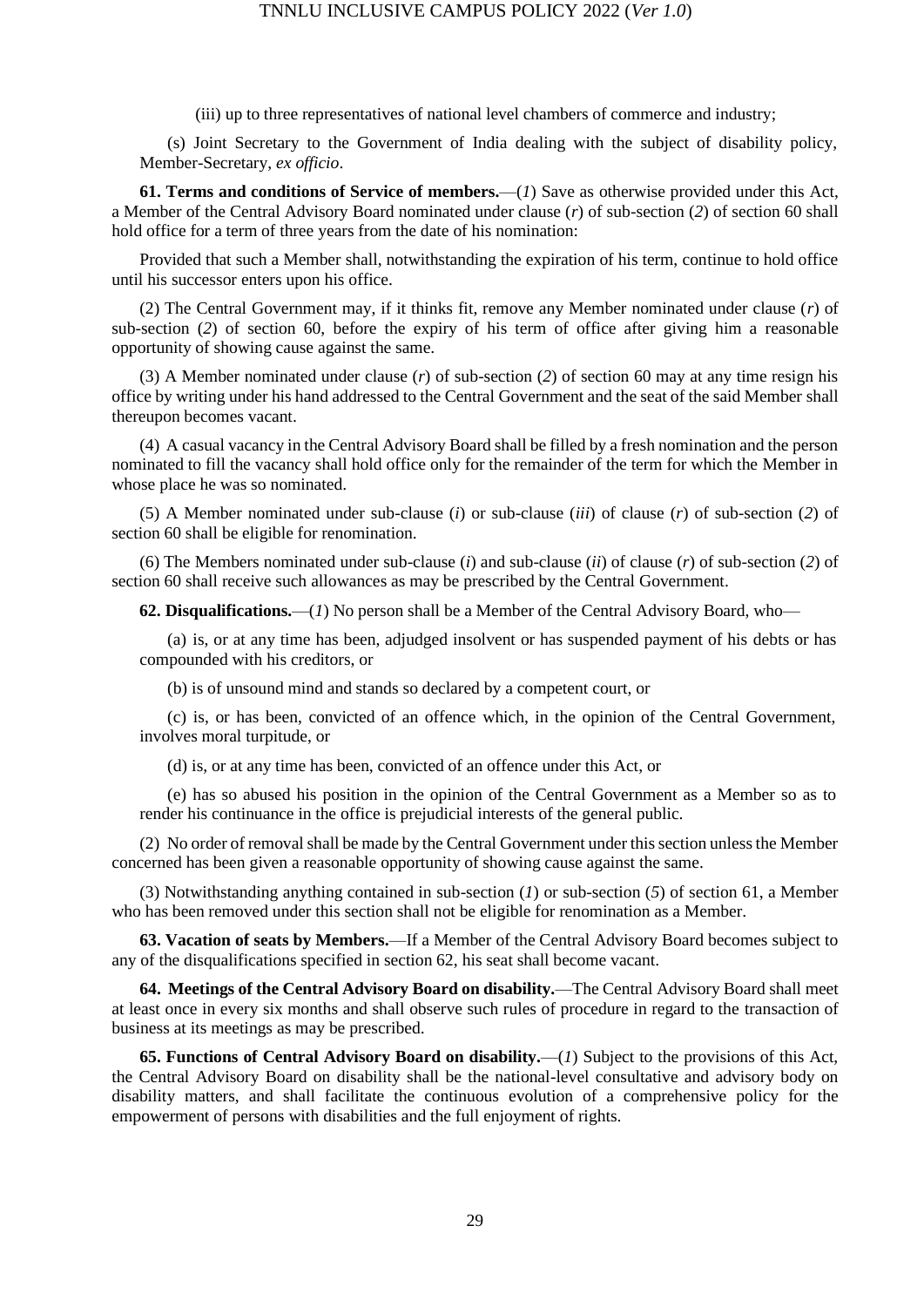(2) In particular and without prejudice to the generality of the foregoing provisions, the Central Advisory Board on disability shall perform the following functions, namely:—

(a) advise the Central Government and the State Governments on policies, programmes, legislation and projects with respect to disability;

(b) develop a national policy to address issues concerning persons with disabilities;

(c) review and coordinate the activities of all Departments of the Government and other Governmental and non-Governmental Organisations which are dealing with matters relating to persons with disabilities;

(d) take up the cause of persons with disabilities with the concerned authorities and the international organisations with a view to provide for schemes and projects for the persons with disabilities in the national plans;

(e) recommend steps to ensure accessibility, reasonable accommodation, non-discrimination for persons with disabilities *vis-a-vis*information,services and the built environment and their participation in social life;

(f) monitor and evaluate the impact of laws, policies and programmes to achieve full participation of persons with disabilities; and

(g) such other functions as may be assigned from time to time by the Central Government.

**66. State Advisory Board on disability.**—(*1*) Every State Government shall, by notification, constitute a body to be known as the State Advisory Board on disability to exercise the powers conferred on, and to perform the function assigned to it, under this Act.

(2) The State Advisory Board shall consist of—

(a) the Minister in charge of the Department in the State Government dealing with disability matters, Chairperson, *ex officio*;

(b) the Minister of State or the Deputy Minister in charge of the Department in the State Government dealing with disability matters, if any, Vice-Chairperson, *ex officio*;

(c) secretaries to the State Government in charge of the Departments of Disability Affairs, School Education, Literacy and Higher Education, Women and Child Development, Finance, Personnel and Training, Health and Family Welfare, Rural Development, Panchayati Raj, Industrial Policy and Promotion, Labour and Employment, Urban Development, Housing and Urban Poverty Alleviation, Science and Technology, Information Technology, Public Enterprises, Youth Affairs and Sports, Road Transport and any other Department, which the State Government considers necessary, Members, *ex officio*;

(d) three Members of the State Legislature of whom two shall be elected by the Legislative Assembly and one by the Legislative Council, if any, and where there is no Legislative Council, three Members shall be elected by the Legislative Assembly, Members, *ex officio*;

(e) Members to be nominated by the State Government:—

(i) five Members who are experts in the field of disability and rehabilitation;

(ii) five Members to be nominated by the State Government by rotation to represent the districts in such manner as may be prescribed:

Provided that no nomination under this sub-clause shall be made except on the recommendation of the district administration concerned;

(iii) ten persons as far as practicable, being persons with disabilities, to representnon-Governmental Organisations or associations which are concerned with disabilities:

Provided that out of the ten persons nominated under this clause, at least, five shall be women and at least one person each shall be from the Scheduled Castes and the Scheduled Tribes;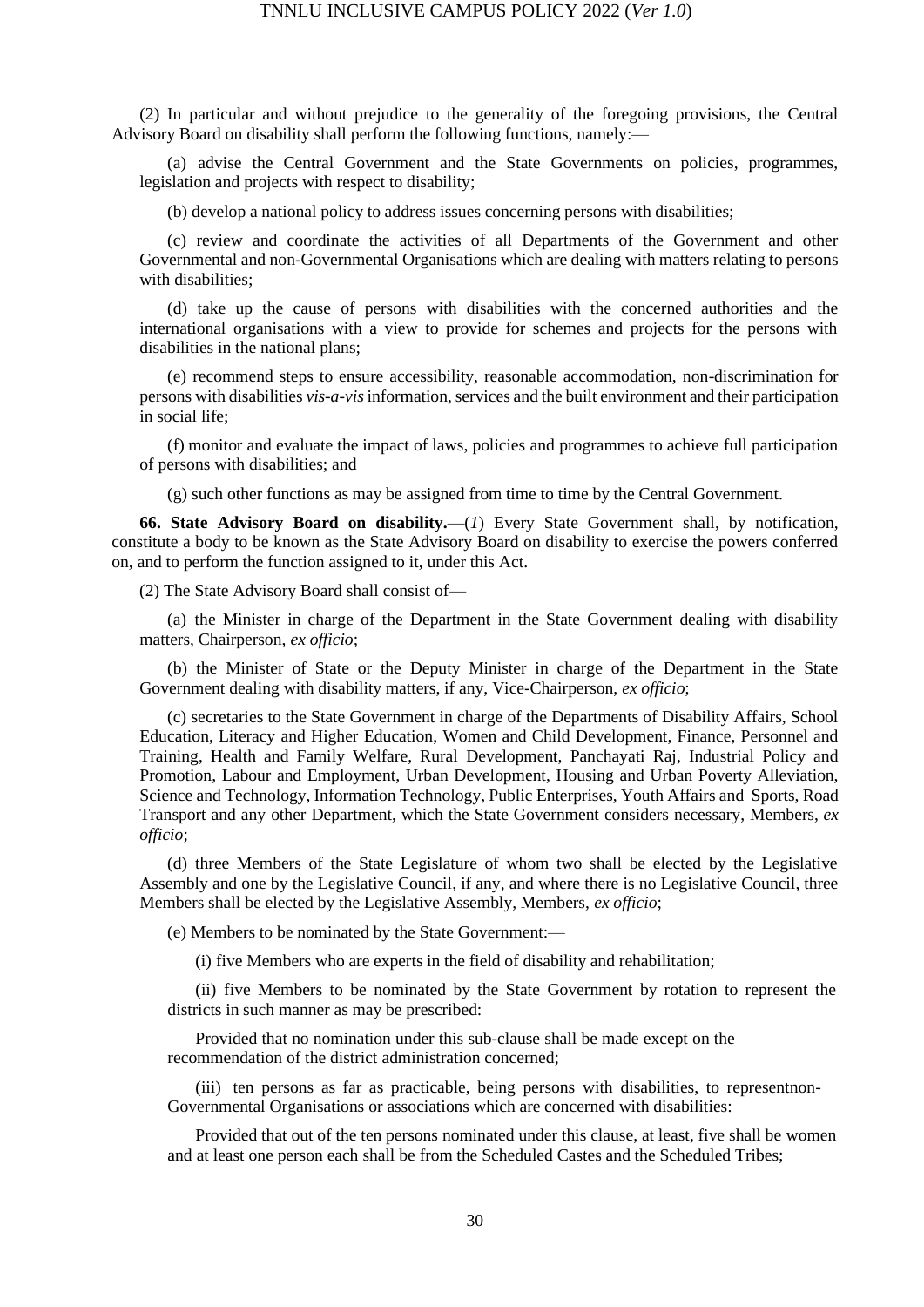(iv) not more than three representatives of the State Chamber of Commerce and Industry;

(f) officer not below the rank of Joint Secretary in the Department dealing with disability matters in the State Government, Member-Secretary, *ex officio*.

**67. Terms and conditions of service of Members.**—(*1*) Save as otherwise provided under this Act, a Member of the State Advisory Board nominated under clause (*e*) of sub-section (*2*) of section 66, shall hold office for a term of three years from the date of his nomination:

Provided that such a Member shall, notwithstanding the expiration of his term, continue to hold office until his successor enters upon his office.

(2) The State Government may, if it thinks fit, remove any Member nominated under clause (*e*) of subsection (*2*) of section 66, before the expiry of his term of office after giving him a reasonable opportunity of showing cause against the same.

(3) A Member nominated under clause (*e*) of sub-section (*2*) of section 66 may at any time resign his office by writing under his hand addressed to the State Government and the seat of the said Member shall thereupon become vacant.

(4) A casual vacancy in the State Advisory Board shall be filled by a fresh nomination and the person nominated to fill the vacancy shall hold office only for the remainder of the term for which the Member in whose place he was so nominated.

(5) A Member nominated under sub-clause (*i*) or sub-clause (*iii*) of clause (*e*) of sub-section (*2*) of section 66 shall be eligible for renomination.

(6) The Members nominated under sub-clause (*i*) and sub-clause (*ii*) of clause (*e*) of sub-section (*2*) of section 66 shall receive such allowances as may be prescribed by the State Government.

**68. Disqualification.**—(*1*) No person shall be a Member of the State Advisory Board, who—

(a) is, or at any time has been, adjudged insolvent or has suspended payment of his debts or has compounded with his creditors, or

(b) is of unsound mind and stands so declared by a competent court, or

(c) is, or has been, convicted of an offence which, in the opinion of the State Government, involves moral turpitude, or

(d) is, or at any time has been, convicted of an offence under this Act, or

(e) has so abused in the opinion of the State Government his position as a Member as to render his continuance in the State Advisory Board detrimental to the interests of the general public.

(2) No order of removal shall be made by the State Government under this section unless the Member concerned has been given a reasonable opportunity of showing cause against the same.

(3) Notwithstanding anything contained in sub-section (*1*) or sub-section (*5*) of section 67, a Member who has been removed under this section shall not be eligible for renomination as a Member.

**69. Vacation of seats.**—If a Member of the State Advisory Board becomes subject to any of the disqualifications specified in section 68 his seat shall become vacant.

**70. Meetings of State Advisory Board on disability.**—The State Advisory Board shall meet at least once in every six months and shall observe such rules or procedure in regard to the transaction of business at its meetings as may be prescribed by the State Government.

**71. Functions of State Advisory Board on disability.**—(*1*) Subject to the provisions of this Act, the State Advisory Board shall be the State-level consultative and advisory body on disability matters, and shall facilitate the continuous evolution of a comprehensive policy for the empowerment of persons with disabilities and the full enjoyment of rights.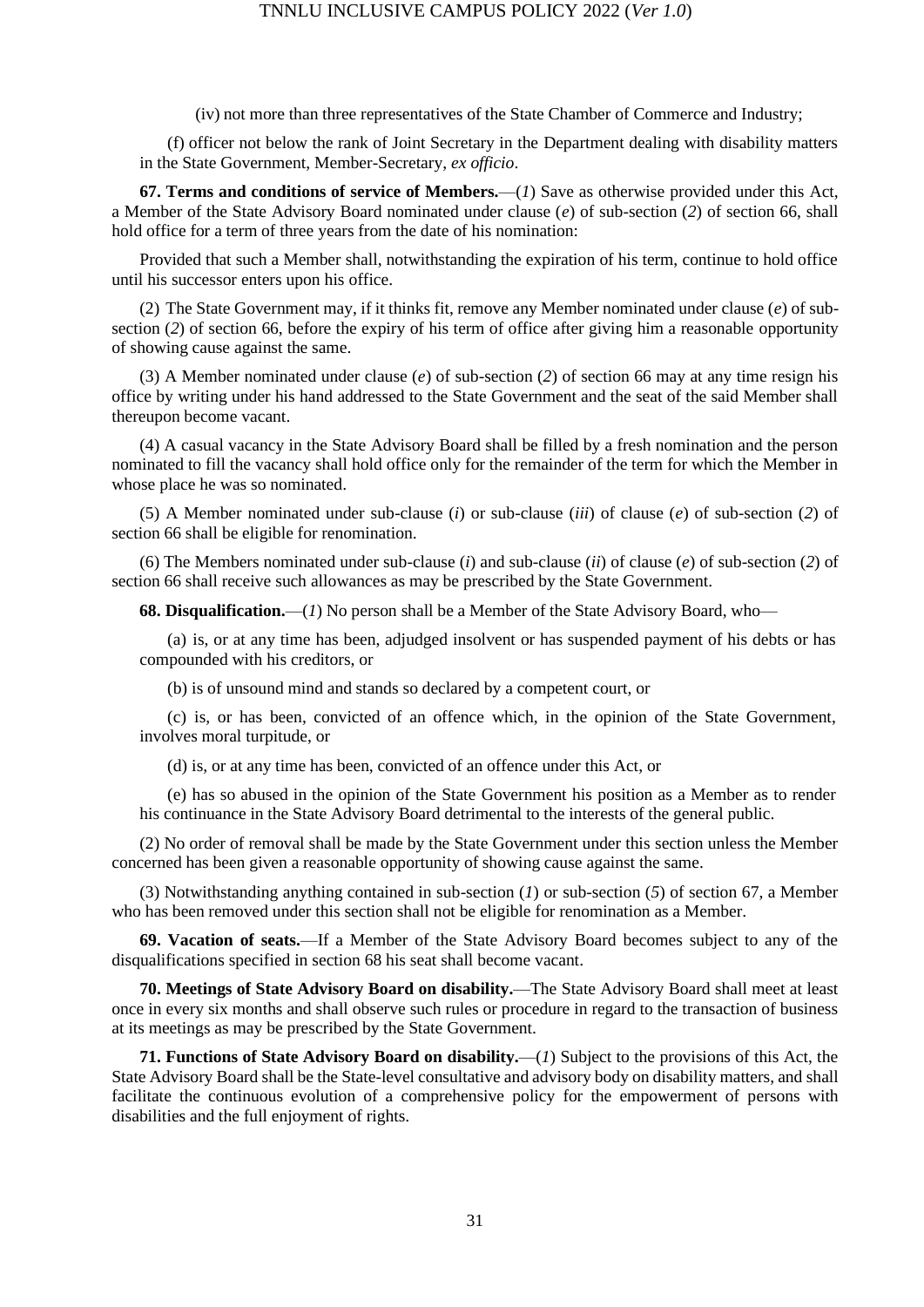(2) In particular and without prejudice to the generality of the foregoing provisions, the State Advisory Board on disability shall perform the following functions, namely:—

(a) advise the State Government on policies, programmes, legislation and projects with respect to disability;

(b) develop a State policy to address issues concerning persons with disabilities;

(c) review and coordinate the activities of all Departments of the State Government and other Governmental and non-Governmental Organisations in the State which are dealing with matters relating to persons with disabilities;

(d) take up the cause of persons with disabilities with the concerned authorities and the international organisations with a view to provide for schemes and projects for the persons with disabilities in the State plans;

(e) recommend steps to ensure accessibility, reasonable accommodation, non-discrimination for persons with disabilities, services and the built environment and their participation in social life on an equal basis with others;

(f) monitor and evaluate the impact of laws, policies and programmes designed to achieve full participation of persons with disabilities; and

(g) such other functions as may be assigned from time to time by the State Government.

**72. District-level Committee on disability.**—The State Government shall constitute District-level Committee on disability to perform such functions as may be prescribed by it.

**73. Vacancies not to invalidate proceedings.**—No act or proceeding of the Central Advisory Board on disability, a State Advisory Board on disability, or a District-level Committee on disability shall be called in question on the ground merely of the existence of any vacancy in or any defect in the constitution of such Board or Committee, as the case may be.

#### CHAPTER XII

CHIEF COMMISSIONER AND STATE COMMISSIONER FOR PERSONS WITH DISABILITIES

**74. Appointment of Chief Commissioner and Commissioners.**—(*1*) The Central Government may, by notification, appoint a Chief Commissioner for Persons with Disabilities (hereinafter referred to as the "Chief Commissioner") for the purposes of this Act.

(2) The Central Government may, by notification appoint two Commissioners to assist the Chief Commissioner, of which one Commissioner shall be a persons with disability.

(3) A person shall not be qualified for appointment as the Chief Commissioner or Commissioner unless he has special knowledge or practical experience in respect of matters relating to rehabilitation.

(4) The salary and allowances payable to and other terms and conditions of service (including pension, gratuity and other retirement benefits) of the Chief Commissioner and Commissioners shall be such as may be prescribed by the Central Government.

(5) The Central Government shall determine the nature and categories of officers and other employees required to assist the Chief Commissioner in the discharge of his functions and provide the Chief Commissioner with such officers and other employees as it thinks fit.

(6) The officers and employees provided to the Chief Commissioner shall discharge their functions under the general superintendence and control of the Chief Commissioner.

(7) The salaries and allowances and other conditions of service of officers and employees shall be such as may be prescribed by the Central Government.

(8) The Chief Commissioner shall be assisted by an advisory committee comprising of not more than eleven members drawn from the experts from different disabilities in such manner as may be prescribed by the Central Government.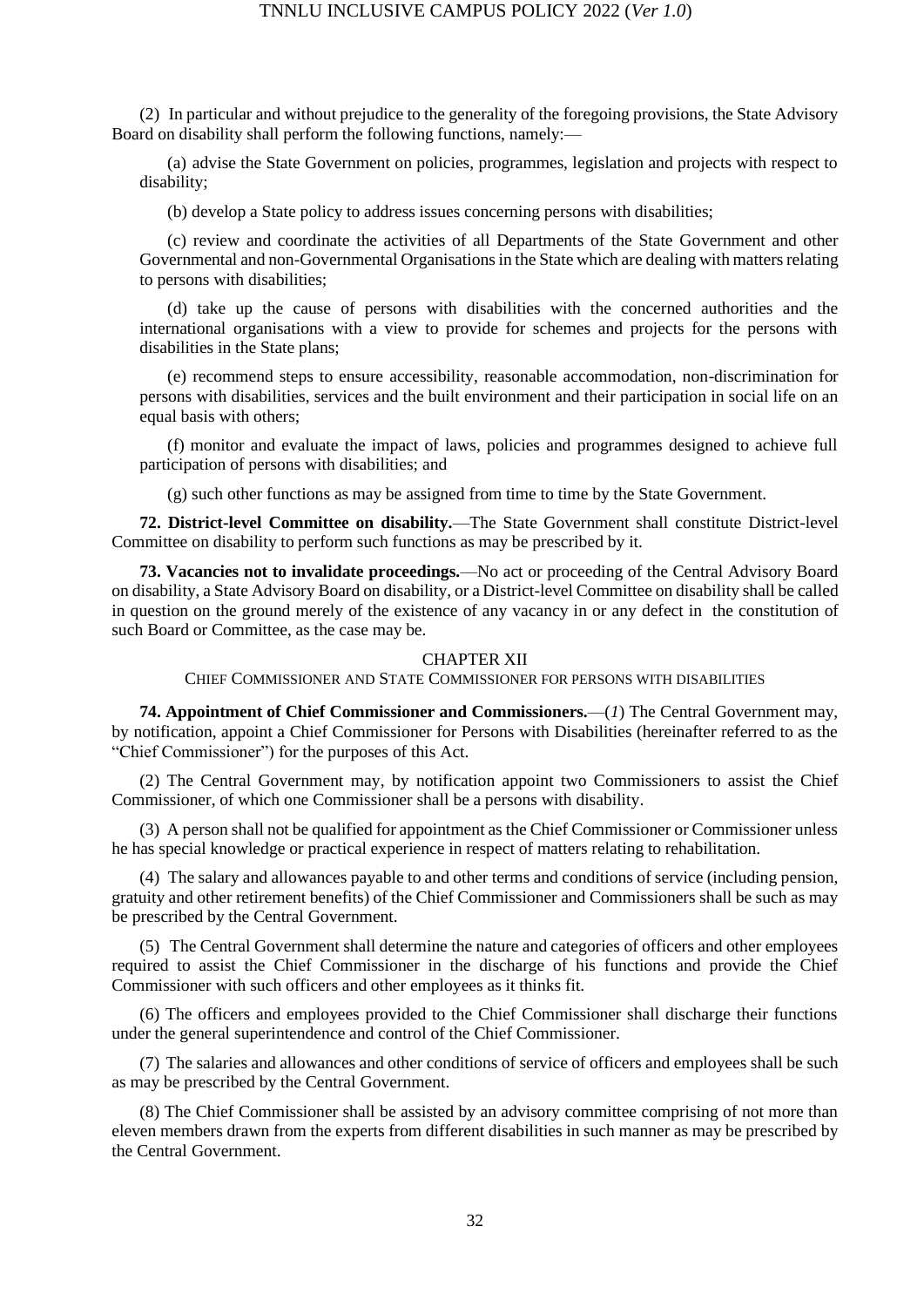#### **75. Functions of Chief Commissioner.**—(*1*) The Chief Commissioner shall—

(a) identify, *suo motu* or otherwise, the provisions of any law or policy, programme and procedures, which are inconsistent with this Act and recommend necessary corrective steps;

(b) inquire, *suo motu* or otherwise, deprivation of rights of persons with disabilities and safeguards available to them in respect of matters for which the Central Government is the appropriate Government and take up the matter with appropriate authorities for corrective action;

(c) review the safeguards provided by or under this Act or any other law for the time being in force for the protection of rights of persons with disabilities and recommend measures for their effective implementation;

(d) review the factors that inhibit the enjoyment of rights of persons with disabilities and recommend appropriate remedial measures;

(e) study treaties and other international instruments on the rights of persons with disabilities and make recommendations for their effective implementation;

(f) undertake and promote research in the field of the rights of persons with disabilities;

(g) promote awareness of the rights of persons with disabilities and the safeguards available for their protection;

(h) monitor implementation of the provisions of this Act and schemes, programmes meant for persons with disabilities;

(i) monitor utilisation of funds disbursed by the Central Government for the benefit of persons with disabilities; and

(j) perform such other functions as the Central Government may assign.

(*2*) The Chief Commissioner shall consult the Commissioners on any matter while discharging its functions under this Act.

**76. Action of appropriate authorities on recommendation of Chief Commissioner.**—Whenever the Chief Commissioner makes a recommendation to an authority in pursuance of clause (*b*) of section 75, that authority shall take necessary action on it, and inform the Chief Commissioner of the action taken within three months from the date of receipt of the recommendation:

Provided that where an authority does not accept a recommendation, it shall convey reasons for nonacceptance to the Chief Commissioner within a period of three months, and shall also inform theaggrieved person.

**77. Powers of Chief Commissioner.**—(*1*) The Chief Commissioner shall, for the purpose of discharging his functions under this Act, have the same powers of a civil court as are vested in a court under the Code of Civil Procedure, 1908 (5 of 1908) while trying a suit, in respect of the following matters, namely:—

(a) summoning and enforcing the attendance of witnesses;

(b) requiring the discovery and production of any documents;

(c) requisitioning any public record or copy thereof from any court or office;

(d) receiving evidence on affidavits; and

(e) issuing commissions for the examination of witnesses or documents.

(*2*) Every proceeding before the Chief Commissioner shall be a judicial proceeding within themeaning of sections 193 and 228 of the Indian Penal Code (45 of 1860) and the Chief Commissioner shallbe deemed to be a civil court for the purposes of section 195 and Chapter XXVI of the Code of Criminal Procedure, 1973 (2 of 1974).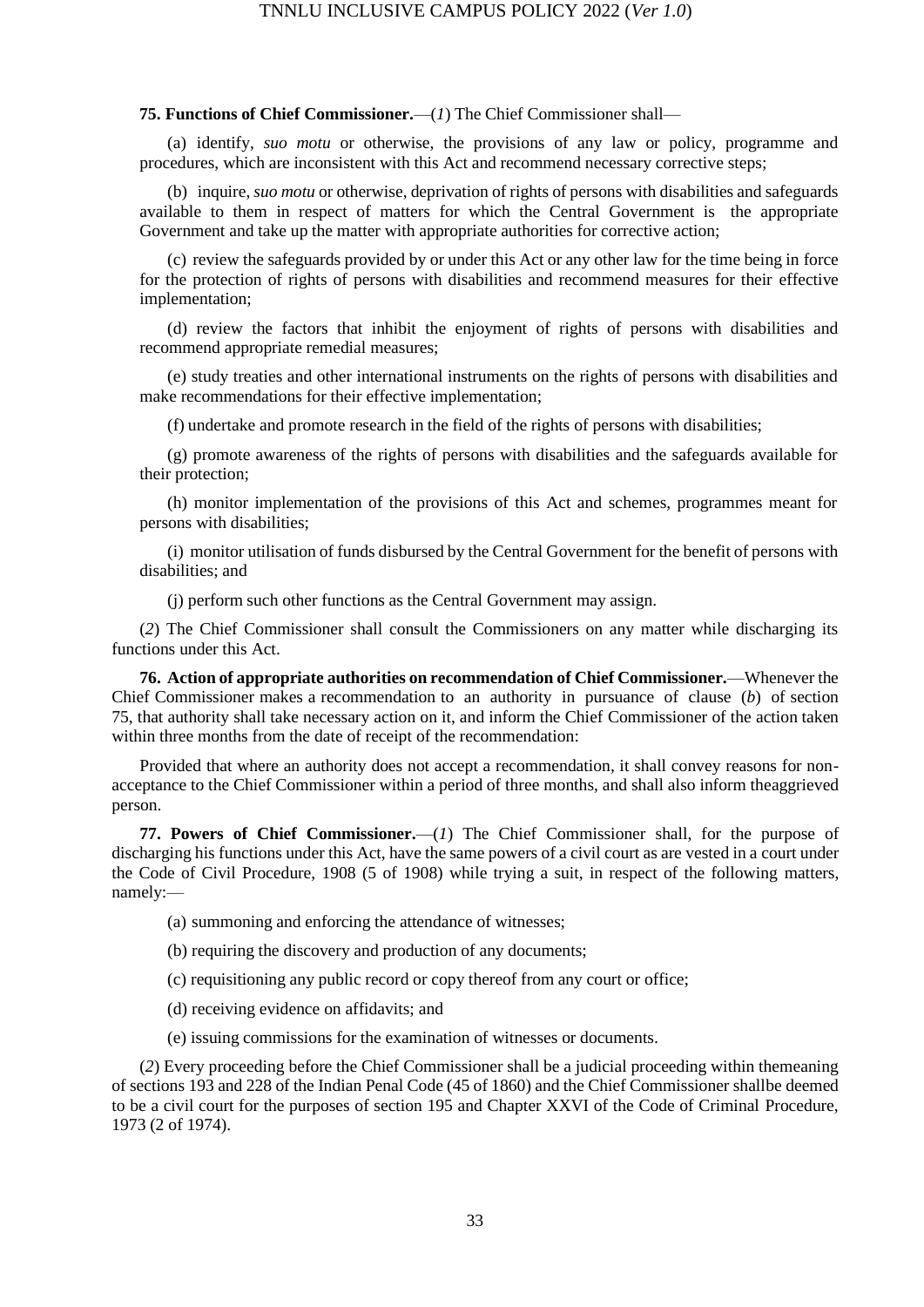**78. Annual and special reports by Chief Commissioner.**—(*1*) The Chief Commissioner shall submit an annual report to the Central Government and may at any time submit special reports on any matter, which, in his opinion, is of such urgency or importance that it shall not be deferred till submission of the annual report.

(2) The Central Government shall cause the annual and the special reports of the Chief Commissioner to be laid before each House of Parliament, along with a memorandum of action taken or proposed to be taken on his recommendations and the reasons for non-acceptance the recommendations, if any.

(3) The annual and special reports shall be prepared in such form, manner and contain such details as may be prescribed by the Central Government.

**79. Appointment of State Commissioner in States.**—(*1*) The State Government may, by notification, appoint a State Commissioner for Persons with Disabilities (hereinafter referred to as the "State Commissioner") for the purposes of this Act.

(2) A person shall not be qualified for appointment as the State Commissioner unless he has special knowledge or practical experience in respect of matters relating to rehabilitation.

(3) The salary and allowances payable to and other terms and conditions of service (including pension, gratuity and other retirement benefits) of the State Commissioner shall be such as may be prescribed by the State Government.

(4) The State Government shall determine the nature and categories of officers and other employees required to assist the State Commissioner in the discharge of his functions and provide the State Commissioner with such officers and other employees as it thinks fit.

(5) The officers and employees provided to the State Commissioner shall discharge his functions under the general superintendence and control of the State Commissioner.

(6) The salaries and allowances and other conditions of service of officers and employees shall be such as may be prescribed by the State Government.

(7) The State Commissioner shall be assisted by an advisory committee comprising of not more than five members drawn from the experts in the disability sector in such manner as may be prescribed by the State Government.

**80. Functions of State Commissioner.**—The State Commissioner shall—

(a) identify, *suo motu* or otherwise, provision of any law or policy, programme and procedures, which are in consistent with this Act, and recommend necessary corrective steps;

(b) inquire, *suo motu* or otherwise deprivation of rights of persons with disabilities and safeguards available to them in respect of matters for which the State Government is the appropriate Government and take up the matter with appropriate authorities for corrective action;

(c) review the safeguards provided by or under this Act or any other law for the time being in force for the protection of rights of persons with disabilities and recommend measures for their effective implementation;

(d) review the factors that inhibit the enjoyment of rights of persons with disabilities and recommend appropriate remedial measures;

(e) undertake and promote research in the field of the rights of persons with disabilities;

(f) promote awareness of the rights of persons with disabilities and the safeguards available for their protection;

(g) monitor implementation of the provisions of this Act and schemes, programmes meant for persons with disabilities;

(h) monitor utilisation of funds disbursed by the State Government for the benefits of persons with disabilities; and

(i) perform such other functions as the State Government may assign.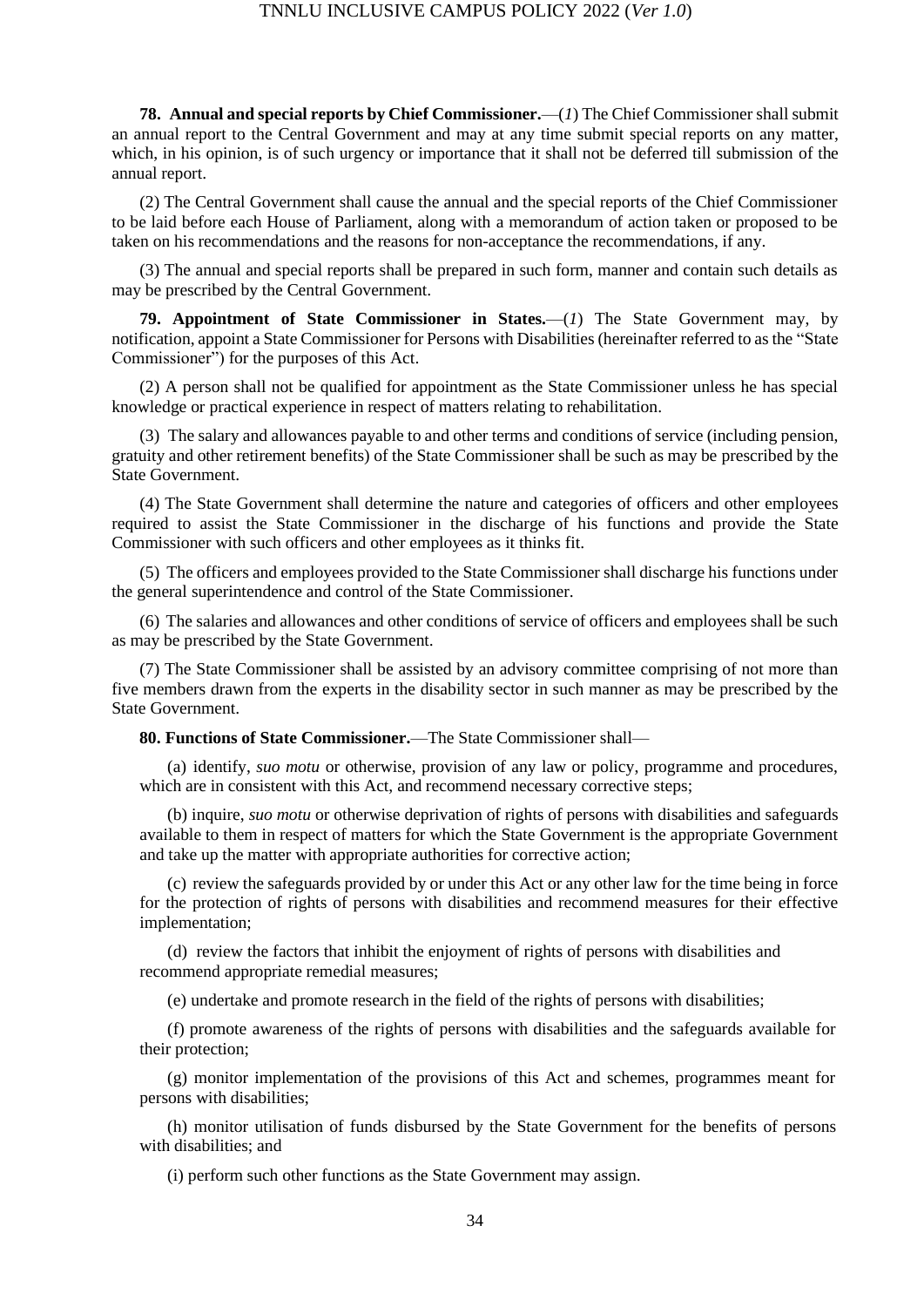**81. Action by appropriate authorities on recommendation of State Commissioner.**—Whenever the State Commissioner makes a recommendation to an authority in pursuance of clause (*b*) of section 80, that authority shall take necessary action on it, and inform the State Commissioner of the action taken within three months from the date of receipt of the recommendation:

Provided that where an authority does not accept a recommendation, it shall convey reasons for nonacceptance to the State Commissioner for Persons with Disabilities within the period of three months, and shall also inform the aggrieved person.

**82. Powers of State Commissioner.**—(*1*) The State Commissioner shall, for the purpose of discharging their functions under this Act, have the same powers of a civil court as are vested in a court under the Code of Civil Procedure, 1908 (5 of 1908) while trying a suit, in respect of the following matters, namely:—

- (a) summoning and enforcing the attendance of witnesses;
- (b) requiring the discovery and production of any documents;
- (c) requisitioning any public record or copy thereof from any court or office;
- (d) receiving evidence on affidavits; and
- (e) issuing commissions for the examination of witnesses or documents.

(*2*) Every proceeding before the State Commissioner shall be a judicial proceeding within the meaning of sections 193 and 228 of the Indian Penal Code (45 of 1860) and the State Commissionersshall be deemed to be a civil court for the purposes of section 195 and Chapter XXVI of the Code of Criminal Procedure, 1973 (2 of 1974).

**83. Annual and special reports by State Commissioner.**—(*1*) The State Commissioner shall submit an annual report to the State Government and may at any time submit special reports on any matter, which, in its opinion, is of such urgency or importance that it shall not be deferred till submission of the annual report.

(2) The State Government shall cause the annual and the special reports of the State Commissioner for persons with disabilities to be laid before each House of State Legislature where it consists of two Houses or where such Legislature consist of one House, before that House along with a memorandum of action taken or proposed to be taken on the recommendation of the State Commissioner and the reasons for non-acceptance the recommendations, if any.

(3) The annual and special reports shall be prepared in such form, manner and contain such details as may be prescribed by the State Government.

#### CHAPTER XIII SPECIAL COURT

**84. Special Court.**—For the purpose of providing speedy trial, the State Government shall, with the concurrence of the Chief Justice of the High Court, by notification, specify for each district, a Court of Session to be a Special Court to try the offences under this Act.

**85. Special Public Prosecutor.**—(*1*) For every Special Court, the State Government may, by notification, specify a Public Prosecutor or appoint an advocate, who has been in practice as an advocate for not less than seven years, as a Special Public Prosecutor for the purpose of conducting cases in that Court.

(*2*) The Special Public Prosecutor appointed under sub-section (*1*) shall be entitled to receive such fees or remuneration as may be prescribed by the State Government.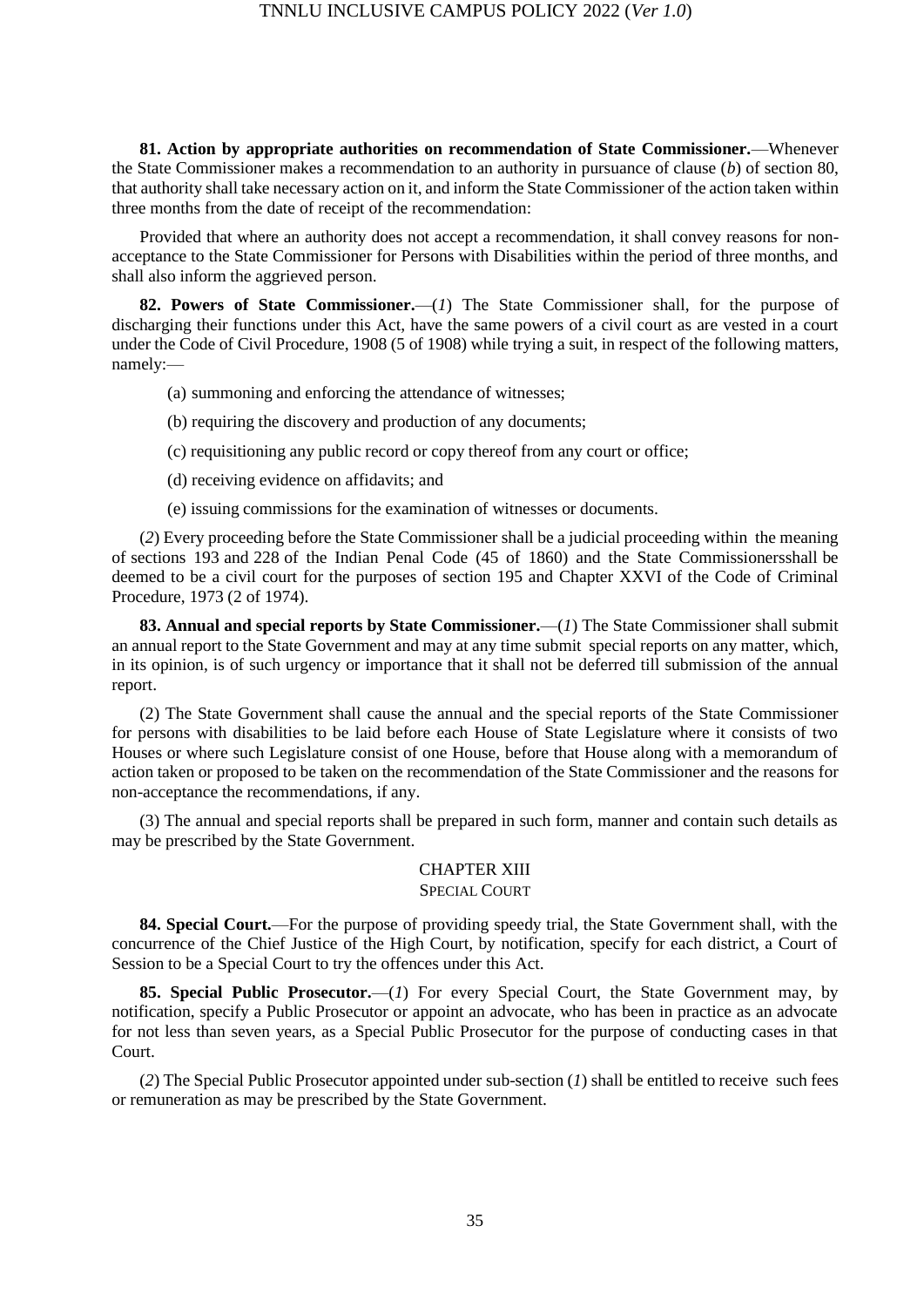#### CHAPTER XIV

#### NATIONAL FUND FOR PERSONS WITH DISABILITIES

**86. National Fund for persons with disabilities.**—(*1*) There shall be constituted a Fund to be called the National Fund for persons with disabilities and there shall be credited thereto—

(a) all sums available under the Fund for people with disabilities, constituted *vide* notification No. S.O. 573 (*E*), dated the 11th August, 1983 and the Trust Fund for Empowerment of Persons with Disabilities, constituted *vide* notification No. 30-03/2004-DDII, dated the 21st November, 2006, under the Charitable Endowment Act, 1890 (6 of 1890).

(b) all sums payable by banks, corporations, financial institutions in pursuance of judgment dated the 16th April, 2004 of the Hon'ble Supreme Court in Civil Appeal Nos. 4655 and 5218 of 2000;

(c) all sums received by way of grant, gifts, donations, benefactions, bequests or transfers;

(d) all sums received from the Central Government including grants-in-aid;

(e) all sums from such other sources as may be decided by the Central Government.

(*2*) The Fund for persons with disabilities shall be utilised and managed in such manner as may be prescribed.

**87. Accounts and audit.**—(*1*) The Central Government shall maintain proper accounts and other relevant records and prepare an annual statement of accounts of the Fund including the income and expenditure accounts in such form as may be prescribed in consultation with the Comptroller andAuditor-General of India.

(2) The accounts of the Fund shall be audited by the Comptroller and Auditor-General of India at such intervals as may be specified by him and any expenditure incurred by him in connection with such audit shall be payable from the Fund to the Comptroller and Auditor-General of India.

(3) The Comptroller and Auditor-General of India and any other person appointed by him in connection with the audit of the accounts of the Fund shall have the same rights, privileges and authority in connection with such audit as the Comptroller and Auditor-General of India generally has in connection with the audit of the Government accounts, and in particular, shall have the right to demand production of books of account, connected vouchers and other documents and papers and to inspect anyof the offices of the Fund.

(4) The accounts of the Fund as certified by the Comptroller and Auditor-General of India or any other person appointed by him in this behalf, together with the audit report thereon, shall be laid before each House of Parliament by the Central Government.

## CHAPTER XV

#### STATE FUND FOR PERSONS WITH DISABILITIES

**88. State Fund for persons with disabilities.**—(*1*) There shall be constituted a Fund to be called the State Fund for persons with disabilities by a State Government in such manner as may be prescribed by the State Government.

(2) The State Fund for persons with disabilities shall be utilised and managed in such manner as may be prescribed by the State Government.

(3) Every State Government shall maintain proper accounts and other relevant records of the State Fund for persons with disabilities including the income and expenditure accounts in such form as may be prescribed by the State Government in consultation with the Comptroller and Auditor-General of India.

(4) The accounts of the State Fund for persons with disabilities shall be audited by the Comptroller and Auditor-General of India at such intervals as may be specified by him and any expenditure incurredby him in connection with such audit shall be payable from the State Fund to the Comptroller and Auditor-General of India.

(5) The Comptroller and Auditor-General of India and any person appointed by him in connection with the audit of the accounts of the State Fund for persons with disabilities shall have the same rights, privileges and authority in connection with such audit as the Comptroller and Auditor-General of India generally has in connection with the audit of the Government accounts, and in particular, shall have right to demand production of books of accounts, connected vouchers and other documents and papers and to inspect any of the offices of the State Fund.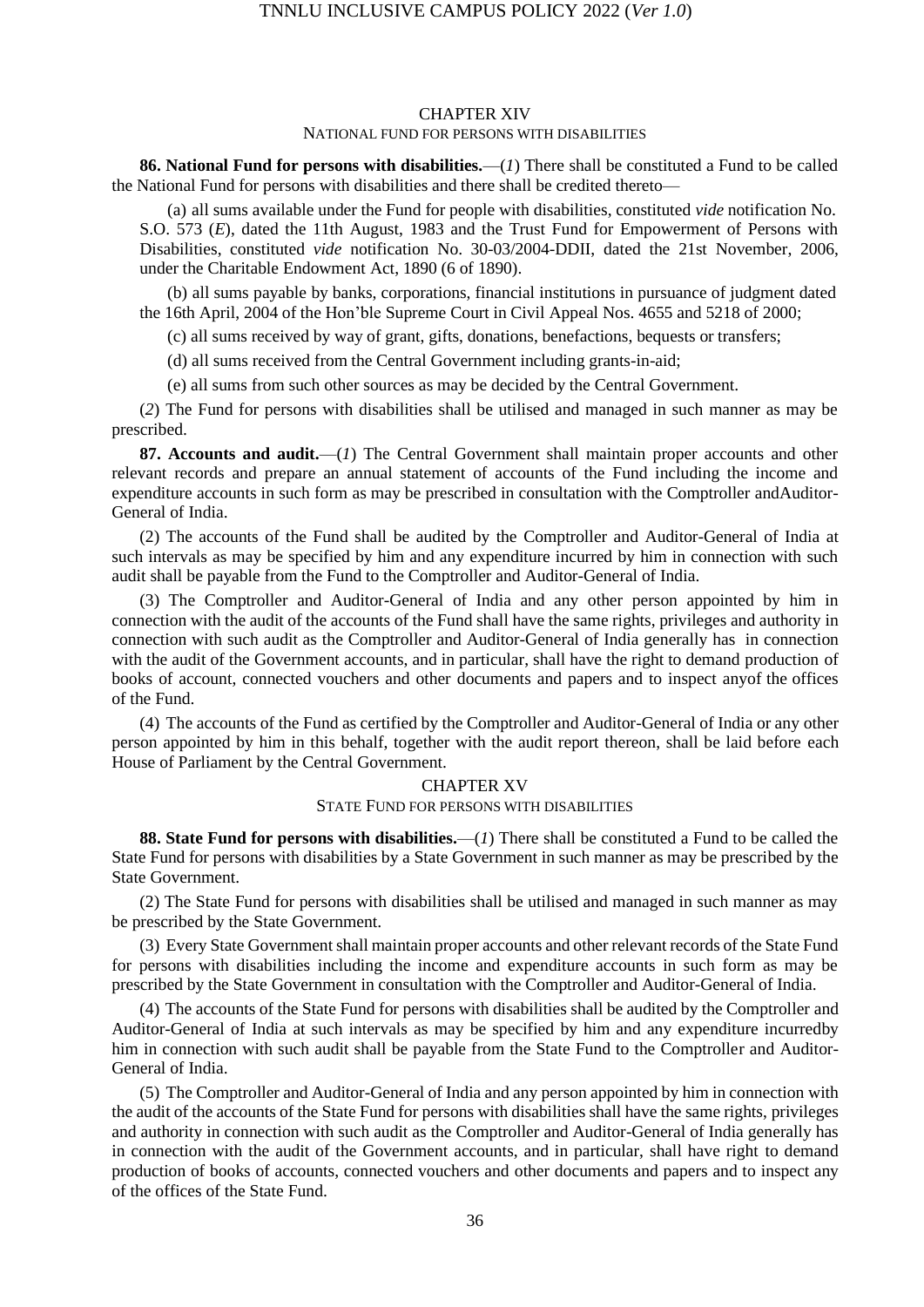(6) The accounts of the State Fund for persons with disabilities as certified by the Comptroller and Auditor-General of India or any other person appointed by him in this behalf together with the audit report thereon shall be laid before each House of the State Legislature where it consists of two Houses or where such Legislature consists of one House before that House.

#### CHAPTER XVI

#### OFFENCES AND PENALTIES

**89. Punishment for contravention of provisions of Act or rules or regulations made thereunder.**—Any person who contravenes any of the provisions of this Act, or of any rule made thereunder shall for first contravention be punishable with fine which may extend to ten thousand rupees and for any subsequent contravention with fine which shall not be less than fifty thousand rupees but which may extend to five lakh rupees.

**90. Offences by companies.**—(*1*) Where an offence under this Act has been committed by a company, every person who at the time the offence was committed, was in charge of, and was responsibleto, the company for the conduct of the business of the company, as well as the company, shall be deemed to be guilty of the offence and shall be liable to be proceeded against and punished accordingly:

Provided that nothing contained in this sub-section shall render any such person liable to any punishment provided in this Act, if he proves that the offence was committed without his knowledge or that he had exercised all due diligence to prevent the commission of such offence.

(2) Notwithstanding anything contained in sub-section (*1*), where an offence under this Act has been committed by a company and it is proved that the offence has been committed with the consent or connivance of, or is attributable to any neglect on the part of any director, manager, secretary or other officer of the company, such director, manager, secretary or other officer shall also be deemed to be guiltyof that offence and shall be liable to be proceeded against and punished accordingly.

*Explanation***.**—For the purposes of this section,—

(a) "company" means any body corporate and includes a firm or other association of individuals; and

(b) "director", in relation to a firm, means a partner in the firm.

**91. Punishment for fraudulently availing any benefit meant for persons with benchmark disabilities.**—Whoever, fraudulently avails or attempts to avail any benefit meant for persons with benchmark disabilities, shall be punishable with imprisonment for a term which may extend to two years or with fine which may extend to one lakh rupees or with both.

**92. Punishment for offences of atrocities.**—Whoever,—

(a) intentionally insults or intimidates with intent to humiliate a person with disability in any place within public view;

(b) assaults or uses force to any person with disability with intent to dishonour him or outrage the modesty of a woman with disability;

(c) having the actual charge or control over a person with disability voluntarily or knowingly denies food or fluids to him or her;

(d) being in a position to dominate the will of a child or woman with disability and uses that position to exploit her sexually;

(e) voluntarily injures, damages or interferes with the use of any limb or sense or any supporting device of a person with disability;

(f) performs, conducts or directs any medical procedure to be performed on a woman with disability which leads to or is likely to lead to termination of pregnancy without her express consent except in cases where medical procedure for termination of pregnancy is done in severe cases of disability and with the opinion of a registered medical practitioner and also with the consent of the guardian of the woman with disability,

shall be punishable with imprisonment for a term which shall not be less than six months but which may extend to five years and with fine.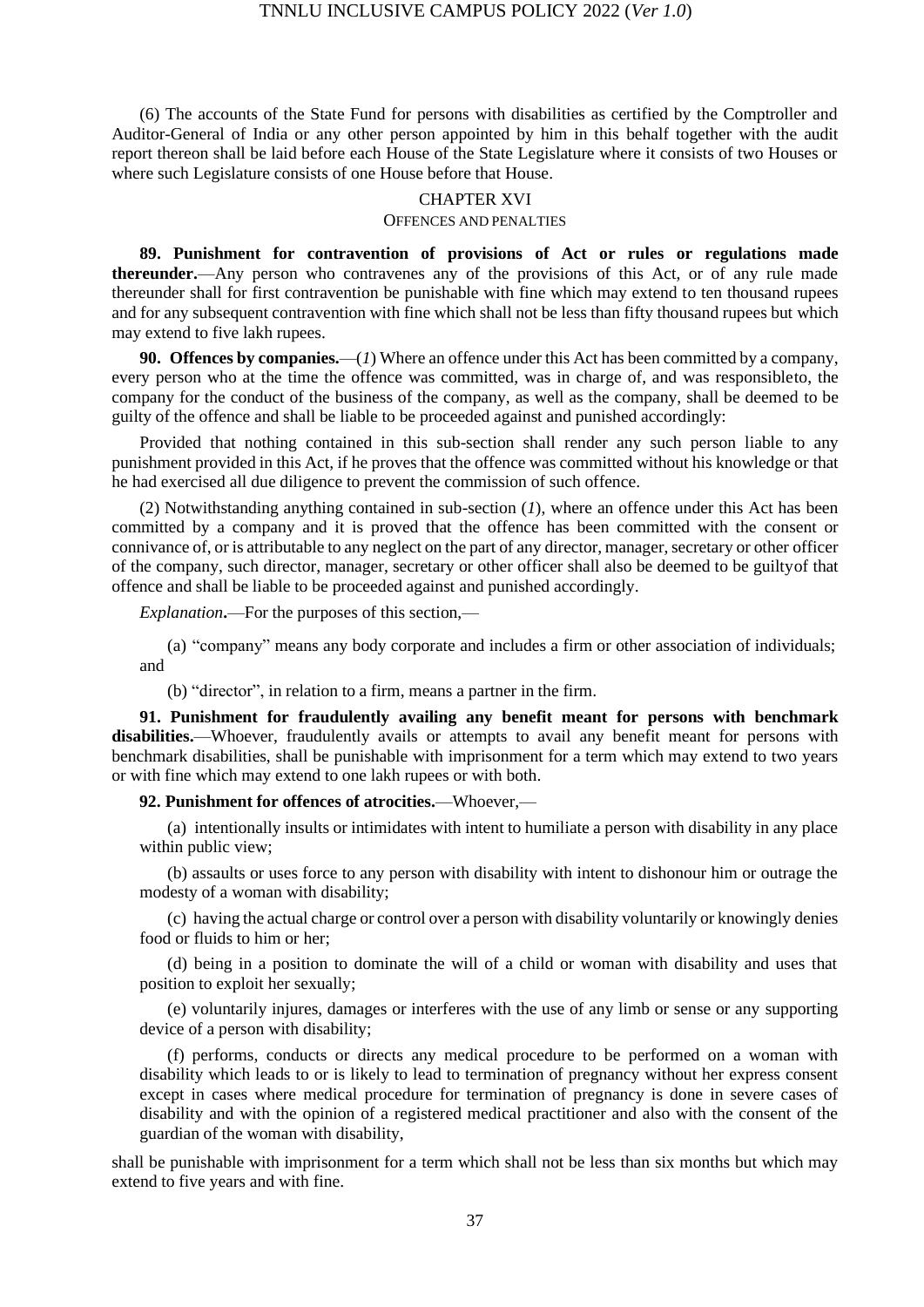**93. Punishment for failure to furnish information.**—Whoever, fails to produce any book, account or other documents or to furnish any statement, information or particulars which, under this Act or any order, or direction made or given there under, is duty bound to produce or furnish or to answer any question put in pursuance of the provisions of this Act or of any order, or direction made or given thereunder, shall be punishable with fine which may extend to twenty-five thousand rupees in respect of each offence, and in case of continued failure or refusal, with further fine which may extend to one thousand rupees for each day, of continued failure or refusal after the date of original order imposing punishment of fine.

**94. Previous sanction of appropriate Government.**—No Court shall take cognizance of an offence alleged to have been committed by an employee of the appropriate Government under this Chapter,except with the previous sanction of the appropriate Government or a complaint is filed by an officer authorised by it in this behalf.

**95. Alternative punishments.**—Where an act or omission constitutes an offence punishable under this Act and also under any other Central or State Act, then, notwithstanding anything contained in any other law for the time being in force, the offender found guilty of such offence shall be liable to punishment only under such Act as provides for punishment which is greater in degree.

#### CHAPTER XVII

#### **MISCELLANEOUS**

**96. Application of other laws not barred.**—The provisions of this Act shall be in addition to, and not in derogation of, the provisions of any other law for the time being in force.

**97. Protection of action taken in good faith.**—No suit, prosecution or other legal proceeding shall lie against the appropriate Government or any officer of the appropriate Government or any officer or employee of the Chief Commissioner or the State Commissioner for anything which is in good faith done or intended to be done under this Act or the rules made thereunder.

**98. Power to remove difficulties.**—(*1*) If any difficulty arises in giving effect to the provisions ofthis Act, the Central Government may, by order, published in the Official Gazette, make such provisions or give such directions, not inconsistent with the provisions of this Act, as may appear to it to be necessary or expedient for removing the difficulty:

Provided that no such order shall be made under this section after the expiry of the period of two years from the date of commencement of this Act.

(*2*) Every order made under this section shall be laid as soon as may be, after it is made, before each House of Parliament.

**99. Power to amend Schedule.**—(*1*) On the recommendations made by the appropriate Government or otherwise, if the Central Government is satisfied that it is necessary or expedient so to do, it may, by notification, amend the Schedule and any such notification being issued, the Schedule shall be deemed to have been amended accordingly.

(*2*) Every such notification shall, as soon as possible after it is issued, shall be laid before each House of Parliament.

**100. Power of Central Government to make rules.**—(*1*) The Central Government may, subject to the condition of previous publication, by notification, make rules for carrying out the provisions of this Act.

(2) In particular, and without prejudice to the generality of the foregoing power, such rules may provide for all or any of the following matters, namely:—

(a) the manner of constituting the Committee for Research on Disability under sub-section (*2*) of section 6;

(b) the manner of notifying the equal opportunity policy under sub-section (*1*) of section 21;

(c) the form and manner of maintaining records by every establishment under sub-section (*1*) of section 22;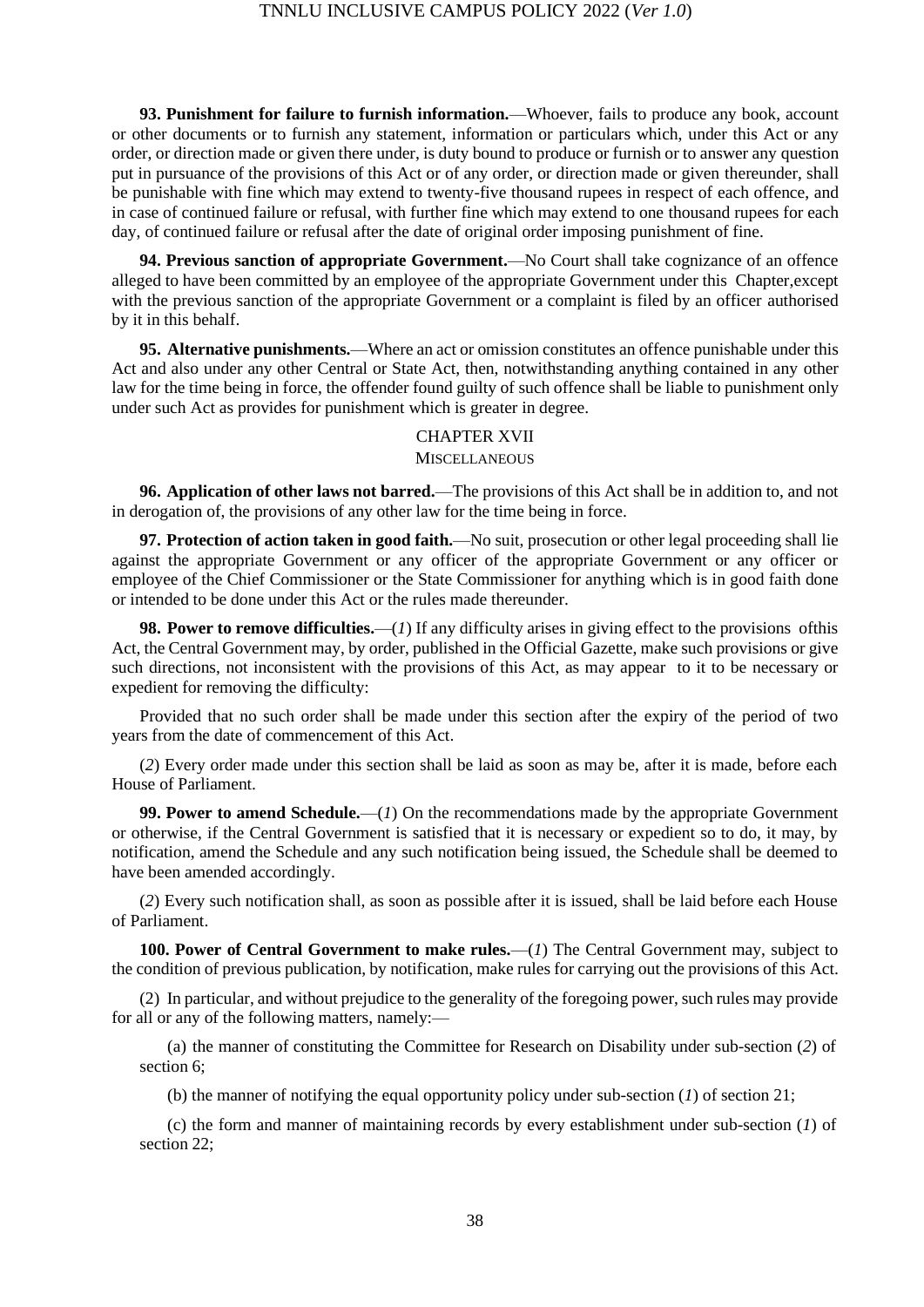(d) the manner of maintenance of register of complaints by grievance redressal officer under sub-section (*3*) of section 23;

(e) the manner of furnishing information and return by establishment to the Special Employment Exchange under section 36;

(f) the composition of the Assessment Board under sub-section (*2*) and manner of assessment to be made by the Assessment Board under sub-section (*3*) of section 38;

(g) rules for person with disabilities laying down the standards of accessibility under section 40;

(h) the manner of application for issuance of certificate of disability under sub-section (*1*) and form of certificate of disability under sub-section (*2*) of section 58;

(i) the allowances to be paid to nominated Members of the Central Advisory Board under sub-section (*6*) of section 61;

(j) the rules of procedure for transaction of business in the meetings of the Central Advisory Board under section 64;

(k) the salaries and allowances and other conditions of services of Chief Commissioner and Commissioners under sub-section (*4*) of section 74;

(l) the salaries and allowances and conditions of services of officers and staff of the Chief Commissioner under sub-section (*7*) of section 74;

(m) the composition and manner of appointment of experts in the advisory committee under sub-section (*8*) of section 74;

(n) the form, manner and content of annual report to be prepared and submitted by the Chief Commissioner under sub-section (*3*) of section 78;

(o) the procedure, manner of utilisation and management of the Fund under sub-section (*2*) of section 86; and

(p) the form for preparation of accounts of Fund under sub-section (*1*) of section 87.

(3) Every rule made under this Act shall be laid, as soon as may be after it is made, before each House of Parliament while it is in session, for a total period of thirty days which may be comprised in one session or in two or more successive sessions, and if, before the expiry of the session immediately following the session or the successive sessions aforesaid, both Houses agree in making any modification in the rule or both Houses agree that the rule should not be made, the rule shall thereafter have effect only in such modified form or be of no effect, as the case may be; so, however, that any such modification or annulment shall be without prejudice to the validity of anything previously done under that rule.

**101. Power of State Government to make rules.**—(*1*) The State Government may, subject to the condition of previous publication, by notification, make rules for carrying out the provisions of this Act, not later than six months from the date of commencement of this Act.

(2) In particular, and without prejudice to the generality of foregoing powers, such rules may provide for all or any of the following matters, namely:—

(a) the manner of constituting the Committee for Research on Disability under sub-section (*2*) of section 5;

(b) the manner of providing support of a limited guardian under sub-section (*1*) of section 14;

(c) the form and manner of making an application for certificate of registration undersubsection (*1*) of section 51;

(d) the facilities to be provided and standards to be met by institutions for grant of certificate of registration under sub-section (*3*) of section 51;

(e) the validity of certificate of registration, the form of, and conditions attached to, certificate of registration under sub-section (*4*) of section 51;

(f) the period of disposal of application for certificate of registration under sub-section (*7*) of section 51;

(g) the period within which an appeal to be made under sub-section (*1*) of section 53;

(h) the time and manner of appealing against the order of certifying authority undersubsection (*1*) and manner of disposal of such appeal under sub-section (*2*) of section 59;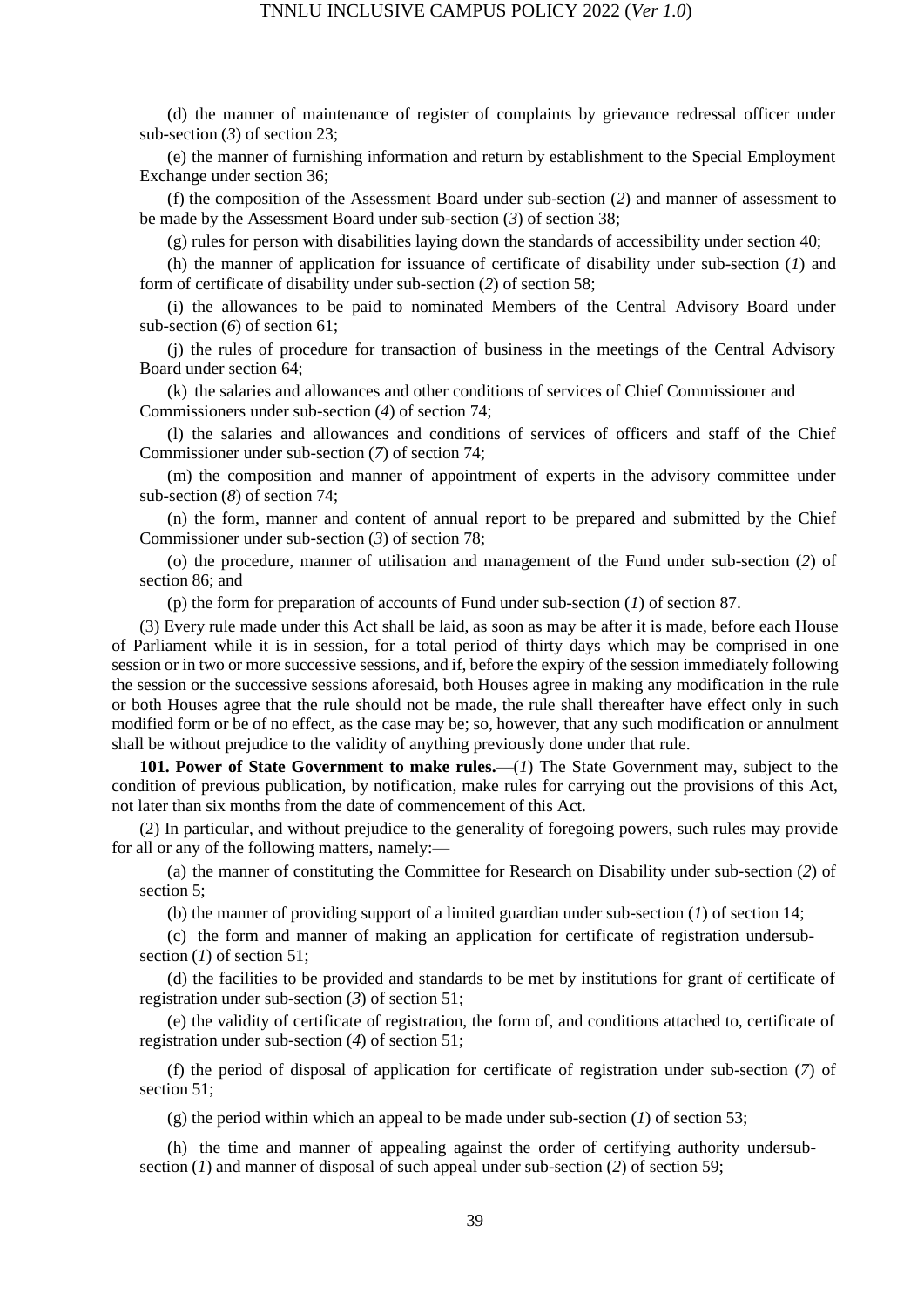(i) the allowances to be paid to nominated Members of the State Advisory Board undersubsection (*6*) of section 67;

(j) the rules of procedure for transaction of business in the meetings of the State Advisory Board under section 70;

(k) the composition and functions of District Level Committee under section 72;

(l) salaries, allowances and other conditions of services of the State Commissioner undersubsection (*3*) of section 79;

(m) the salaries, allowances and conditions of services of officers and staff of the State Commissioner under sub-section (*3*) of section 79;

(n) the composition and manner of appointment of experts in the advisory committee under sub-section (*7*) of section 79;

(o) the form, manner and content of annual and special reports to be prepared and submitted by the State Commissioner under sub-section (*3*) of section 83;

(p) the fee or remuneration to be paid to the Special Public Prosecutor under sub-section (*2*) of section 85;

(q) the manner of constitution of State Fund for persons with disabilities under sub-section (*1*), and the manner of utilisation and management of State Fund under sub-section (*2*) of section 88;

(r) the form for preparation of accounts of the State Fund for persons with disabilities under sub-section (*3*) of section 88.

(3) Every rule made by the State Government under this Act shall be laid, as soon as may be after it is made, before each House of the State Legislature where it consists of two Houses, or where such State Legislature consists of one House, before that House.

**102. Repeal and savings.**—(*1*) The Persons with Disabilities (Equal Opportunity Protection ofRights and Full Participation) Act, 1995 (1 of 1996) is hereby repealed.

(*2*) Notwithstanding the repeal of the said Act, anything done or any action taken under the said Act, shall be deemed to have been done or taken under the corresponding provisions of this Act.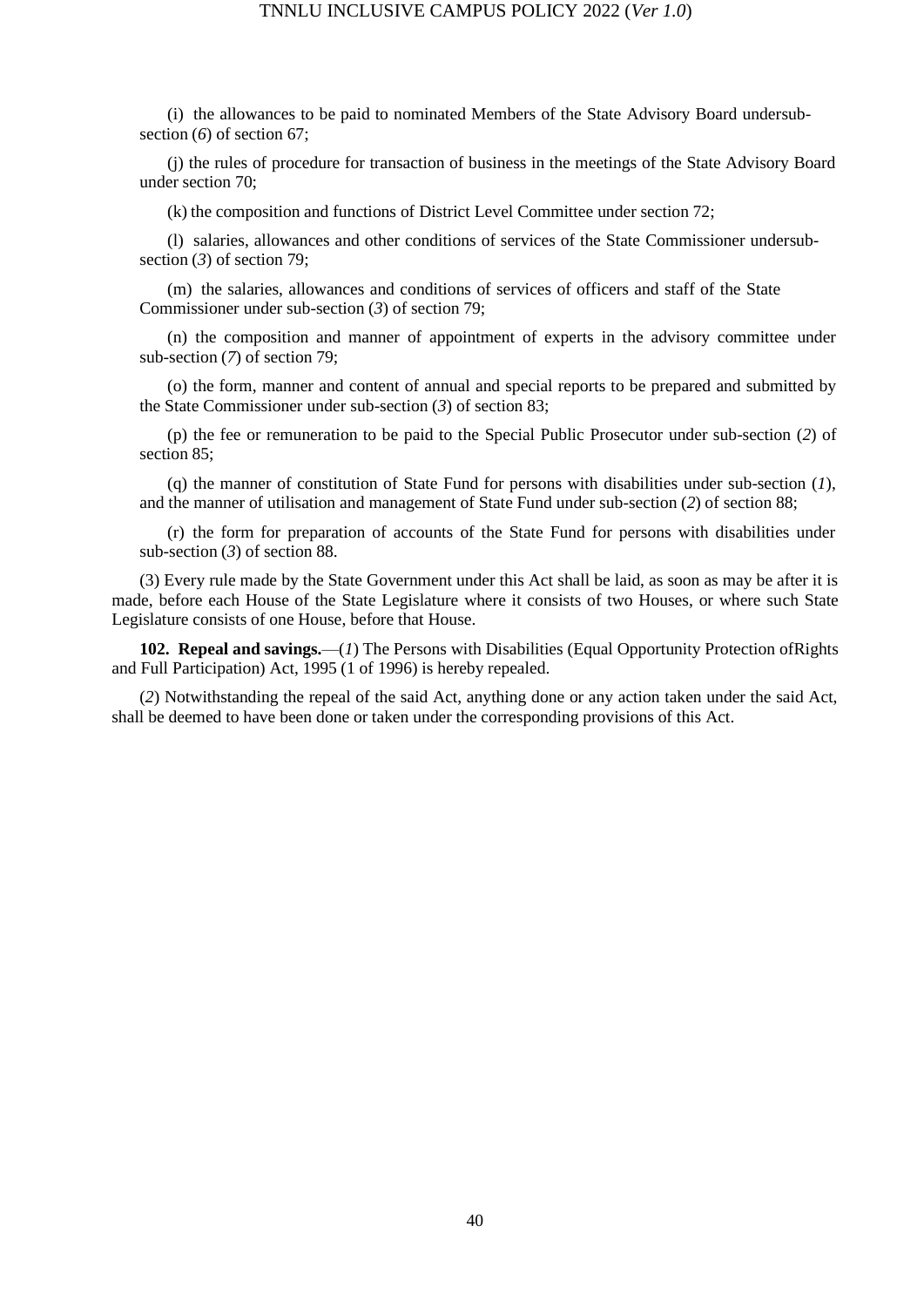#### THE SCHEDULE

[*See* clause (*zc*) of section 2]

#### SPECIFIED DISABILITY

1. Physical disability.—

A. Locomotor disability (a person's inability to execute distinctive activities associated with movement of self and objects resulting from affliction of musculoskeletal or nervous system or both), including—

(a) "leprosy cured person" means a person who has been cured of leprosy but is suffering from—

(i) loss of sensation in hands or feet as well as loss of sensation and paresis in the eye and eye-lid but with no manifest deformity;

(ii) manifest deformity and paresis but having sufficient mobility in their hands and feet to enable them to engage in normal economic activity;

(iii) extreme physical deformity as well as advanced age which prevents him/her from undertaking any gainful occupation, and the expression "leprosy cured" shall construed accordingly;

(b) "cerebral palsy" means a Group of non-progressive neurological condition affecting body movements and muscle coordination, caused by damage to one or more specific areas of the brain, usually occurring before, during or shortly after birth;

(c) "dwarfism" means a medical or genetic condition resulting in an adult height of 4 feet 10 inches (147 centimeters) or less;

(d) "muscular dystrophy" means a group of hereditary genetic muscle disease that weakens the muscles that move the human body and persons with multiple dystrophy have incorrect and missing information in their genes, which prevents them from making the proteins they need for healthy muscles. It is characterised by progressive skeletal muscle weakness, defects in muscle proteins, and the death of muscle cells and tissue;

(e) "acid attack victims" means a person disfigured due to violent assaults by throwing of acid or similar corrosive substance.

B. Visual impairment—

(a) "blindness" means a condition where a person has any of the following conditions, after best correction—

(i) total absence of sight; or

(ii) visual acuity less than 3/60 or less than 10/200 (Snellen) in the better eye with best possible correction; or

(iii) limitation of the field of vision subtending an angle of less than 10 degree.

(b) "low-vision" means a condition where a person has any of the following conditons, namely:—

(i) visual acuity not exceeding 6/18 or less than 20/60 upto 3/60 or upto 10/200 (Snellen) in the better eye with best possible corrections; or

(ii) limitation of the field of vision subtending an angle of less than 40 degree up to 10 degree.

C. Hearing impairment—

(a) "deaf" means persons having 70 DB hearing loss in speech frequencies in both ears;